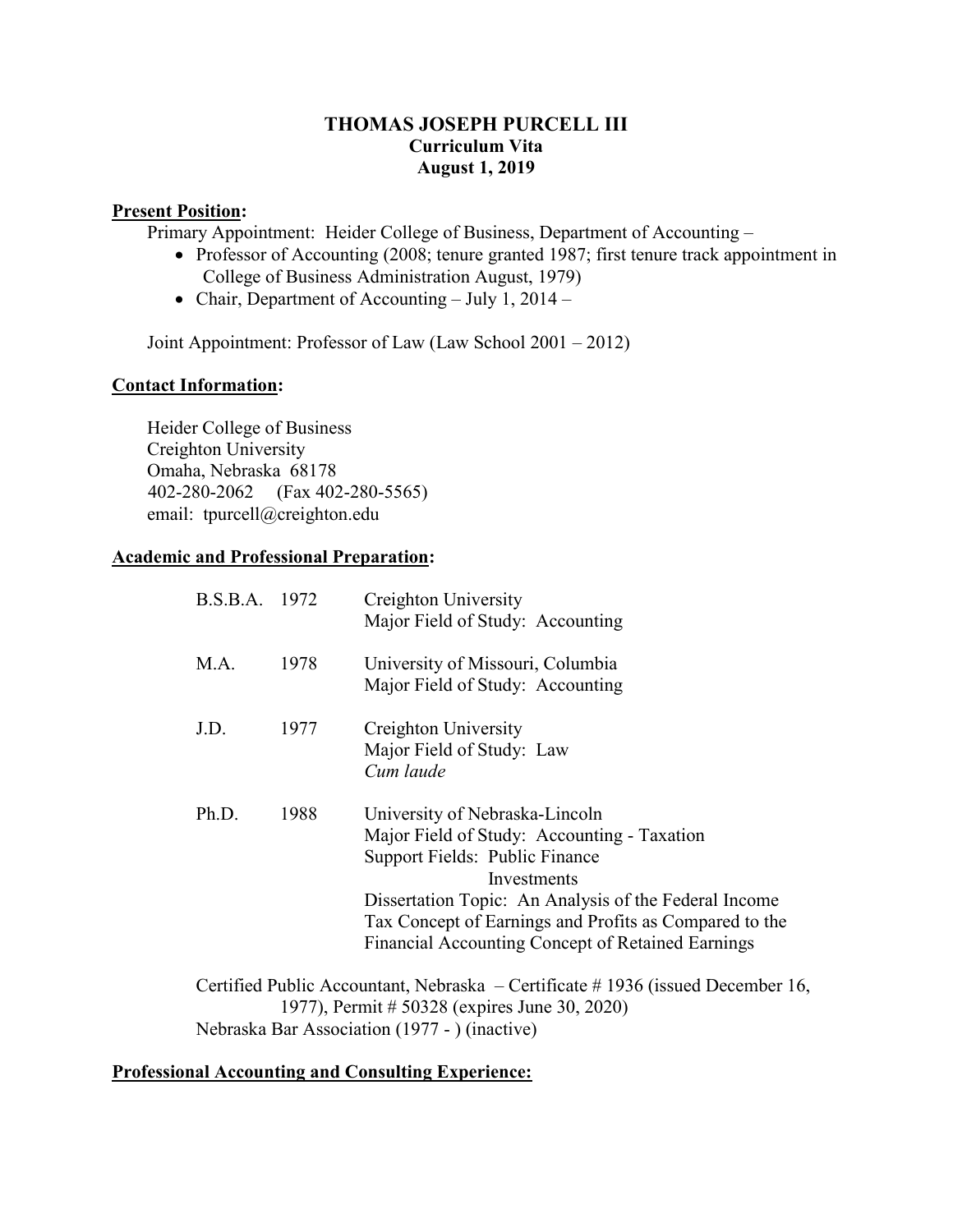| $6/1/76$ to $5/31/77$ | Part time tax professional with Touche Ross & Co.             |
|-----------------------|---------------------------------------------------------------|
| $6/1/77$ to $8/15/79$ | Full time tax professional with Touche Ross & Co.             |
| $8/15/79$ – present   | Full time faculty at Creighton                                |
| 9/27/85               | Appearance as Expert Witness in Douglas County Court in       |
|                       | civil matter, including preparation of Report of Expert       |
|                       | Witness, in Omaha, Nebraska                                   |
| 5/3/88                | Appearance as Expert Witness in Tax Court of United States,   |
|                       | including preparation of Report of Expert Witness, in         |
|                       | Omaha, NE – Applied Communications, Inc. v.                   |
|                       | Commissioner, 57 TCM 1473 (1989)                              |
| $3/11 - 6/30/97$      | Preparation of Expert Report, deposition, and preparation for |
|                       | testimony as expert witness in U.S. District Court            |
|                       | (Transwood)                                                   |
| 1995 to 2002          | Of counsel, Jandrain & Associates (Tax Consulting)            |
| $2002 - 2008$         | Advisor to CEO of Payflex Systems USA                         |
| $2002 - 2007$         | Preparation of Expert Report and provision of deposition for  |
|                       | Ridgeway, et. al. V. Burlington Northern Santa Fe (federal    |
|                       | class action lawsuit)                                         |
| $2002$ – present      | AD hoc consulting for various local, regional and national    |
|                       | CPA firms                                                     |
| $8/04 - 12/04$        | Adviser to Department of Justice on US v. Koch                |
| $4/08 - 8/08$         | Preparation of Expert Report (Schropp & Dahlke, et al. v.     |
|                       | Seim Johnson Sestak & Quist – case settled before trial)      |

### **Summary of Leadership Experience (described in more detail below):**

*Professional Organization Leadership*:

Vice Chair, Nebraska State Board of Public Accountancy (2017 – ) Vice Chair of Board  $(2017 - )$ Chair, Continuing Professional Education Committee (2016 – ) Member, Education and Examination Committee  $(2015 - )$ Member, Executive Committee (2017 – ) Member, Legislation Committee (2018 – ) Chair, Tax Practice Responsibilities Committee, AICPA Tax Division  $(2015 - 17)$ (Vice Chair 2014 – 2015) Chair, AICPA Model Tax Curriculum Task Force (2012 – 14) Chair, Energy Tax Policy Task Force, AICPA (2008 – 10) Chair, Tax Executive Committee, AICPA Tax Division (2004 - 6) Vice Chair, Tax Executive Committee, AICPA Tax Division (2003 - 4) Chairman, Board of Directors, Nebraska Society of CPAs (1998-99) Chair, Strategic Planning Task Force, AICPA Tax Division (2003) Chair, Operations Task Force, AICPA Tax Division (2001-2) Chair, Beta Alpha Psi Strategic Planning Committee (1996-98) Vice Chair, Educational Advisory Committee, Nebraska State Board of Public Accountancy (1992-94) Chair (1989-90) and Vice Chair (1988-89) of Tax Committee of NSCPAs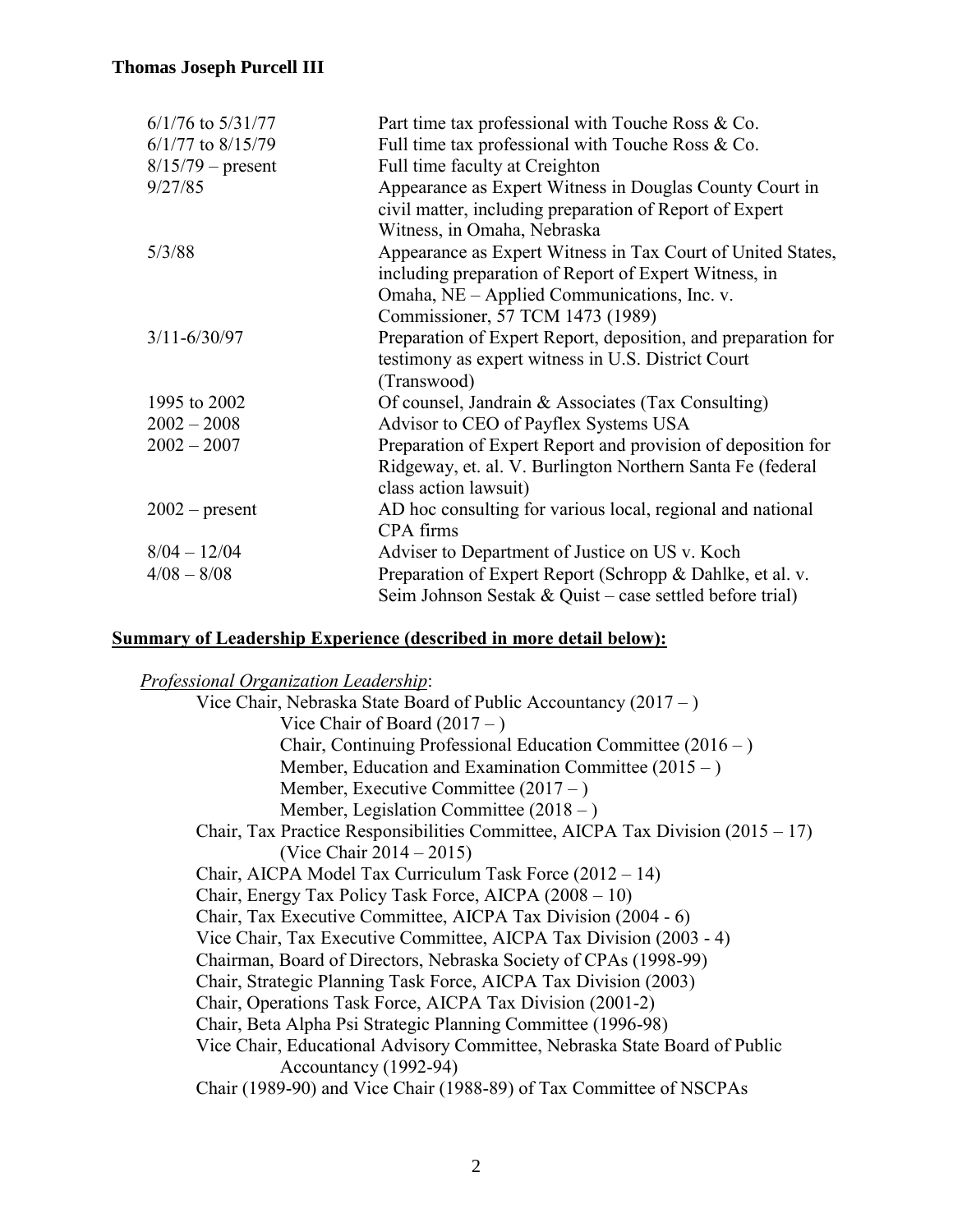Chair, Tax Accounting Policy Subcommittee, American Tax Association (1990-91) *Community Organization Leadership*: Chair, Nebraska Elementary and Secondary School Finance Authority, 2013 – Chair, Council of Presidents, Catholic Charities of the Archdiocese of Omaha  $(2004 - 6)$ Chair, Strategic Planning Committee, for St. Augustine Indian Mission (2001 - 3) President, Board of Directors, Catholic Charities of the Archdiocese of Omaha (1999- 2000) Chair, Omaha 2000 Resource Management Task Force (Chamber of Commerce Education Initiative) (1997) Co-President (with my wife) Springville School P.T.A. (1992-94) *Academic Leadership*: Chair, Department of Accounting, 2014 – University Planning (Assistant to the President 2007 – 2011) Chair, University Habitat for Humanity Steering Committee (1998 – 2009) Department Chair (1989-92) Accounting Area Program Coordinator (June-December 1997) Chair, 150 Hour Implementation Committee (Dept.) (1993-97) Chair, Ad Hoc Committee on Advisory Board (Dept.) (1993-94) Chair, Accounting Department Curriculum Committee (1986-88) Chair, Accounting Department 5-Year Planning Committee (1984-86) Faculty Adviser, Alpha Nu Chapter, Beta Alpha Psi (1981-87; 1989-94; 1998-2003,  $2009 - 2015$ Chair, Rank and Tenure Committee (CoBA) (2002 - 7) Chair, Outcomes Assessment Task Force (CoBA) (1997) Chair, Future of Business Education EAST (CoBA) (1995) (Strategic Planning) Chair, Ad Hoc Committee on 3-3 Program (CoBA) (1992-3) Chair, College of Business Administration Ad Hoc Committee on Communication Skills (1989-90) Chair, Ad Hoc Committee to Evaluate the Creighton Institute (University) (2001) Chair, Planning Committee, University Mission in Action Day Conference (1997-8) Chair, Search Committee for Director of Internal Audit (University) (1997) Chair, University Mission Integration Group (1994-8)

# **Professional Involvement and Service Activities:**

*Professional Organizations and Description of Involvement:*

Member (Appointed by Governor), Nebraska State Board of Public Accountancy (September 22, 2013 – )

- Vice Chair,  $2017 -$
- Chair, Continuing Professional Education Committee
- Member, Examination and Education Committee
- Member, Executive Committee
- Member, Legislation Committee
- Member, Educational Advisory Committee

Member, AICPA SSTS Revision Task Force (2018 – )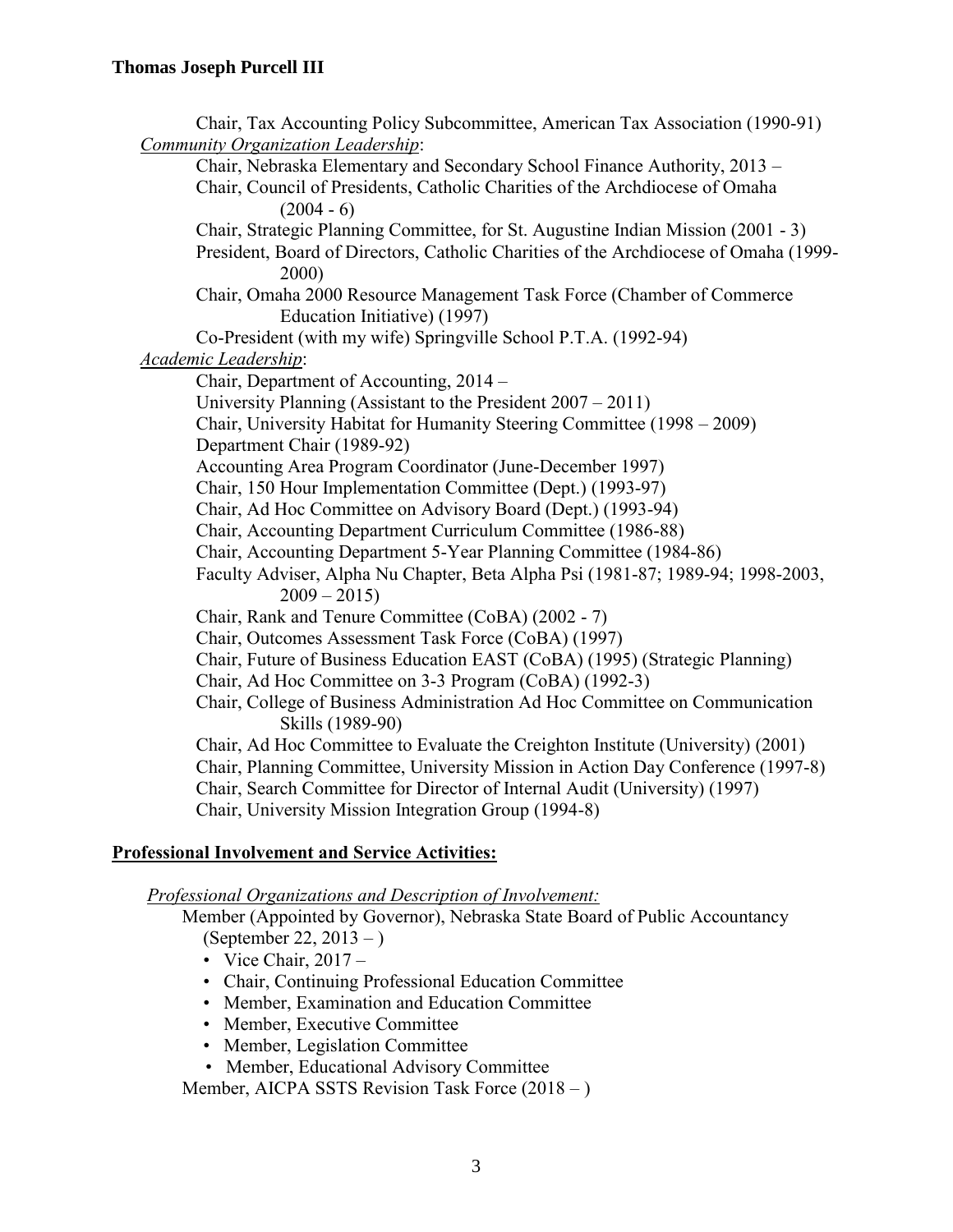Member, AICPA Comprehensive Tax Reform Task Force (2012 – 7) Member, AICPA Personal Financial Planning Standards Task Force, (2011 – 3) Member, Arthur J. Dixon Award Selection Committee (2011 – 2013 [chair, 2013]) Member, AICPA Tax Practice Responsibilities Committee (2010 – 19)

- Chair,  $2015 17$
- Oversee statutory, regulatory, judicial and professional ethical issues related to tax practice by over 450,000 CPAs
- Manage development of the Statement on Standards in Tax Services, the ethical guidelines for CPAs in tax practice

Member, NSCPA Awards Committee, 11/24/09

Chair, AICPA Energy Tax Policy Task Force (2008 – 2010)

Member, AICPA Tax Legislation and Policy Committee (2007 – 10)

- Oversee legislative developments in federal taxation
- Develop AICPA Tax Policy Statements

Member, AICPA Strategic Planning Committee (2006 - 7)

Member, AICPA Council (governing body of AICPA) (2006 - 7)

Member, NSCPA Board of Directors (2006 - 7)

Member, Board of Trustees, Foundation of the Nebraska Society of CPAs (2002 - 8)

- Oversee Foundation with assets exceeding \$250,000
- Make annual scholarship awards and support awards to Nebraska accounting students and faculty exceeding \$70,000 annually

Member, Board of Editorial Advisors, The Tax Adviser (2002 – 2005, 2009 – ) Member, Pre-Certification Education Executive Committee, AICPA (2002-2003) – the

- PCEEC is the education policy setting body of the AICPA
- Liaison to Tax Executive Committee
- Member, Model Tax Curriculum Implementation Task Force
- Member, Tax Executive Committee, AICPA (1999- 2007) the TEC is the tax policy setting body of the AICPA and thus represents the 350,000 members of the AICPA on tax matters before Congress, the IRS, the Treasury and other public groups
	- Immediate Past Chair (October 2006 October 2007)
	- Chair, (October, 2004 through October, 2006)
		- Final review of all correspondence generated by the executive committee and 14 other technical panels and tax division committees
		- organize, plan, execute, measure and refocus efforts of over 200 volunteer members representing over 22,000 dues paying members
		- official representative of the AICPA Tax Division before Congress, Treasury, the IRS, and other relevant bodies
	- Chair, Strategic Planning Task Force (2006 7)
	- Vice Chair (2003-4) assist the Chair in managing the processes of the TEC
	- Past Chair, Strategic Planning Implementation TF responsibility for developing strategies, tactics and performance measures for the Tax Section strategic plan
	- Past liaison responsibility for Corporations and Shareholders Technical Resource Panel
	- Past Reviewer for Accounting Periods and Methods Technical Resource Panel
	- Past Chair, Operations Task Force evaluated issues and developed recommendations arising from the AICPA reorganization of the Tax Section and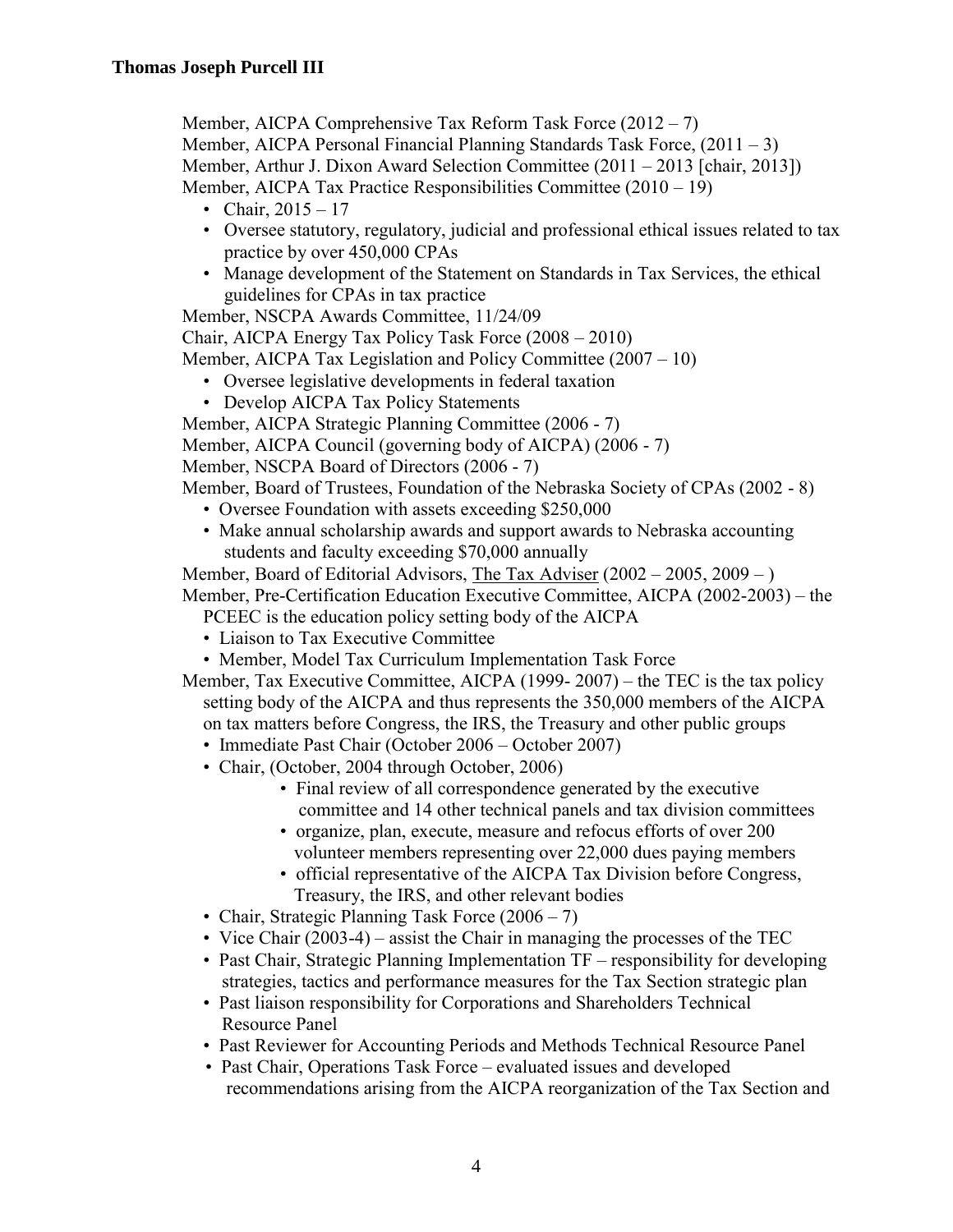Division in 1999

- Past Member, Tax Liaison Delegation met with key Congressional staff representatives to discuss tax simplification
- Past Member, Scope of Services Task Force
- Past Member, Strategic Planning Task Force
- Past Member, Sarbanes Oxley Response Task Force drafted comments as part of the AICPA response to the SEC on the proposed regulations to implement the Sarbanes-Oxley Act of 2002; my specific comments became part (almost verbatim) of the final rule
- Reviewer responsibility for Statements on Standards for Tax Services ## 1-8; Tax Policy Concept Statements ##1 & 2; Estate and Gift Tax Reform Study
- General oversight responsibility and involvement in commentary provided Treasury, Internal Revenue Service and Congress on proposed regulatory and statutory proposals

Chairman, Board of Directors, Nebraska Society of CPAs (1998-99)

- initiated strategic planning process
- Nominating Committee, Awards Committee, Executive Committee, Legislative Task Force (chair or member)
- Member of Council (ex officio), American Institute of CPAs (ruling body of the Institute) (1998-99)

Participant in NSCPA/AICPA Future Forum, Vision 2000, 10/10/97

Chair, Beta Alpha Psi Strategic Planning Committee (1996-98)

- developed and coordinated process for planning for a national organization with over 200 chapters and 8,000 (then) current members
- made presentations at annual meeting  $(8/15/97 \& 8/15/98)$

Regional Director, National Council of Beta Alpha Psi, Missouri Valley and Rocky Mountain Regions (1994-97)

- actively advised 25 chapters in two regions
- advised 4 petitioning chapters in two regions
- attended and assisted in coordinating two regional meetings each year
- attended and assisted in coordinating annual meeting
- attended and participated in board of directors meetings
- annually reviewed 60 student manuscripts as part of national contest

Member, Board of Directors, National Council of Beta Alpha Psi (1996-97)

Member, Nebraska State Legislative Task Force on Certified Public Accountancy Law, (1996) -

• analyzed Public Accountancy Law and made recommendations for legislative revision that were later enacted

Member, American Institute of Certified Public Accountants, Federal Tax Division, Tax Accounting Committee (1988-91; 1995-8)

- assisted in preparing official AICPA comments on proposed statutes, regulations, and regulatory guidance
- attended two meetings each year (2 days each)

Member, Taxation Committee, Nebraska Society of Certified Public Accountants (1980- )

- editor newsletter articles, 1990-97
- assist in special projects

Member, American Institute of Certified Public Accountants, Federal Tax Division,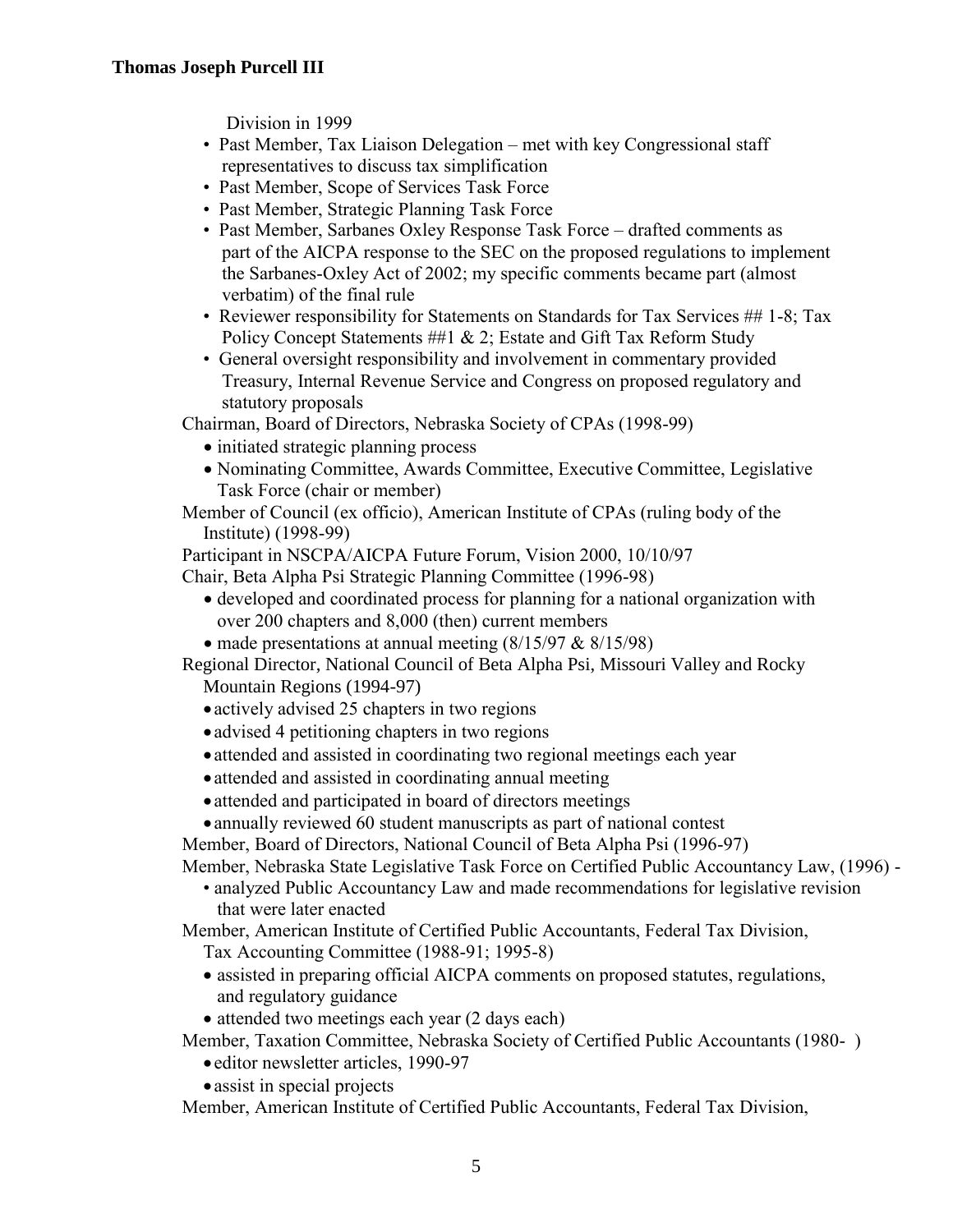Corporations and Shareholders Committee, Stock Attribution Rules Working Group (1993-95)

- studied overlap of Code sections dealing with constructive ownership of stock
- prepared simplification recommendations for AICPA Tax Executive Committee
- Member, American Institute of Certified Public Accountants, Federal Tax Division, Corporation and Shareholders Committee, Earnings and Profits Working Group (1990-95)
	- co-chaired task force which studied current and proposed new treatment for earnings and profits
	- co-authored Study, Proposed New Legislation and Practice Guide for dissemination to AICPA membership (this study was based largely on my dissertation and has been recently revised and reissued)
	- prepared statutory language for presentation to Congress as an alternative to current law
- Member, American Institute of Certified Public Accountants, Federal Tax Division, Tax Policy and Planning Committee (1991-94)
	- oversight for tax policy issues developed by tax division of AICPA
	- assisted in reviewing study on integration of individual and corporate tax systems published by AICPA
- Vice Chair, Educational Advisory Committee, Nebraska State Board of Public Accountancy (1992-94)
	- vice-chair of first committee formed under new law
	- drafted and reviewed rules implementing Nebraska's 150 hour requirements for eligibility to sit for CPA exam

Member, Board of Directors, Nebraska Society of CPAs (June, 1990-May, 1993); Executive Committee and Secretary (1992-93); Nominating Committee (1991)

- served as officer and on several board committees
- assisted in formulating NSCPA proposal for 150 hour requirement to sit for CPA exam
- Member, American Bar Association, Section of Taxation Committee on Tax Accounting Problems (1986-92)
	- attended one meeting annually
	- assisted in preparing official ABA comment on proposed statutes, regulations, and regulatory guidance
- Member, Nebraska Society of Certified Public Accountants Accounting Careers Committee (1991-92)
	- assisted in establishing network for referrals for students interested in accounting and universities
	- made presentations to develop interest in accounting as a career
- Chair, Tax Accounting Policy Subcommittee, American Tax Association (Tax Section of the American Accounting Association), (1990-91)
	- assisted in preparing official ATA comment on proposed statutes, regulations, and regulatory guidance
	- developed policies for committee
- Member, Nebraska Society of Certified Public Accountants Ad Hoc Committee on 150 hour proposal (1990)
	- studied impact of 150 hour legislation in other states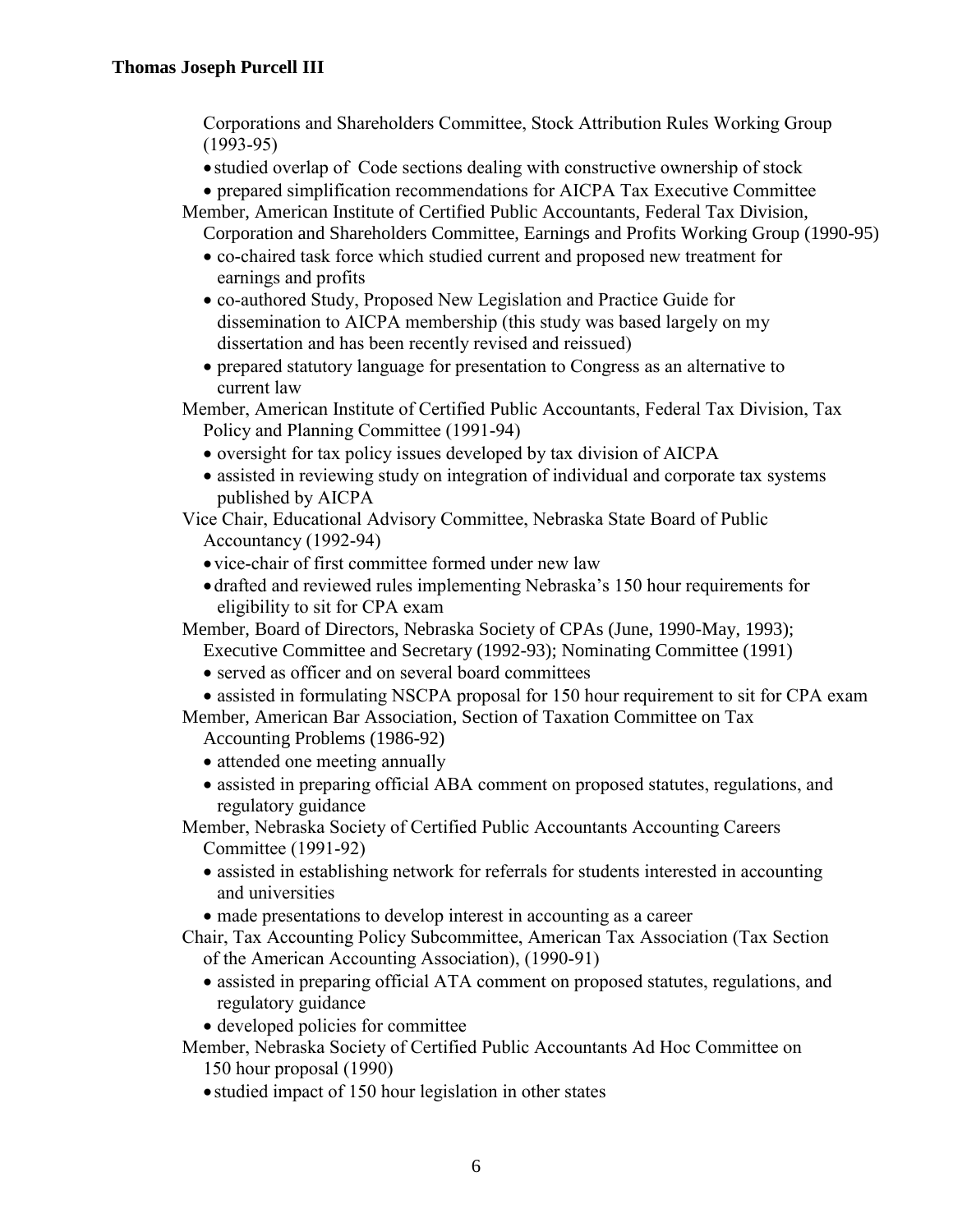- prepared proposal to Board of Directors of NSCPA
- legislation subsequently enacted
- Member, American Taxation Association, Practitioner Interest Committee (1988-89)
	- surveyed practitioners for topics of mutual interest to them and academics
	- presented findings to executive committee
- Chair (1989-90) and Vice Chair (1988-89) of Tax Committee of Nebraska Society of Certified Public Accountants
	- developed agendas for years of responsibility
	- coordinated several programs sponsored by the committee, including practitioner/ IRS meetings, newsletter articles, speakers bureau, and legislative liaison

Member of Continuing Professional Education Committee of Nebraska Society of Certified Public Accountants (1978-80)

- assisted in developing curriculum of courses to be sponsored by NSCPA for years in question
- evaluated effectiveness of program and made decisions about revisions for succeeding years

Member, American Bar Association, Section of Taxation, Committee on Regulated Investment Companies – assisted with commentary on proposed legislation

Assisted in Coordinating a Nebraska Society of CPAs and Nebraska Continuing Legal Education presentation on the Revenue Act of 1978 (1978)

## *Departmental Service:*

Department Chair  $(2014 - )$  – in addition to normal activities of scheduling courses, evaluating faculty, admitting majors, and talking with prospective students, additional duties include:

- relationships with AACSB regarding separate accounting accreditation
- coordinating department advisory board
- faculty succession planning and plan implementation
- MAC program coordinator
- assisting university staff with alumni relations and fundraising

Invocations at Beta Alpha Psi Initiations

Member, Strategic Planning Committee

Faculty Adviser, Alpha Nu Chapter, Beta Alpha Psi (1981-87; 1989-94; 1998-August, 2003, 2009 – 2015) (22 years total)

- advised student members in accomplishing objectives of the local chapter
- hosted or co-hosted one national and three regional meetings, as well as  $50<sup>th</sup>$ anniversary celebration
- chapter has had several student authors recognized for excellence at national level in manuscript contest
- students have made presentations at national and regional meetings
- obtained superior chapter status in 15 of 18 years

Accounting Area Program Coordinator (June-December 1997)

- sponsored two meetings with CPA firms and faculty, one with private company and faculty
- rejuvenated planning process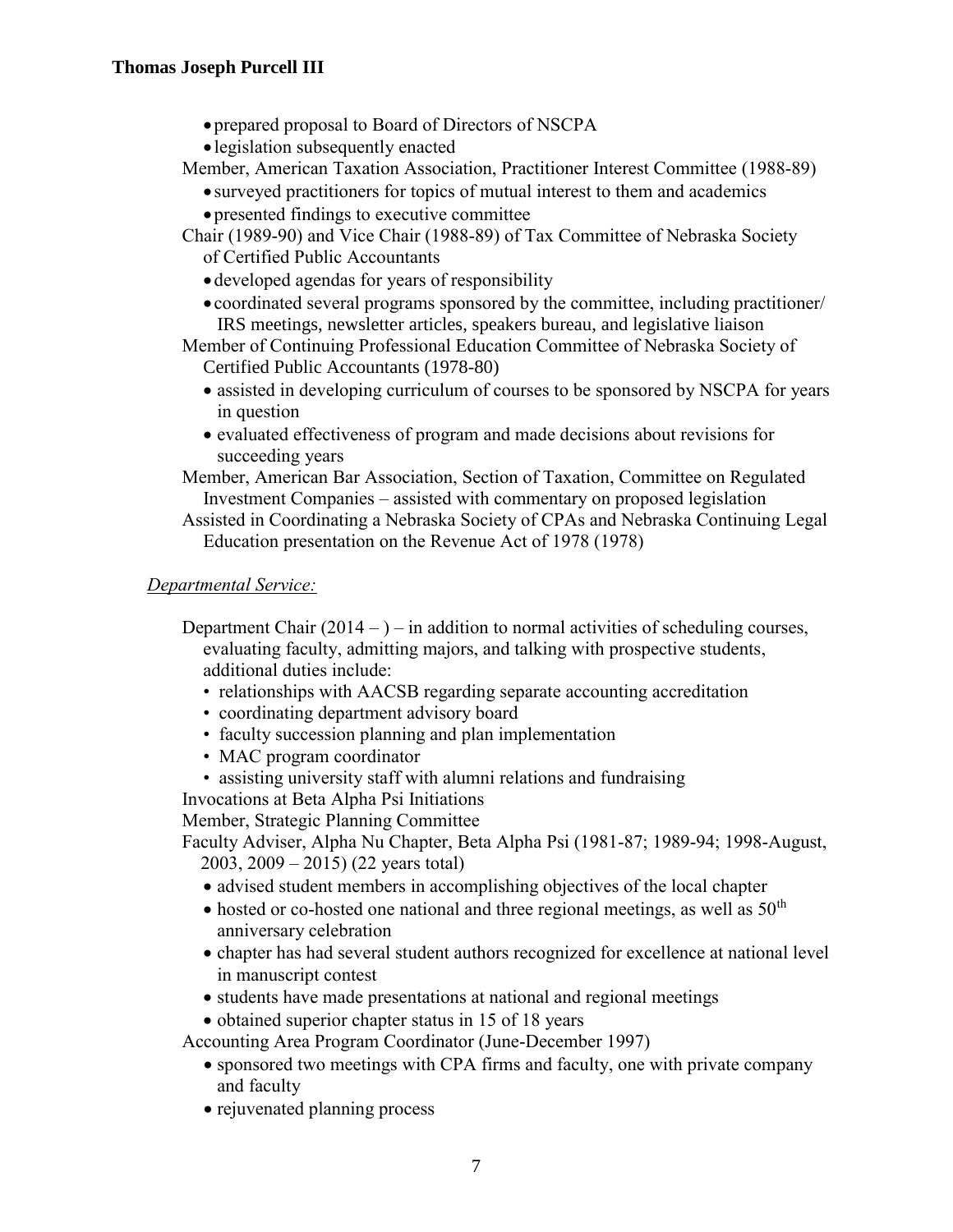- started course content re-evaluation
- Adviser for Creighton's entry in Arthur Andersen Tax Challenge (1992-1994, 1996- 2001) and Deloitte and Touche Tax Case Study Competition (2004, 2005, 2007); the
	- 2005 team was a Regional Honorable Mention (top ten finish in the country)
	- selecting and coaching team members in preparation for competition
	- accompanying students on a two day trip to the competition site
- Chair, 150 Hour Implementation Committee (1993-97) developed department proposal for courses to meet Nebraska and other states' educational requirements for taking CPA exam

Chair, Ad Hoc Committee on Advisory Board - developed proposal for departmental advisory board and submitted to department for implementation (1993-94)

Department Chair (1989-92)

- facilitated departmental development of strategic plan
- standardized faculty evaluation process within the department
- nominated several students for Spirit of Creighton award, one of whom was recognized
- sponsored several faculty members for awards, several of whom were recognized
- assisted four students in obtaining an Arthur Carter Scholarship (national scholarship contest, limited to 50 winners each year, since discontinued)
- maintained and improved relationships with departmental outside publics, including the broader university
- implemented departmental technology plan and provided faculty with technological resources beyond those available within the college
- implemented accounting faculty research stipend program
- increased the available funds for faculty development and for student scholarships from both existing donors and from new donors
- developed operational policies and structures for daily workings of the office
- supervised departmental support staff and student workers
- Member, Accounting Department Scholarship Committee evaluated student applications for departmental scholarships and awarded scholarship funds (1981- 1995)

Chair, Accounting Department Curriculum Committee (1986-88) Chair, Accounting Department 5-Year Planning Committee (1984-86)

### *College Service:*

Dissertation Committee Member, Mary Cooper, DBA, final defense on 4/13/18 Guest Lecturer, Prof. Ron Volkmer's class (Law School), Tax Issues for LLCs, 10/1/13; 2/27/14 and 3/4/14; 2/27/15 and 3/4/15)

Guest Lecturer in RSPs for Dr. Corritorre (9/25/14); Prof. Eibes (10/1/14); and Dr. Woodley (10/7/14) to discuss the Jesuit Martyrs from El Salvador

Mentor for Ms. Laura Mizaur, Creighton Faculty Mission Fellow Program, (2013-4)

Member, Task Force on AACSB Faculty Qualifications Standards for Heider College of Business (2013-4)

Guest Lecturer, Dr. John Deskins's class (MBA), Tax Policy Reflections, 1/23/13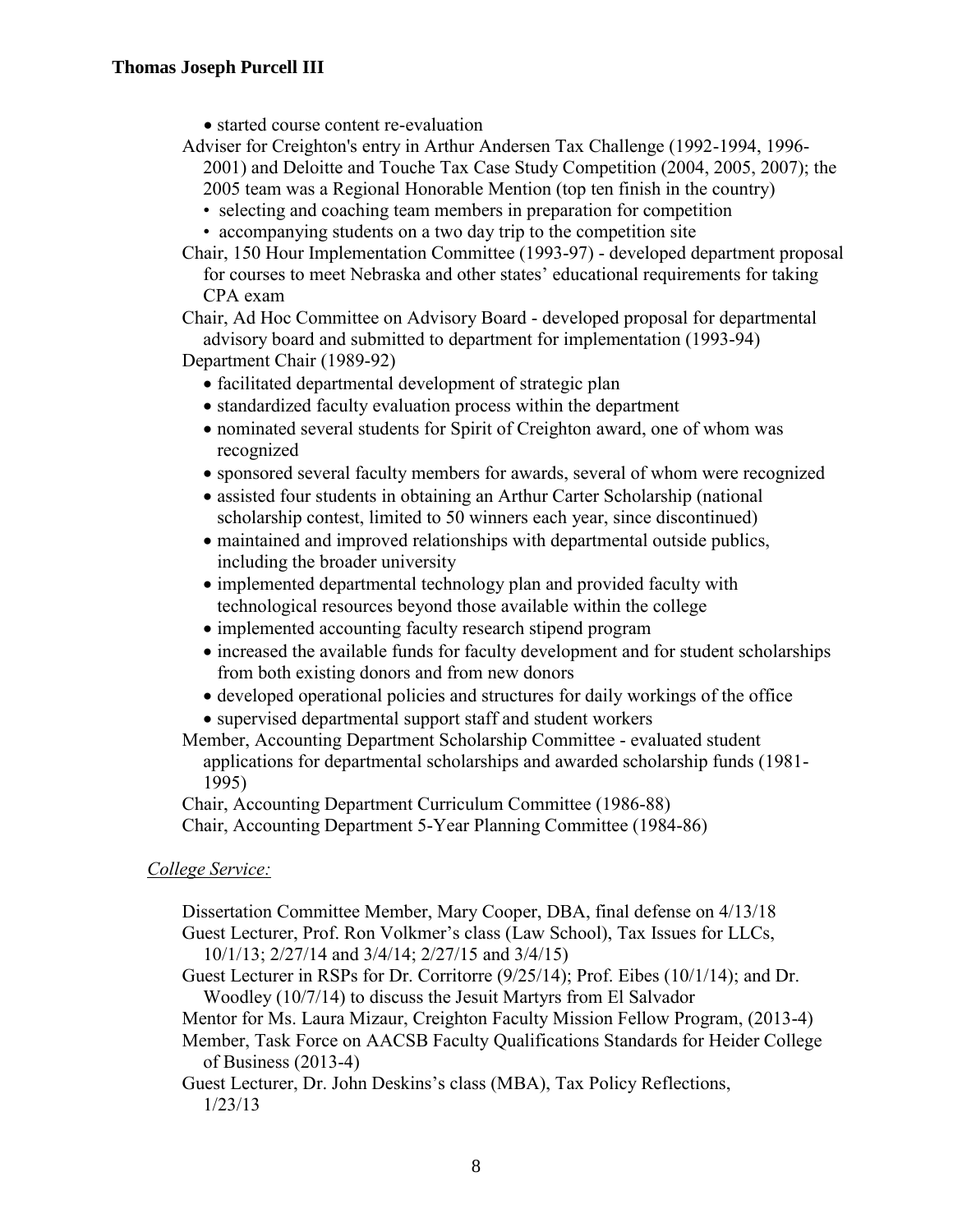Judge, Creighton Law School Moot Court Competition, 10/25/11 Invocation, CoBA Awards Ceremony, 5/13/11 Guest Lecturer, Dr. Anne York's class (Bus 502), Taxation of Exempt Organizations, 3/3/11 Invocation, CoBA Awards Ceremony, 5/14/10 Invocation, Beta Gamma Sigma Induction Ceremony, 4/15/10 Chair, College Ad Hoc Committee on Integration of Mission (pursuant to Academic Council Resolution of October 25, 2007) (2009 – ) Invocation, CoBA Awards Ceremony, 5/15/09 Judge, Creighton Law School Intraschool Negotiations Tournament, 3/19/09 Guest lecturer, Ms. Laura Mizaur's course, Strategic Planning at CU, 10/16/08 Member, Executive Committee, CoBA (2008 – ) Invocation, CoBA Awards Ceremony, 5/9/08 Invocation, Youth Leadership Omaha at Creighton University, 1/16/08 Invocation, Business Symposium, 11/2/07 Invocation, CoBA Awards Ceremony, 5/12/07 Member, Academic Affairs Committee (Law School) (2005 – ) Moderator, Panel Session "Men and Women for Others: Application of Jesuit Education to the Corporate World," Executive Business Symposium, 11/18/05 Reader of Graduates' Names at Commencement – 12/20/03 Member (elected at-large) CoBA Executive Committee (2003 - 7) Adviser on strategic planning to Dean of Law School (2002) Moot Court Judge (Law School) – 10/17/02 Reader of Graduates' Names at Commencement – 12/14/02 VITA training coordinator, CoBA and Law School (2002 - ) Member (2001 - 7) and Chair (2002 - 7), Rank and Tenure Committee (CoBA) Holder, John P. Begley Chair in Accounting (1997-2001) • Hosted distinguished guest lecturers (Dr. Ting-Wong Cheng, President of National Chengchi University in Taiwan and AAA International Distinguished Lecturer in Accounting; Dr. Gerhard Mueller, Board Member of the Financial Accounting Standards Board; Mr. Gerry Padwe, Vice-president of Taxation for AICPA; Mr. Bruce Rohde, Chairman and CEO of ConAgra Foods; Mr. Bob Elliott, Chairman of the Board of the AICPA; Mr. Lynn Turner, Chief Accountant of the SEC; Fr. Paul

 Locatelli, S.J., President of Santa Clara University; Mr. Donald Montgomery, Vice President, GE Power Systems) for interaction with students and selected groups of local practitioners

• Assumed and successfully discharged significant leadership in community, professional and campus organizations (see above and below during chair term)

Member, Curriculum Task Force (2001-2003)

Member, Curriculum Committee (2001-2003)

Guest Lecturer in Accounting 423 (Auditing)– 12/6/01

Guest Lecturer in Business 471 (Strategic Management) – 10/24 & 10/26, 2001

Guest Lecturer in Finance 453 (Personal Financial Planning) – 9/21/00

Member, Jubilee Committee (2000)

Member, Faculty Staff Development Committee (1999-2000)

Co-Coordinator, Friday Faculty Forums (1999-2000)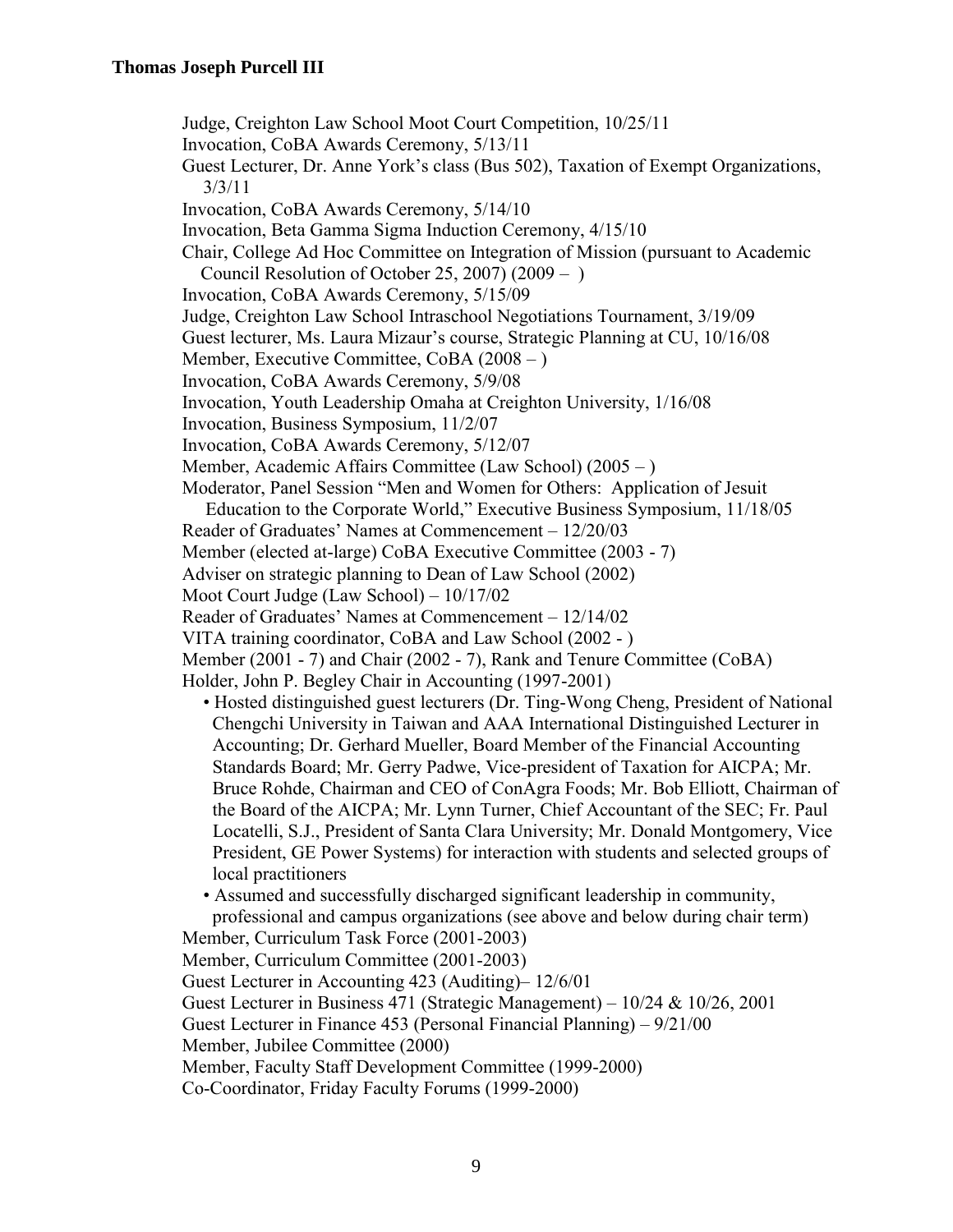Member, Values Committee Task Force (Summer 1998) Member, Teaching and Assessment Committee (1997) Member, College Service Award Committee (1997-8) Member, College Administrative Team (June-December 1997) Member, Strategic Planning Committee (1997-8) Chair, Outcomes Assessment Task Force (1997)

- developed outcomes assessment instruments for college
- advised Acting Dean on implementing assessment

Member, Business Partnership Program (1995-7)

Chair, Future of Business Education EAST (1995) (Strategic Planning Process) Co-author, College Self Study Report, North Central Re-accreditation (1995-96) Freshmen Seminar Advisor (1994; 1995; 1996; 1997; 1999; 2001; 2002; 2006; 2007)

[partially compensated]

Member, College Assessment Committee (1994)

Member, Rank and Tenure Committee (1992-5)

Chair, Ad Hoc Committee on 3-3 Program (1992-3)

Member, Ad Hoc Committee on Curriculum Revision (1991-2)

Program Advisor for 3-3 Program, College of Business Administration (1980-91)

Chair, College of Business Administration Ad Hoc Committee on Communication Skills (1989-90)

Member, Strategic Planning Committee (1989-90)

Member, Ad Hoc Committee on By Law Revisions (1988)

Student Recruiting, advising potential students about accounting and law opportunities, on ad hoc basis (1979 - )

*University Service:*

Faculty Adviser, Alpha Sigma Nu (2014 – )

Member, Committee for the Commitment to Justice in Jesuit Higher Education Conference at Creighton in 2013,  $(2010 - 13)$  – helped plan an international conference hosted at Creighton in August, 2013

Participant, Spirit of Creighton Inaugural Service Day, 10/1/11

Member, All Things Ignatian Steering Committee, (2010 – )

Benediction, University Winter Commencement, 12/20/08

Member, Diversity Coordinating Committee  $(2007 - )$ 

Courageous Voices: Diversity Dialogue facilitator, 11/14/07

College Counselor Visitation Team member (2004 - )

Lakota Immersion/Mentorship Program – October 17-20, 2004

- Immersion trip to Pine Ridge Indian Reservation
- Mentor for high school senior in Red Cloud Indian School for application for Gates Scholarship for 2004

Adviser on strategic planning implementation for Creighton University (2003 - 7) Faculty Moderator, Creighton Student Chapter Habitat for Humanity (1998 – 2009)

- assisted with coordination of university-wide effort
- since 1998 have completed six houses
- Member, Encuentro Dominicano Curriculum Task Force (2004)

Ad hoc advice to Vice President for Academic Affairs on Strategic Planning (2002)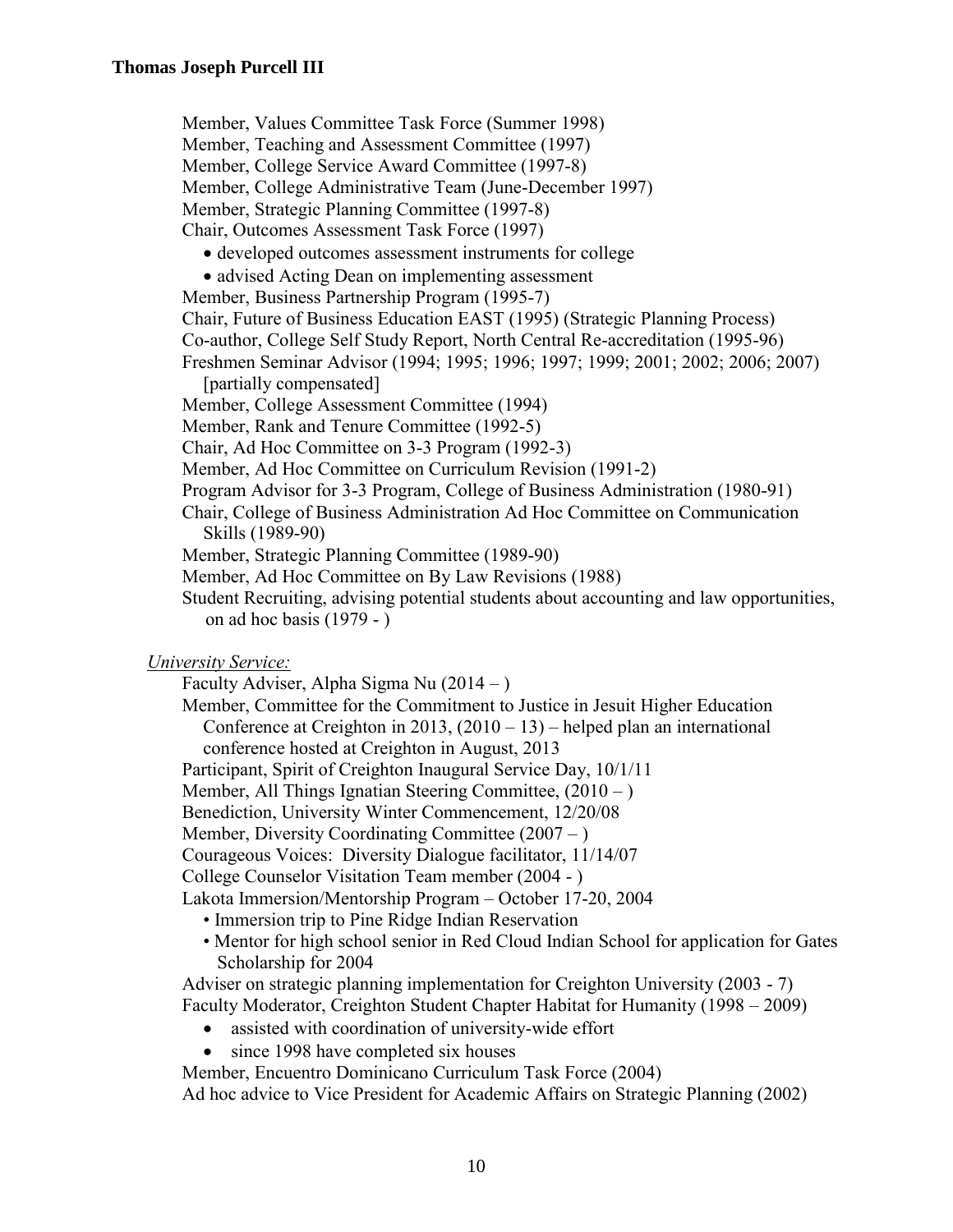Chair, Ad Hoc Committee to Evaluate the Creighton Institute (2001)

Member, Bluejay Jamboree Fundraising Committee (1999 - )

Author, On-Line Reflections on Daily Readings (1999 - )

Facilitator, Strategic Planning for Center for Health Policy and Ethics (1999-2000)

University Habitat for Humanity Steering Committee (1997- [Chair 1998- 2004])

Member, Catholic Imagination Advisory Board (1999-2003)

Member, University Committee on Required Service Component (1998-9)

Member, University Community Relations Committee (1998)

Member, University Ministry Task Force (1997)

Chair, Planning Committee, All University Mission in Action Day Conference (1997-8) Chair, Search Committee for Director of Internal Audit (1997)

Member, Development Advisory Board (1995-2000 [co-chair 1998-2000])

- member of initial board formulated by Development Department
- objective is to maintain dialogue between faculty and staff and Development on a regular basis

Chair, Mission Integration Group (1994-8)

- coordinated this volunteer, non-elected, non-appointed organization designed to address mission issues on campus
- assisted in sponsoring speakers and panels on mission issues

Member, Self-study Steering Committee, North Central Accreditation (1994-96)

- represented College of Business Administration on this committee
- assisted in formulating approach to take with report
- reviewed drafts of entire document
- met with visitation team

Hotel trip (Omaha) for Admissions, November 9, 1993

Assistant Marshall at Commencement, (1993-1997)

Member, Creighton 2000 Campaign Steering Committee - coordinated college fundraising effort which resulted in higher rate of participation than the previous campaign (1993-4)

Hotel trip (Sioux City) for Admissions, August 2, 1993

Member, Creighton 2000 Image Committee - studied Creighton's image and made recommendations for future action (1989-90)

Judge, 1989 regional competition, Law School Client Counseling/Negotiation Board, hosted by Creighton University Law School

Special Volunteer, Campaign for Creighton Fund Drive (1986)

Member, University Statutes Committee (1983-85)

Member, University Retention Committee (1983-84)

Member, Creighton University Committee on Committees (1982-84)

Developed and presented tax return preparation course for Lifelong Learning Center of Creighton (February 1982)

Member, Special Events Choir (e.g., Mass of the Holy Spirit, Baccalaureate) on regular basis

*Community Service:*

Elementary and Secondary School Finance Authority, State of Nebraska (2011 –

- Chair,  $2013 -$
- Appointed by Governor Heineman, reappointed by Governor Ricketts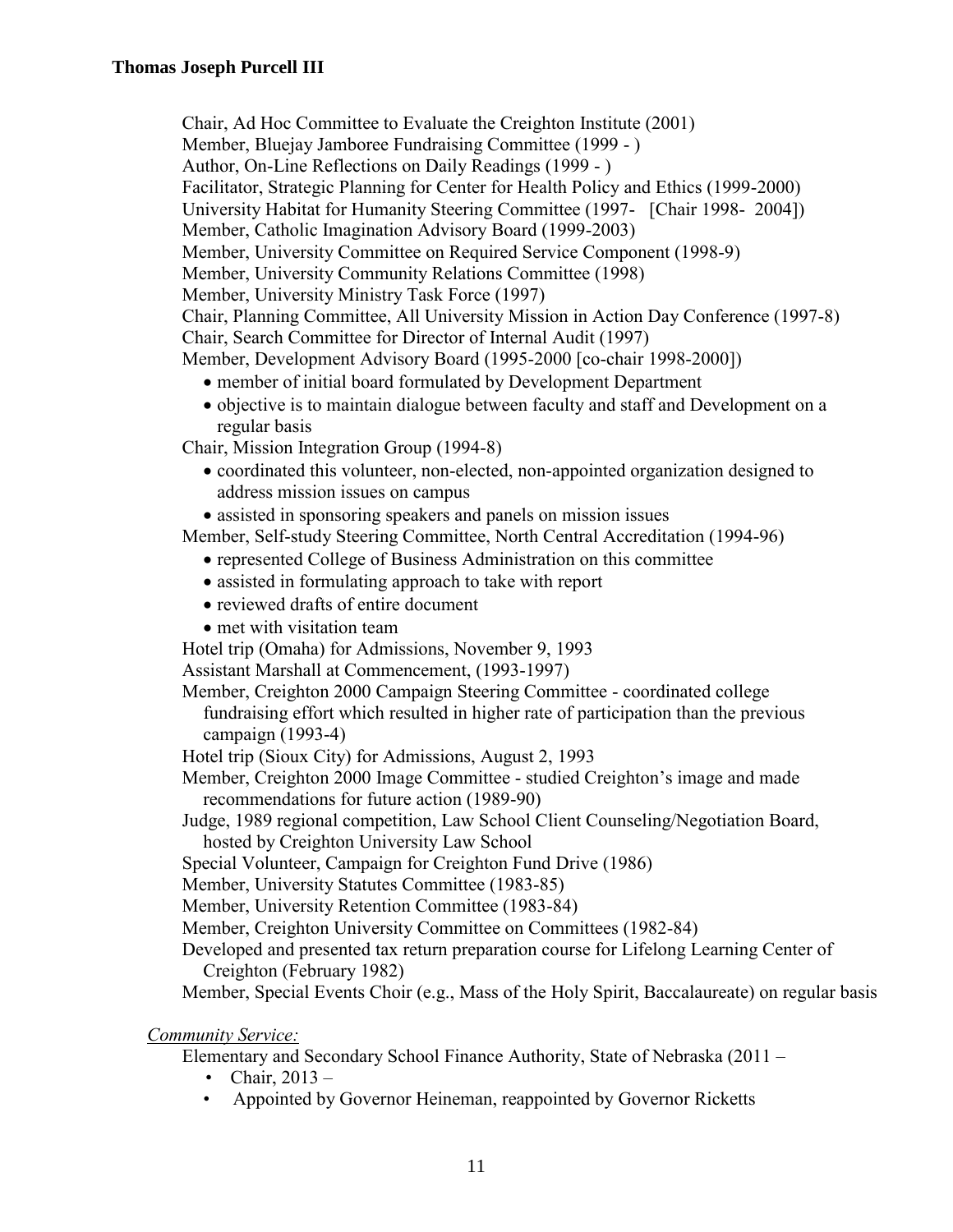- Trustee and Parish Finance Committee, St. John's Parish, (2014 7)
- Consultant, Strategic Planning, Catholic Charities of Omaha, (2010 2012)
- Volunteer, Project Homeless Connect Omaha (3/26/10)
- Consultant, Strategic Planning, Creighton Prep, (2009 2011)
- Volunteer, Project Homeless Connect Omaha (3/27/09)
- Facilitator, Vision Exercise, DOT.comm, 3/26/09
- Strategic Planning Facilitator, Omaha Business Ethics Alliance, 2009
- Election Official, 11/4/08
- Country Place Homeowners Association, Vice-President (2008 2011); President  $(2011 - 7)$
- Volunteer, Project Homeless Connect Omaha (4/11/08)
- Facilitated strategic planning process for Friends of Joslyn Castle  $(2006 7)$
- Facilitated, on reduced fee basis, strategic planning process for Creighton Prep High School (2005)
- Member, Board of Directors, New Cassel Retirement Center (2004 6)
- Member, Board of Advisors, the Finance Committee, and Chair, Strategic Planning Committee, for St. Augustine Indian Mission (2001 - 7)
- Member, Curriculum Committee, Leadership Omaha (1999-2002)
- Member, Catholic Charities' Juan Diego Center Advisory Board, (2001-4)

Board of Directors, Catholic Charities of the Archdiocese of Omaha (1995-2000)

- President (1999-2000)
- Vice-President (1998)
- Member, Executive Committee (1997-2000)
- Member, Managed Services Committee (1997)
- Member, Social Action Standing Committee (1996)
- Member, Human Services Committee, (1995)
- Member, Economic Justice Committee (1998-2000)

Member, Marian High School Board (1995-99)

- Member, Plant and Technology Committee (1997-1999)
- Chair, Long-Range Planning Committee (1996-97) coordinated strategic planning and 2 board retreats
- Member, Endowment Task Force (1996-97)
- Our Lady of Lourdes Parish, coordinated strategic planning project on a reduced fee basis (1997-8)

Chair, Omaha 2000 Resource Management Task Force (1997)

- report published 10/97
- surveyed best practices in resource management
- developed document for use by local school districts

Omaha 2000 Project Development Task Force (1996-7)

- assisted in developing process for identifying issues (such as diversity, resource management and parental involvement) and approaches to take in addressing such issues arising out of the Omaha 2000 initiative
- coordinating effort for forming committee charge for resource management issues
- Child and Family Development Corporation coordinated strategic planning project on a reduced fee basis (1996-97)
- Adviser, Holy Name Foundation, Strategic Planning (1996-97)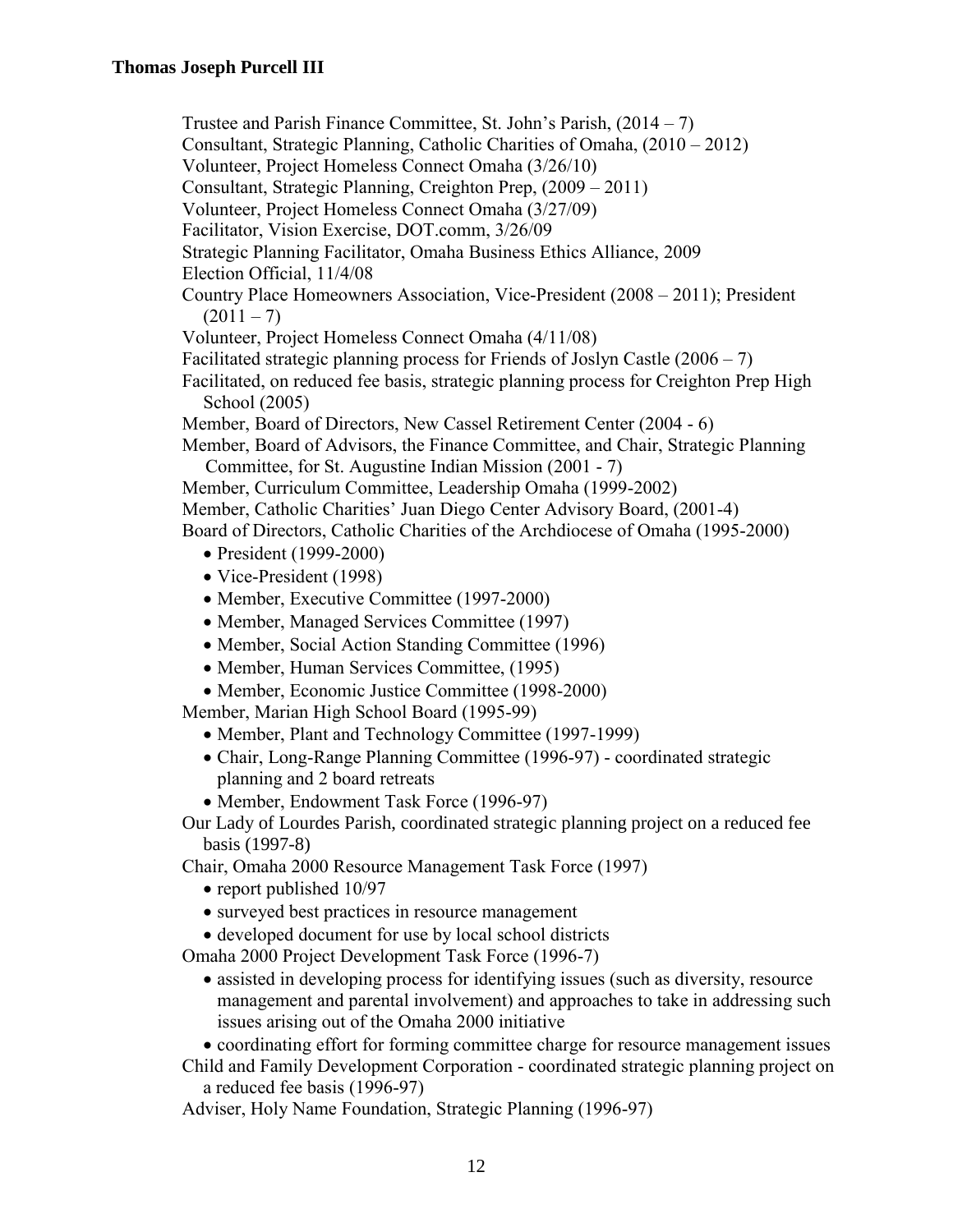Member, Board of Directors, New Covenant Center (1994-8)

Member of Board of Directors and Treasurer for Buford Foundation, Inc., a local charitable foundation that provides a wilderness experience in Wyoming for 14-16 year old area youth (1982- )

- oversee internal accounting function
- oversee preparation of tax returns and financial statements
- solicit funds
- acquire food and other supplies
- oversee efforts of volunteers and paid staff
- coordinate volunteer work crews
- advise president on business matters
- Chair, Legislation Committee, Springville PTA (1996-97)

Operation Others, volunteer (1995 – 2015)

• assist in organizing and delivering food to over 1,600 needy families at Christmas

• assist in managing cash assets and fundraising and advising executive director Member, Jesuit Middle School of Omaha, Facilities Committee (June & July, 1995)

Facilitated Strategic Planning for Catholic Charities (6/95-10/96)

- facilitated and coordinated effort on a no-fee basis
- met with Administrative Team, various EASTs, and focus groups to discuss plan
- drafted and reviewed document
- presented to Board of Directors for approval
- plan approved and is being implemented
- business plan is finalized

Facilitated Strategic Planning for New Covenant Center (4/95-12/96)

- facilitated and coordinated effort on a no-fee basis
- drafted and reviewed document with Board of Directors
- approved plan is being implemented

Facilitated Strategic Planning for Buford Foundation (1/95-6/96)

- facilitated and coordinated effort on a no-fee basis
- drafted and reviewed document with Board of Directors
- approved plan is being implemented
- business plan is finalized

Ad Hoc Advisor to Omaha Together One Community Director Tom Holler (11/93) Member, St. Philip Neri Parish Council (1993-5)

Member, St. Philip Neri Liturgy Committee (1993-5)

Leadership Omaha Arts Focus Study Group (1993-5)

Co-President (with my wife) Springville School P.T.A. (1992-94)

Ad Hoc Advisor of St. Anthony House Homeless Shelter (1990-92)

Member, Board of Directors, Nebraska Federation of Music Clubs (1987)

Member Metropolitan Affairs Sub-Committee of Omaha Chamber of Commerce (1977-82)

Member, Legislative Task Force, Omaha Chamber of Commerce (1981-82)

### **Professional Affiliations and Memberships:**

Certified Public Accountant, Nebraska (Certificate # 1936, Permit # 50328)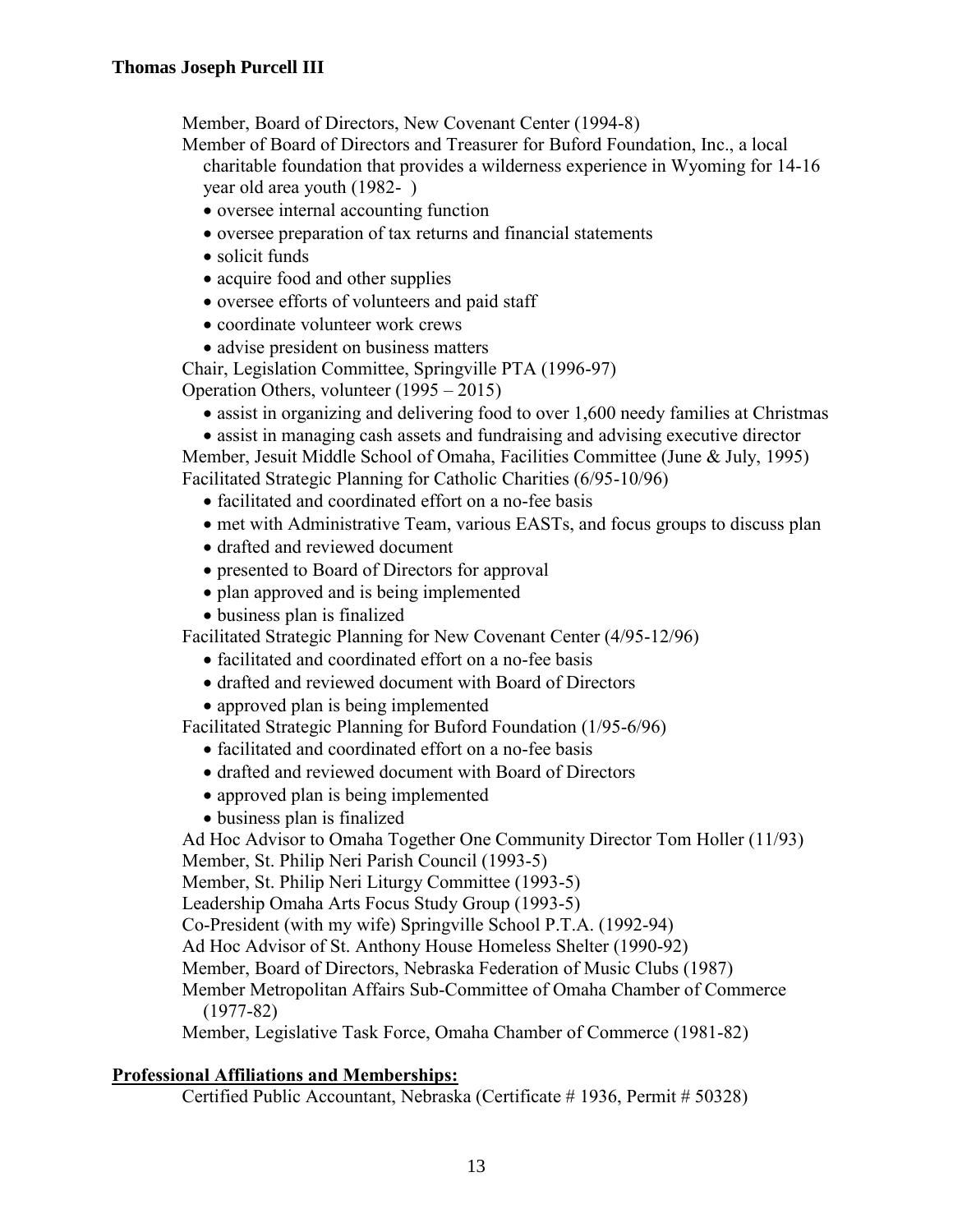American Institute of Certified Public Accountants Nebraska Society of Certified Public Accountants American Bar Association (1977 – 1992, 2004 – 2018) Nebraska Bar Association (1972 – ) (inactive) American Accounting Association Beta Alpha Psi, Alpha Nu Chapter American Taxation Association Admitted to practice before the U.S. Tax Court Beta Gamma Sigma

## **Congressional and Administrative Agency Testimony (as TEC Chair)**

2/1/05 – Internal Revenue Service Oversight Board 4/13/05 – Subcommittee on Oversight, House Ways & Means Committee 7/20/05 – Subcommittee on Oversight, House Ways & Means Committee 2/8/06 – Internal Revenue Service Oversight Board 4/6/06 – Subcommittee on Oversight, House Ways & Means Committee 6/21/06 – Internal Revenue Service, Office of Professional Responsibility

## **Professional Program Presentations:**

*Academic, Professional and Community Service Program Presentations (Uncompensated):* 8/11/78 to 8/12/78 - Estate and Gift Tax Planning for Nebraska Society of CPAs 10/24/78 - Oil and Gas Taxation for First Mid America - Omaha, NE 2/26/79 - Tax and Business Planning for Construction for UNO 5/16/79 - IRS Exam Topics for Touche Ross & Co. at Creighton University - Training Class (Client Seminar) 10/23/80 - Basic Tax Research for Nebraska Society of CPAs 3/25/81 - Presented paper to Midwest Regional Meeting of AAA - title - "Proposals for Regulation of the Accounting Profession." 8/20/83 - Presentation at Beta Alpha Psi Annual Meeting 10/22/83 - Beta Alpha Psi National Student Seminar - at Creighton 1/17/84 - Presentation to Creighton Faculty on Deducting Cost of Personal Computer 2/16/84 - Segment of "CU Perspective" on tax planning 8/13/84 - Presentation on National Student Seminar at Beta Alpha Psi Annual Meeting in Toronto, Canada 3/28/85 - Panel participant at Midwest Regional Meeting of AAA - topic "The Integration of Microcomputers into Tax Accounting Education" 3/29/85 - Presented paper to Midwest Regional Meeting of AAA - title "Fostering Communication Skills in Undergraduate Tax Accounting Classes" 5/86 - CMA Review for NAA - Tax 5/23/87 - CMA Review Session - Corporate Tax 2/29/88 - "Tax Law Changes," Creighton Center for Healthy Aging 6/6 and 6/7/88 - Attended symposium and co-chaired a session entitled "Gamemanship, Video and Other Creative Techniques in Teaching Taxes," at AICPA Graduate Tax Education Symposium, in Denver, CO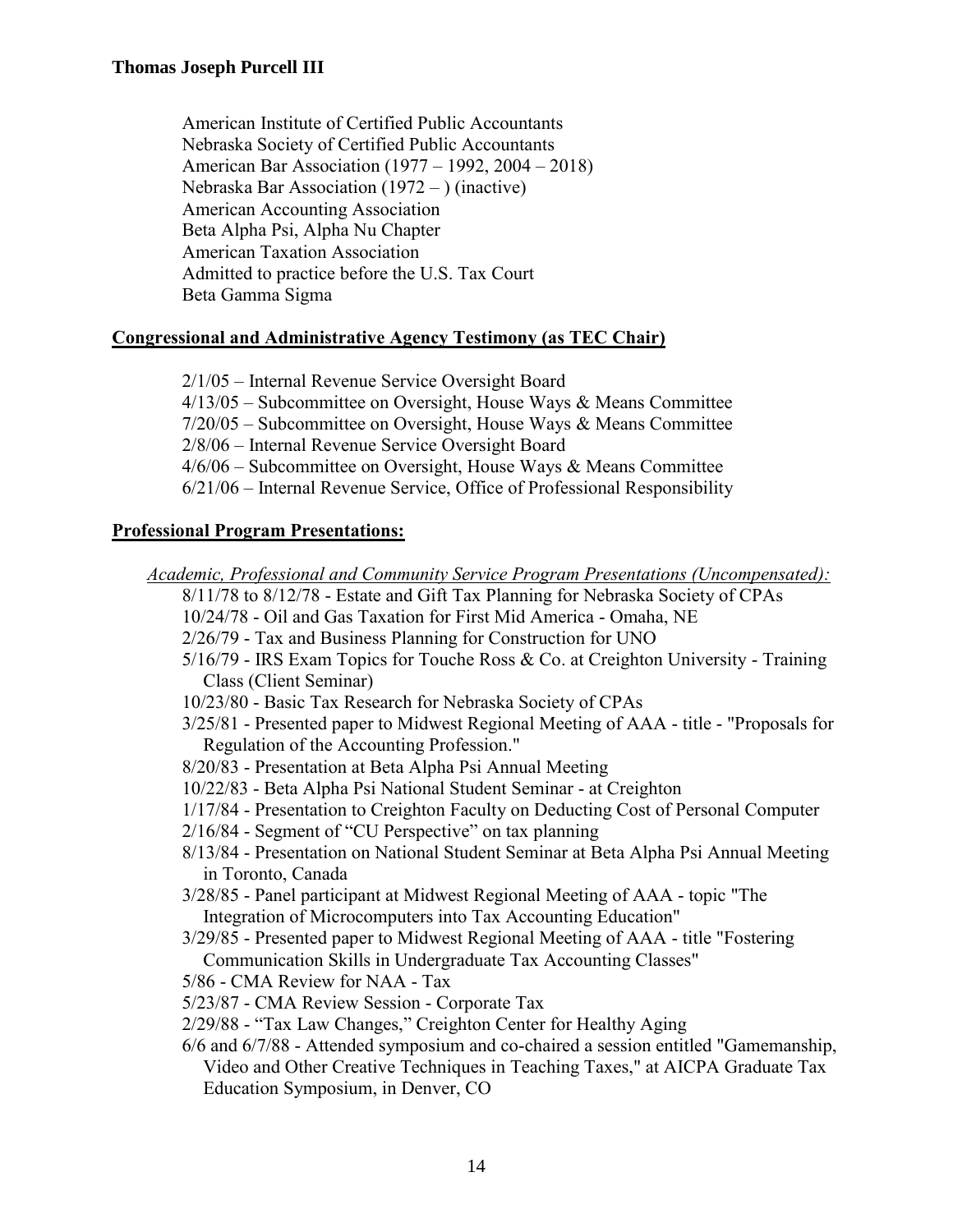- 11/11/88 "Tax Planning for Music Teachers," Omaha Music Teachers Association 6/9/90 - CMA Review Course for Creighton - Corporate Tax
- 8/18/90 Effective Communication Skills for College of Business Administration MBA orientation
- 8/17/91 Effective Communication Skills for College of Business Administration MBA orientation
- 1/31/92 "The Service Challenge," Alpha Nu Chapter, Beta Alpha Psi
- 5/14/92 "The Tiny Whisper," Address at the Nebraska Society of Certified Public Accountants Awards Banquet
- 5/21/92 "Nebraska's 150 Hour Law," Omaha Chapter of the Association of Government Accountants
- 5/30/92 CMA Review Course for Creighton Taxation
- 10/2/93 "Current Tax Issues," Creighton University Alumni Reunion Presentation
- 4/20/94 "Interviewing Workshop" Creighton University College of Business Administration presentation
- 5/12/94 "Using Role Plays, Games, and Other Creative Techniques," Nebraska Teaching Improvement Council, Faculty College 1994, Peru State College
- 5/19/94 "The Three Ts," Address at the Nebraska Society of Certified Public Accountants Awards Banquet
- 9/22/94 Presentation to Academic Council regarding the Jesuit Higher Education at the Heartland Conference
- 10/1/94 "Current Tax Issues," Creighton University Alumni Reunion Presentation
- 12/16/94 "Current Tax Issues," Radio interview
- 1/19/95 "Personal Mission Statement" Workshop for Leadership Omaha Class 17
- 2/7/95 "Personal Tax Planning," Creighton Omaha Police Synergistic Program Presentation
- 2/28/95 "Personal Mission Statement" Workshop for Freshman Leadership Program, Creighton University
- 4/19/95 Radio interview on Armey Flat Tax Proposals Cindy Workman, Public Relations
- 4/19/95 "Social Justice," 7th Grade Religious Education, St. Philip Neri Parish
- 4/20/95 "Long Range Planning and The Non-Profit Sector," moderator of panel discussion for Leadership Omaha Alumni Association
- 4/20/95 "Taxes in the Public Sector?" Omaha Metro Area Chapter Association of Government Accountants 1995 Educational Seminar (with Ed Fitzgerald)
- 9/16/95 "Personal Mission Statement," presentation for Creighton University Student Services Program Dux Esto
- 9/30/95 "Current Tax Issues," Creighton University Alumni Reunion Presentation
- 11/7/95 "Time Management," Creighton University Freshman Leadership Program
- 3/1/97 "Personal Mission Statement," Beta Alpha Psi, Rocky Mountain Regional Meeting, Bozeman, MT
- 4/5/97 "Personal Mission Statement," Beta Alpha Psi, Missouri Valley Regional Meeting, Springfield, MO
- 4/16/97 "The Three Ts," Delta Omicron Chapter, Beta Alpha Psi, University of Nebraska-Lincoln, Lincoln, NE
- 6/5/97 "Personal Mission Statement" Workshop for Leadership Omaha Class 19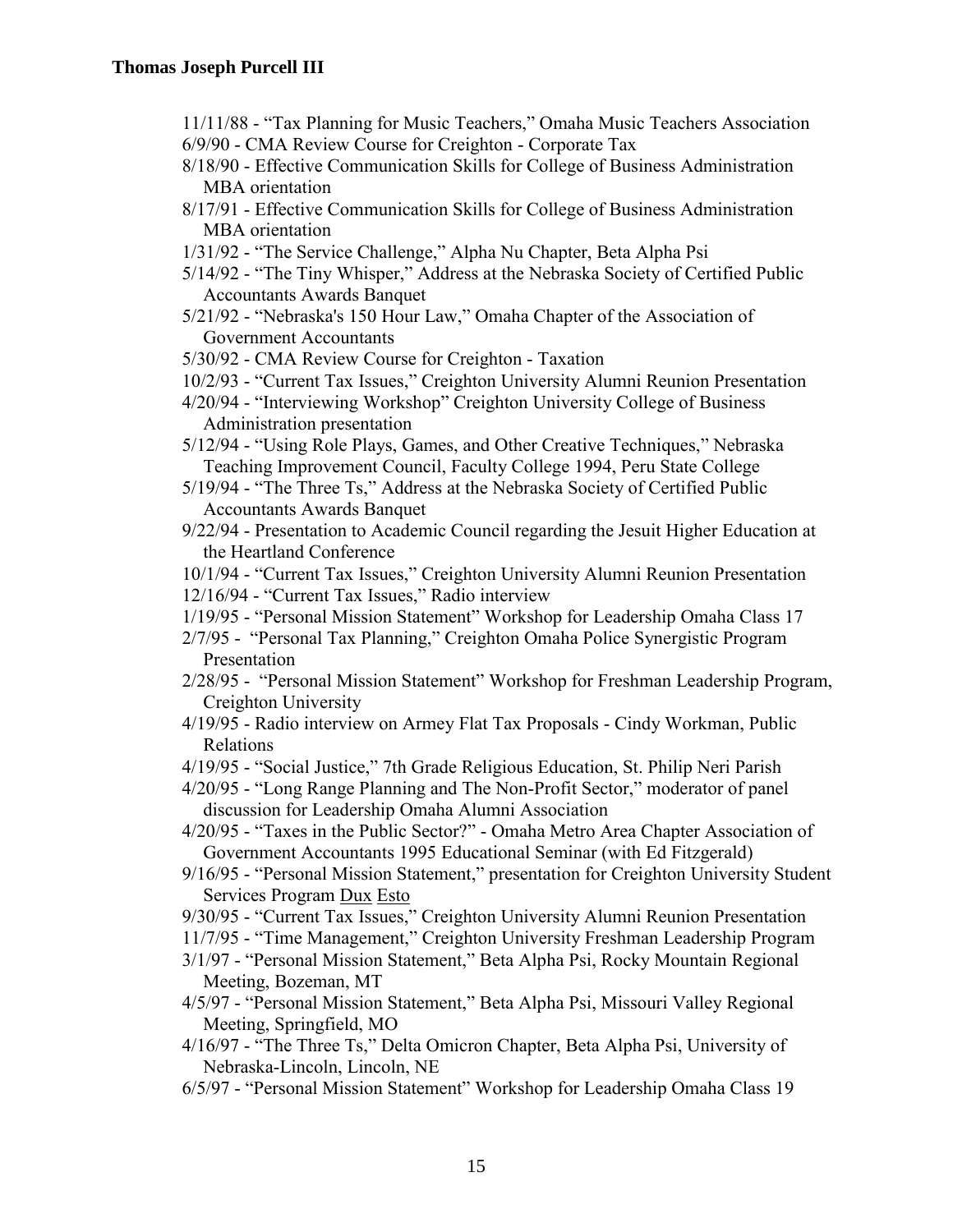- 2/26/98 Panelist on "Nebraskans Ask: Tax Tips," statewide live call-in show on Nebraska ETV
- 8/14/98 "The Beta Alpha Psi Strategic Plan," Beta Alpha Psi Annual Meeting Presentation, New Orleans, Louisiana
- 12/3/98 KFAB radio live interview "Year End Tax Planning"
- 2/25/99 Panelist on "Nebraskans Ask: Tax Tips," statewide live call-in show on Nebraska ETV
- 4/27/00 "Taxes The Next 100 Years" for the Creighton university Millennium Morning Lecture Series
- 6/13/00 Panelist on "The State of Tax Education" at the AICPA Mid-year Tax Meeting in Orlando, FL
- 9/20/00 "The Case for Community Service" for the Omaha Chapter of the American Society of Women Accountants, in Omaha, NE
- 8/30/01 "2001 Transfer Tax Changes Simplification Spurned" for the Council Bluffs Estate Planning Council In Council Bluffs, IA
- 11/7/01 "Emerging Trends in Auditor Independence" at the Nebraska Society of CPAs Annual Meeting in Council Bluffs, IA
- 2/07/02 "2001 Federal Tax Changes" for the Council Bluffs Estate Planning Council in Council Bluffs, IA
- 5/15/02 "New Auditor Independence Standards" for the Omaha Chapter of the American Society of Women Accountants Spring Education Seminar in Omaha, NE
- 8/2/02 "Successful Financial Management" for the National Jesuit Student Leader Conference, Creighton University, Omaha Nebraska
- 1/30/03 "2002 Federal Tax Update" for the Council Bluffs Estate Planning Council in Council Bluffs, IA
- 3/27/03 Panelist on "Nebraska Connects: Tax Tips," statewide live call-in show on Nebraska ETV
- Spring, 2003 interviewed in B2B quarterly, Omaha-Metro Business to Business Magazine, "The Tax Man Cometh," p. 21
- 5/13/03 Commentator on KKAR radio talk show on President Bush's Tax Proposals
- 8/1/03 Moderator, Effective Fundraising Workshop, Beta Alpha Psi Annual Meeting, Honolulu, Hawaii
- 11/6/03 Interviewed on Dateline: Creighton about Tax Policy Seminar trip to Washington, DC
- 1/29/04 "Tax Pro Bono Activities by CPAs" panelist, ABA/AICPA joint leadership luncheon, Orlando, FL
- 2/5/04 "Federal Tax Update" for the Council Bluffs Estate Planning Council in Council Bluffs, IA
- 2/28/04 "Your 2004 Tax Return Helpful Hints" at Fifth Annual Faithful Citizenship Conference, Social Ministry Commission, Archdiocese of Omaha
- 3/4/04 "Faith and Service" Creighton University Spring Break Service Trip Send-Off
- 3/11/04 Interviewed on Dateline: Creighton about taxes and VITA
- 4/16/04 "Federal Tax Update" for the Pottawattamie County Bar Association in Council Bluffs, IA
- 8/23/04 "Forming and Educating Agents for Change" for Creighton University Welcome Week Call to Community, in Omaha, St. John's Church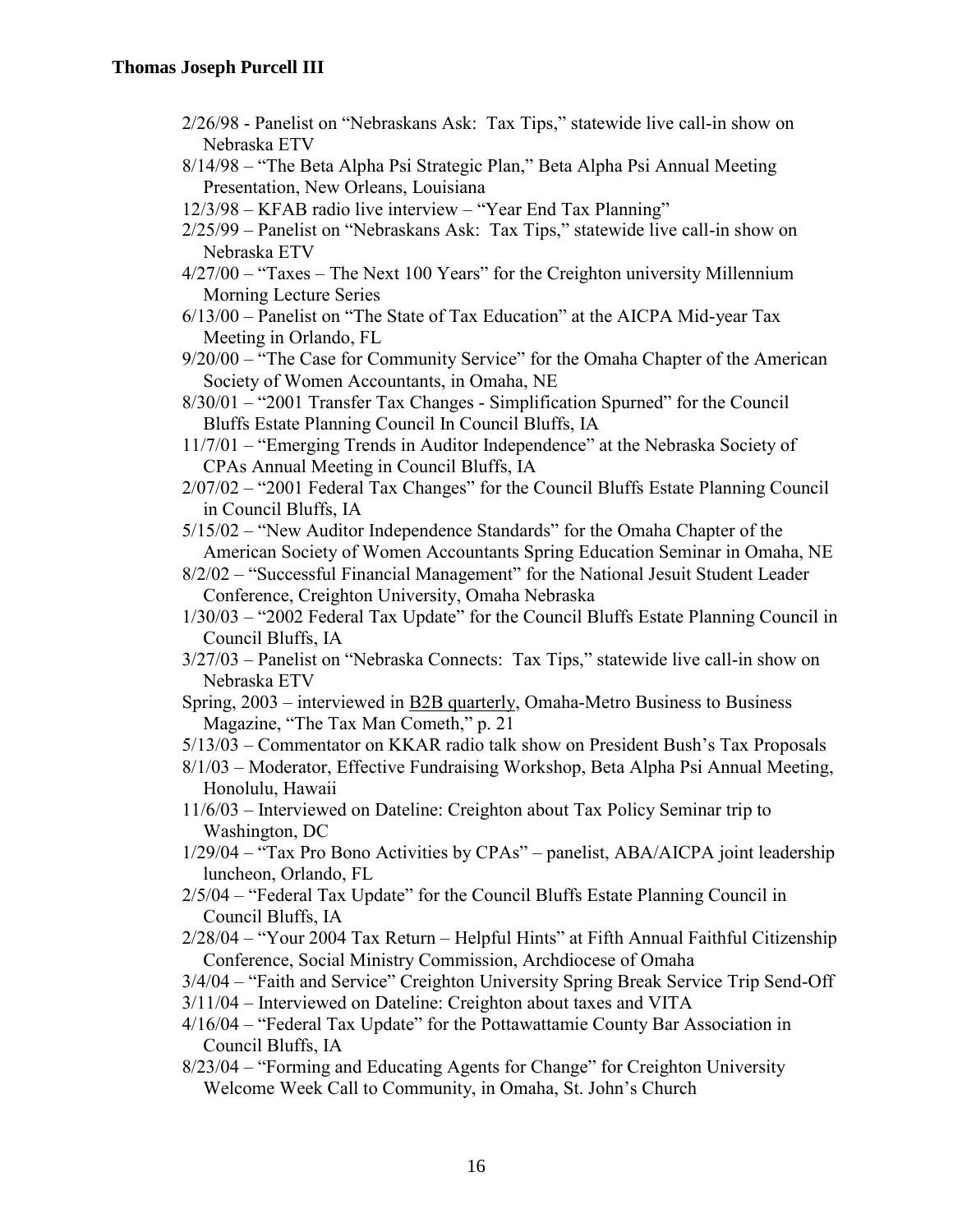- 11/3/04 "AICPA Tax Division Update" for Nebraska Society of CPAs annual Meeting, in Lincoln, Nebraska
- 2/3/05 Moderator for "Taxes and Morality" in Creighton University Law School (panelists were Prof. Susan Pace Hamill, Prof. Ed Morse, Dr. Ernie Goss)
- 3/3/05 Panelist on "Nebraska Connects: Tax Tips," statewide live call-in show on Nebraska ETV (co-sponsored with Nebraska Society of CPAs)
- 3/31/05 Interviewed on Dateline: Creighton about taxes and VITA
- 4/17/05 "Observations and Challenges," address at Beta Gamma Sigma Induction of new members
- 4/21/05 "Community Stewardship," Panel moderator for Leadership Omaha Seminar
- 4/22/05 "Service Learning," presenter at Midwest Service Learning Consortium workshop held at Creighton University
- 4/26/05 "Tax Symposium §199," for Alpha Nu Chapter, at Creighton University
- 10/4/05 Invocation for Alpha Nu Initiation Banquet
- 11/18/05 Moderator, CoBA Business Symposium, Panel on "Men and Women for Others: Application of Jesuit Education to the Corporate World," at Creighton University
- 3/2/06 "Tax Time is Coming" for Health Sciences Library/Learning Resources Center
- 5/31/06 "Federal Tax Update (Individual and Corporate)" for Florida Institute of CPAs, 2006 Florida Accounting and Business Expo, Orlando, Florida
- 8/10/06 "Federal Tax Update (Individual and Corporate)" for Omaha Chapter ASWA at Creighton University
- 9/27/06 "Federal Tax Update (Individual and Corporate)" for Florida Institute of CPAs, 2006 Annual Accounting Show, Ft. Lauderdale, Florida
- 10/26/06 "Overview of Tax Aspects of Retirement and Estate Planning" for Union Pacific Railroad 2006 Health and Wealth Expo, Omaha, NE
- 11/8/06 "AICPA Tax Division and TEC Update" for Nebraska Society of CPAs, Lincoln, NE
- 11/13/06 "Overview of Taxation" for the Explorer Scouts sponsored by Creighton University College of Business Administration
- 2/22/07 "USA Today Tax Question Charitable Gift Appraisals" for AICPA; URL is [http://www.usatoday.com/money/perfi/taxes/2007-02-22-aicpa-quesiton9](http://www.usatoday.com/money/perfi/taxes/2007-02-22-aicpa-quesiton9-purcell_x.htm) [purcell\\_x.htm](http://www.usatoday.com/money/perfi/taxes/2007-02-22-aicpa-quesiton9-purcell_x.htm)
- 3/23/07 "USA Today Tax Question Kiddie Tax Rules" for AICPA; URL is [http://www.usatoday.com/money/perfi/taxes/2007-03-23-aicpa30-purcell\\_N.htm](http://www.usatoday.com/money/perfi/taxes/2007-03-23-aicpa30-purcell_N.htm)
- 4/3/07 Panelist on "Nebraska Connects-- Tax Tips" call-in show on Nebraska Educational Television, sponsored by Nebraska Society of CPAs (re-broadcast several times before 4/17/07)
- 4/19/07 "Strategies in Economic Development: Small Business," Moderated Panel Discussion for Omaha Chamber of Commerce, Leadership Omaha, Business and Economic Development Seminar, First National Bank Tower
- 10/14/07 quoted in "Occupation Tax Is Little Understood But Widely Applied," Omaha World Herald, online at

[http://www.omaha.com/index.php?u\\_page=2798&u\\_sid=10157495](http://www.omaha.com/index.php?u_page=2798&u_sid=10157495)

12/7/07 – "Current Federal Tax Developments," Oklahoma Tax Institute, Oklahoma Society of CPAs, Tulsa, Oklahoma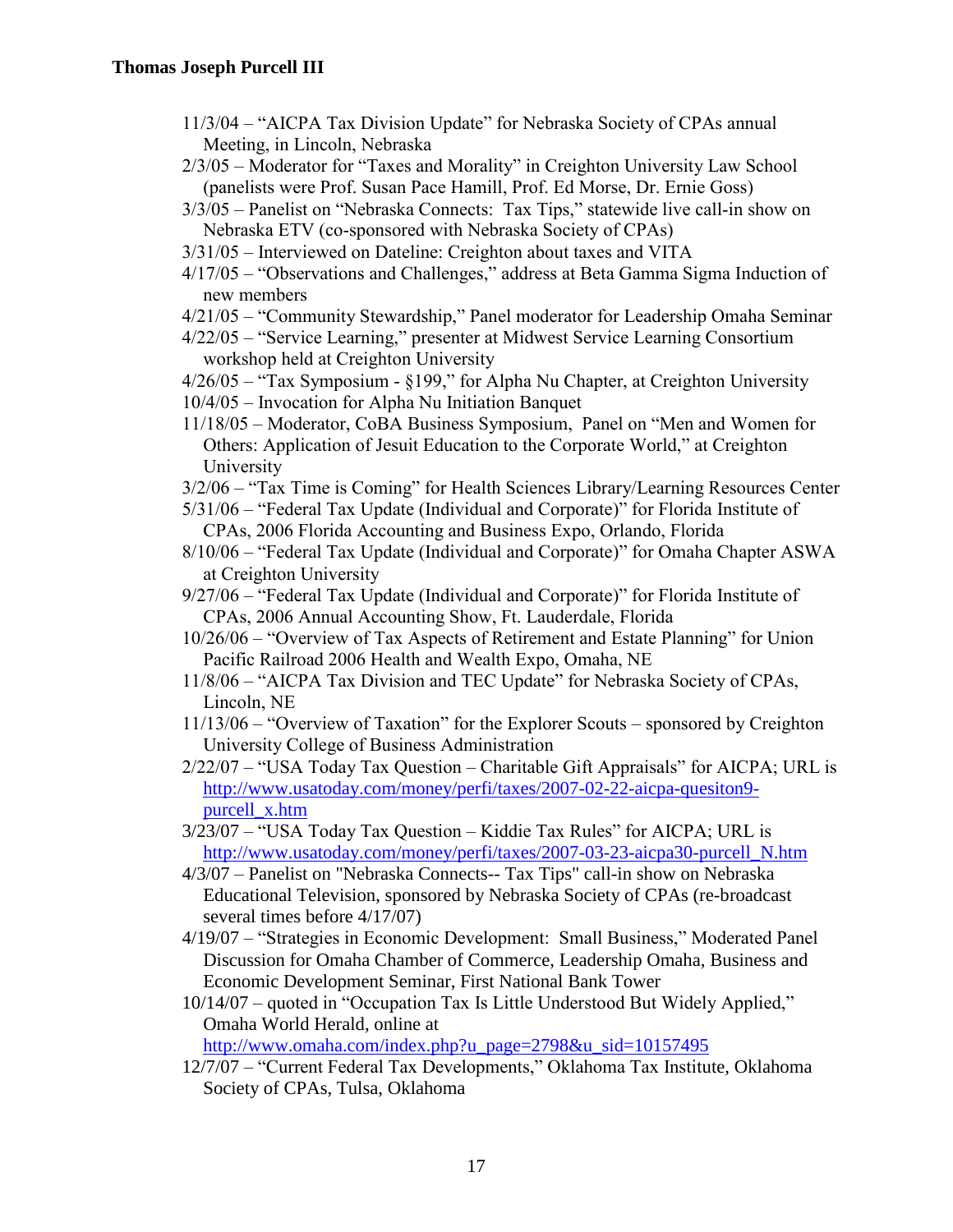- 3/14/08 "Income Tax Basic Survival Course," presentation for students in Opus Hall, Residence Life
- 8/7/08 "Business Education and the Catholic University," podcast for Catholic Comments, Creighton University Center for Catholic Thought, [http://cct.creighton.edu/?p=71.](http://cct.creighton.edu/?p=71)
- 10/21/08 "Sec. 461 Accounting Periods and Methods," TEI Nebraska Chapter Fall Training Event, Harper Center
- 12/5/08 "Tax Preparer Penalties and Circular 230," Great Plains Federal Tax Institute, Omaha, Nebraska
- 3/11/09 "Update on IRC § 6694," Baird Holm LLP Law Firm, Omaha
- 4/1/09 interviewed on WOWT regarding Making Work Pay Credit
- 4/8/09 Presentation to Bus 471 course regarding Creighton University Strategic Plan

10/22/09 – "Overview of Tax Aspects of Retirement and Estate Planning" for Union Pacific Railroad 2006 Health and Wealth Expo, Omaha, NE

- 10/30/09 "Tax Return Preparer Penalties and Ethical Responsibilities," for McGrath North Accountant Seminar, Omaha, NE
- 11/6/09 "Triple Bottom Line," Panel Chair and Member, Creighton University Business Symposium, Omaha, NE
- 11/17/09 "Accounting Periods and Methods Update," TEI Nebraska Chapter Fall Training Event, Harper Center
- 12/4/09 "Ethical Issues in Tax Practice," Great Plains Federal Tax Institute, Omaha, Nebraska
- 1/22/10 "The Art of Taxing the Arts: How Uncle Sam is the Largest Patron of the Arts," CU at Joslyn Lecture Series, Joslyn Museum, Omaha, NE
- 4/16/10 "Tax Avoidance v. Tax Evasion: Moral Implications," Moderator of Panel at Creighton Law Review Symposium, Creighton Law School, Omaha, NE
- 5/13/10 "Tax Ethics for CPAs," Estate and Business Planning, University of Nebraska – Lincoln, Lincoln, NE
- 6/9/10 "Transfer Tax Update," Council Bluffs Estate Planning Council, Council Bluffs, IA
- 11/16/10 "Tax Return Preparer Penalties and Ethical Responsibilities," TEI Nebraska Chapter Fall Training Event, Harper Center
- 12/2/10 "Tax Return Preparer Penalties and Ethical Responsibilities," Great Plains Federal Tax Institute, Omaha, Nebraska
- 12/1/11 "Tax Return Preparer Penalties and Ethical Responsibilities," Great Plains Federal Tax Institute, Omaha, Nebraska (with Mr. James Sansone)
- 11/16/12 "Service Learning in Creighton University Accounting Courses," College of Business Administration, Friday Faculty Forum
- 5/10/13 "Tax Ethics for CPAs," Estate and Business Planning, University of Nebraska – Lincoln, Lincoln, NE
- 5/21/13 "Tax Ethics," Accounting and Financial Women's Alliance, Omaha Country Club, Omaha, NE
- 11/6/13 "Working with Period and Accounting Method Changes to Your Client's Advantage," 2013 AICPA National Tax Conference, Post Conference Workshop, National Harbor, Maryland
- 2/19/14 "Tax Season Update," Radio Interview by Tom Becka (local)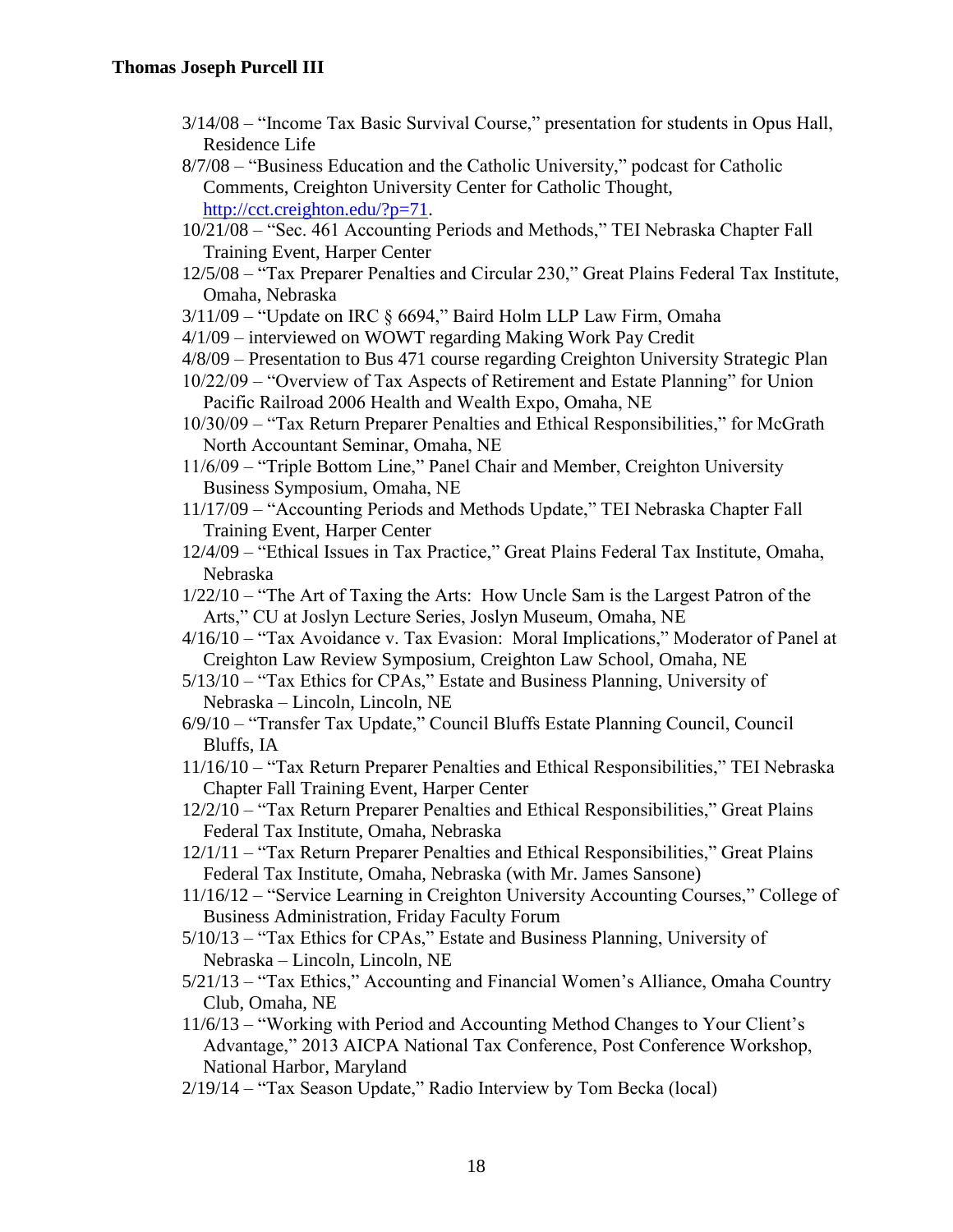- 3/17/14 Interviewed for and quoted in "Limiting Cash Method Could Hit Wide Swath of Passthroughs," Tax Notes, 3/17/14, p. 1164 – 1166 (national publication)
- 4/25/14 "Tax Wellness Workshop," Creighton University Committee on the Status of Women, Skutt Student Center
- 11/4/14 invited panelist, "Tax Practitioners and Tax Education," AICPA National Tax Conference, Washington, D.C.
- 4/23/15 "Who Do You See?" Heider College of Business, Beta Gamma Sigma Induction speech, Harper Center
- 12/2/15 "Professional Ethics Update for CPAs in Nebraska," Nebraska Society of Certified Public Accountants, LaVista, NE
- 12/3/15 "The Paul C. Jessen Ethics Presentation Federal Tax Practice Ethics Update," 53rd Annual Great Plains Federal Tax Institute, Omaha, NE
- 11/11/16 Creighton Business Symposium Panel on Academic Careers
- 11/10/17 Creighton Business Symposium Panel on Accounting Careers
- 3/15/18 "Overview of Tax," Lecture for College of Arts and Sciences Transitions Course, Prof. Gerry Kuhlman
- 6/27/18 "Professional Ethics = Effective Professional Risk Management," Nebraska Society of Certified Public Accountants, Lincoln, NE
- 1/10/19 Radio interview on tax law changes, KNLV
- 1/11/19 Radio interview on tax law changes, KODY
- 2/19/19 Interview on tax law changes, North Platte Reporter
- 2/27/19 "Wait, Where's My Tax Cut?" Talk for Creighton University faculty and staff on new tax law changes
- 3/1/19 "Wait, Where's My Tax Cut?" presentation to Omaha Jaycees
- 5/22/19 "What Is the Future of the Accounting Profession," Nebraska State Board of Public Accountancy, University of Nebraska School of Accountancy, and Nebraska Society of CPAs, panelist, Lincoln, NE

#### *Compensated Consulting Program Presentations:*

- 1/5/81 to 1/9/81 Basic Tax Consulting Seminar for Touche Ross & Co., in Kansas City, MO (national seminar)
- $7/13/81$  to  $7/17/81$  Basic Tax Consulting Seminar for Touche Ross & Co., in Memphis, TN (national seminar)
- 8/17/81 to 8/19/81 Basic Tax Consulting Seminar for Touche Ross & Co., in Detroit, MI (local seminar)
- 1/11/82 to 1/15/82 Basic Tax Consulting Seminar for Touche Ross & Co., in Memphis, TN (national seminar)
- 4/17/82 and 5/1/82 CPA Exam Review Sessions Taxation for the Union Pacific Railroad (UPRR)
- 6/21/82 to 6/25/82 Subchapter C Selected Topics Tax Seminar for Touche Ross & Co., in Scottsdale, AZ (national seminar)
- 7/12/82 to 7/16/82 Basic Tax Consulting Seminar for Touche Ross & Co., in Cleveland, OH (national seminar)
- 1/3/83 to 1/14/83 Audit to Tax Transfer Seminar for Touche Ross & Co., in Memphis, TN (national seminar)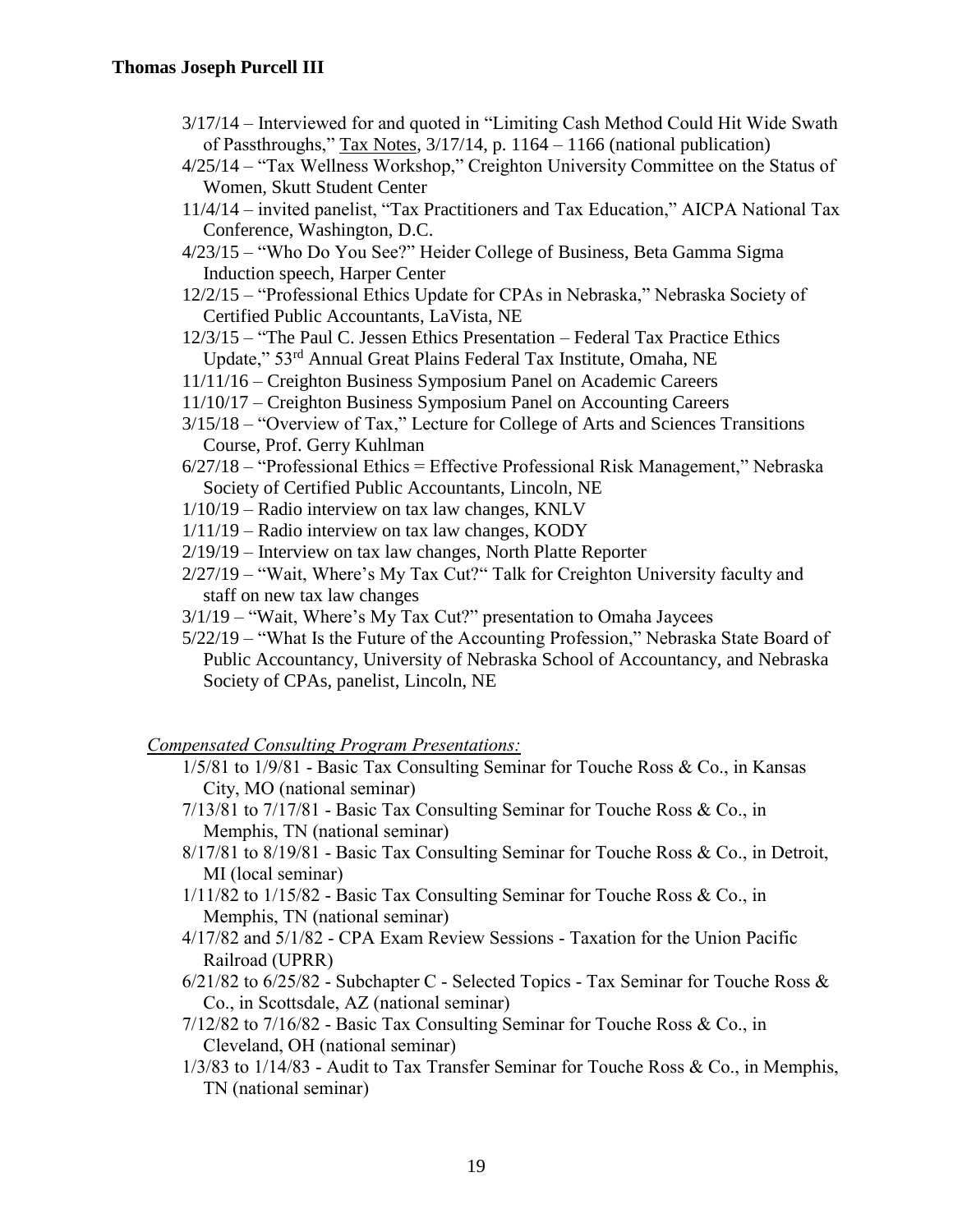- 2/83 to 5/83 CPA Exam Review Class for Creighton Taxation and Business Law
- 6/20/83 to 6/24/83 Subchapter C Selected Topic for Touche Ross & Co., in Scottsdale, AZ (national seminar)
- $8/15/83$  to  $8/19/83$  Subchapter C Selected Topic for Touche Ross & Co., in Memphis, TN (national seminar)
- 9/26/83 to 9/30/83 Audit to Tax Transfer Seminar for Touche Ross & Co., in Memphis, TN (national seminar)
- 10/15/83 and 10/29/83 Union Pacific CPA Exam Review Class Taxation and Business Law
- 10/17/83 Principles of Tax Research Seminar for Tax practitioners in San Antonio office of Touche Ross & Co.

2/84 to 5/84 - CPA Exam Review Class for Creighton - Taxation and Business Law

- 6/25/84 to 6/29/84 Introduction to Corporate Formations, Liquidations, and
- Distributions, for Touche Ross & Co., in Scottsdale, AZ (national seminar)  $7/16/84$  to  $7/20/84$  - Basic Tax Consulting Seminar for Touche Ross & Co., in

Memphis, TN (national seminar)

- 9/8/84 and 11/3/84 UPRR CPA review session Tax and Business Law
- 1/14/85 to 1/18/85 Basic Tax Consulting Seminar for Touche Ross & Co., in Memphis, TN (national seminar)
- 2/85 to 5/85 CPA Review Class for Creighton Tax and Business Law
- 7/28/85 to 8/1/85 Basic Tax Consulting Seminar for Touche Ross & Co., in Memphis, TN (national seminar)
- 8/85 to 11/85 CPA Review Class for Creighton Tax and Business Law
- 8/5/85 to 8/9/85 Basic Tax Consulting Seminar for Touche Ross & Co., in Lake Okoboji, IA (Regional Presentation of National Seminar)
- 9/30/85 to 10/4/85 Introduction to Corporate Formations, Liquidations, and Distributions, for Touche Ross & Co., in Princeton, NJ (national seminar)
- 10/14/85 to 10/18/85 Introduction to Corporate Formations, Liquidations, and Distributions, for Touche Ross & Co., in Boise, ID (Local Presentation of National Seminar)
- 2/86 to 5/86 CPA Review Course for Creighton Tax and Business Law
- 6/23/86 to 6/28/86 Introduction to Corporate Formations, Liquidations, and Distributions, for Touche Ross & Co., in Scottsdale, AZ (national seminar)
- 8/86 to 11/86 CPA Review Course for Creighton Tax and Business Law
- 9/29/86 to 10/4/86 Basic Tax Consulting Course for Touche Ross & Co., in LaCrosse, WI (local presentation of National Seminar)
- 11/17/86 to 11/22/86 Introduction to Corporate Formations, Liquidations, and Distributions, for Touche Ross & Co., in Houston, TX (national seminar)
- 1/6/87 to 1/10/87 Basic Tax Consulting (advanced degree participants), for Touche Ross & Co., in Reston, VA (national seminar)
- 1/13/87 to 1/17/87 Introduction to Corporate Formations, Liquidations, and Distributions, for Touche Ross & Co., in Houston, TX (national seminar)
- 1/20/87 to 1/24/87 Basic Tax Consulting Course, for Touche Ross & Co., in Scottsdale, AZ (national seminar)
- 2/87 to 4/87 CPA Review Course for Creighton Tax and Business Law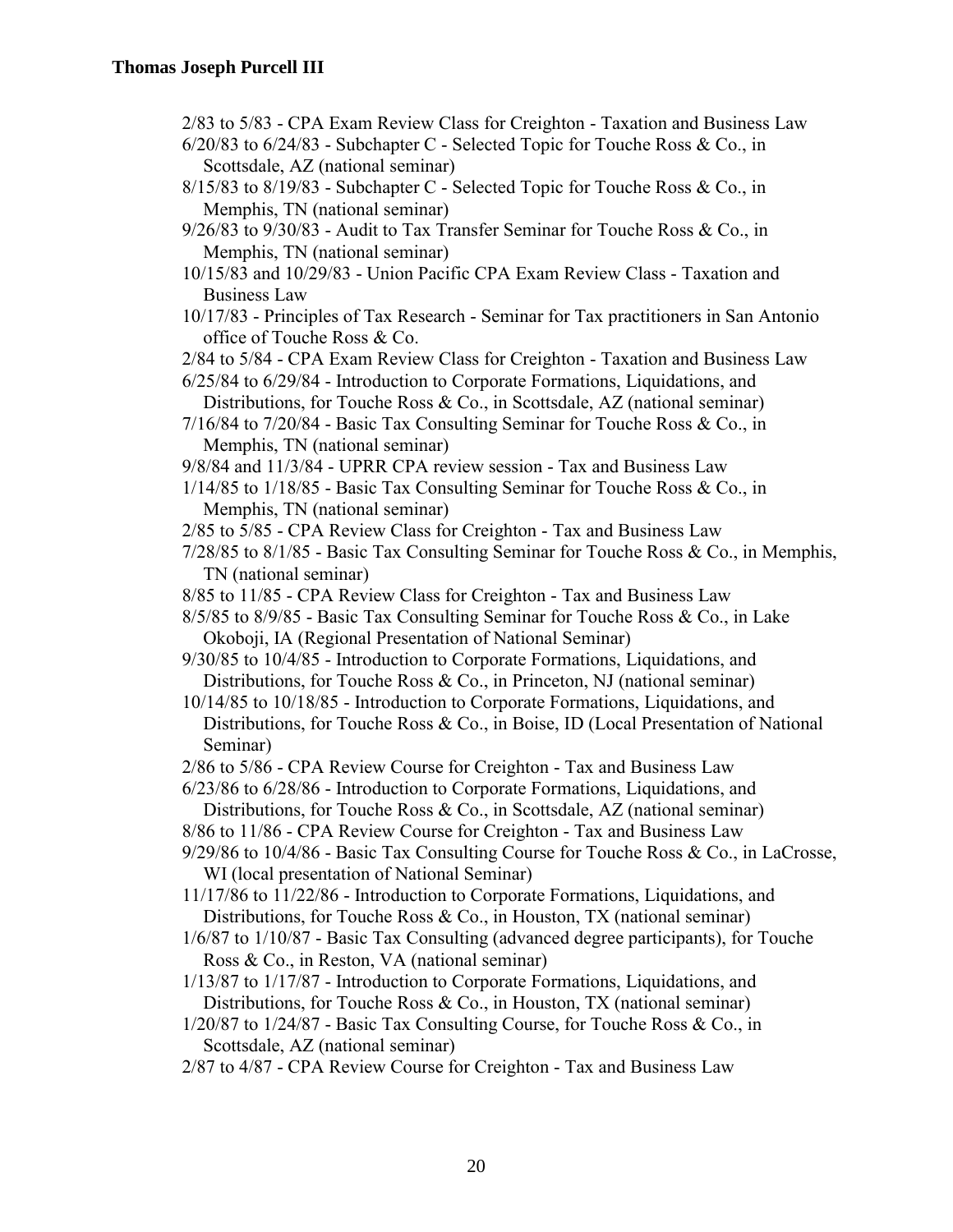- 7/12/87 to 7/17/87 Introduction to the Life Cycle of a Corporation, for Touche Ross & Co., in Scottsdale, AZ (national seminar)
- 7/26/87 to 7/31/87 Basic Tax Consulting, for Touche Ross & Co., in Memphis TN (national seminar)
- 9/13/87 to 9/18/87 Introduction to the Life Cycle of a Corporation, for Touche Ross & Co., in Memphis, TN (national seminar)
- 9/87 to 11/87 CPA Review Course for Creighton Tax and Business Law
- 9/27/87 to 10/2/87 Basic Tax Consulting, for Touche Ross & Co., in LaCrosse, WI (Regional presentation of National Seminar)
- 10/11/87 to 10/16/87 Introduction to the Life Cycle of a Corporation, for Touche Ross & Co., in Houston, TX (national seminar)

10/19/87 to 10/23/87 - Introduction to the Life Cycle of a Corporation, for Touche Ross & Co., in Santa Barbara, CA (national seminar)

- 1/11/88 to 1/15/88 Basic Tax Consulting, for Touche Ross & Co., in Houston, TX (national seminar)
- 2/88 to 4/88 CPA Review Course for Creighton Tax and Business Law
- $6/19/88$  to  $6/24/88$  Introduction to the Life Cycle of a Corporation, for Touche Ross & Co., in Scottsdale, AZ (national seminar)
- 7/25/88 to 7/30/88 Basic Tax Consulting, for Touche Ross & Co., in Scottsdale, AZ (national seminar)
- 8/21/88 to 8/26/88 Basic Tax Consulting, for Touche Ross & Co., in Lake Geneva, WI (Regional presentation of National Seminar)
- 9/88 to 10/88 CPA Review Course for Creighton Tax and Business Law
- 9/25/88 to 9/30/88 Introduction to the Life Cycle of a Corporation, for Touche Ross & Co., in Barton Creek, TX (national seminar)
- 1/8/89 to 1/13/89 Tax Concepts and Planning-Advanced, for Touche Ross & Co., in Houston, TX (national seminar)
- 2/89 to 4/89 CPA Review Course for Creighton Tax and Business Law
- $6/19/89$  to  $6/23/89$  Introduction to the Life Cycle of a Corporation, for Touche Ross & Co., in Scottsdale, AZ (national seminar)
- 9/89 to 10/89 CPA Review Course for Creighton Tax and Business Law
- 9/10/89 to 9/22/89 Introduction to the Life Cycle of a Corporation, for Touche Ross & Co., in Scottsdale, AZ (national seminar)
- 10/22/89 to 10/27/89 Tax Concepts, Preparation, and Orientation, for Touche Ross & Co., in Scottsdale, AZ (national seminar)
- 11/17/89 to 11/18/89 Tax Research Techniques for Touche Ross & Co., in San Antonio, TX (local seminar)
- 12/3/89 to 12/8/89 Introduction to the Life Cycle of a Corporation, for Touche Ross & Co., in Scottsdale, AZ (national seminar)
- 2/90 to 4/90 CPA Review Course for Creighton Tax and Business Law
- 6/25/90 to 6/27/90 Tax Pac VI, for Arthur Andersen & Co., in St. Charles, IL (national seminar)
- 6/28/90 Discussion leader, AICPA/University of Illinois National Tax Education Program, Basic Level II (national seminar)
- 6/29/90 Lecturer, "Tax Accounting Periods and Methods, AICPA/University of Illinois National Tax Education Program, Basic Level II (national seminar)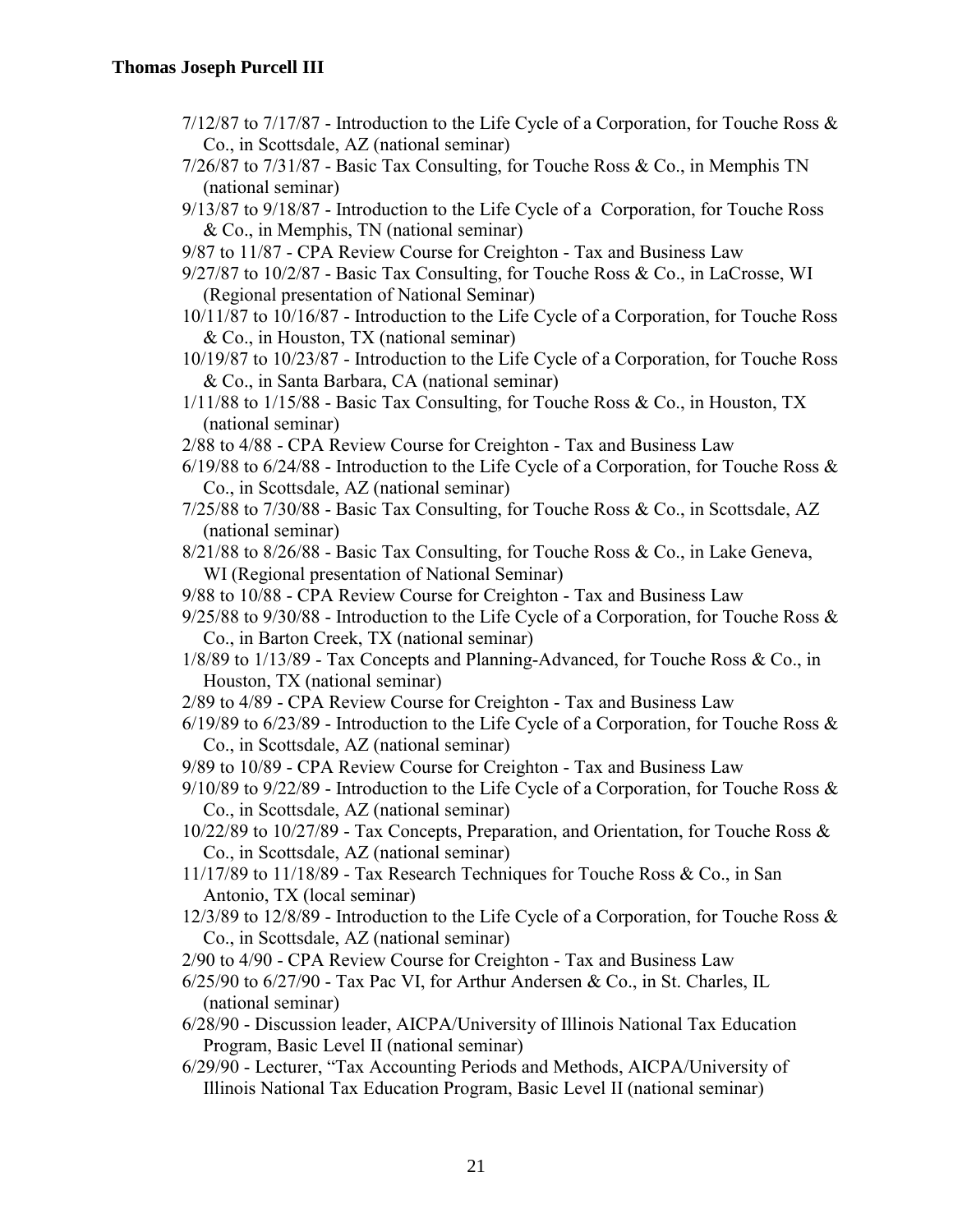- 7/11/90 & 7/12/90 Accounting Periods and Methods, for McGladrey and Pullen, in Chicago, IL (national seminar)
- 7/18/90 & 7/19/90 S Corporations, for Deloitte & Touche, in Houston, TX (national seminar)
- 9/90 to 10/90 CPA Review Course for Creighton Tax and Business Law

9/24/90 to 9/27/90 - C Corporations, for Deloitte & Touche, in Scottsdale, AZ (national seminar)

- 10/29/90 to 11/1/90 S Corporations, for Deloitte & Touche, in Scottsdale, AZ (national seminar)
- 11/12/90 to 11/15/90 C Corporations, for Deloitte & Touche, in Houston, TX (national seminar)
- 2/91 to 4/91 CPA Review Course for Creighton Tax and Business Law

6/26/91 to 6/27/91 - Discussion leader, AICPA/University of Illinois National Tax Education Program, Basic Level II (national seminar)

- 6/28/91 Lecturer, "Tax Accounting Periods and Methods, AICPA/University of Illinois National Tax Education Program, Basic Level II (national seminar)
- 9/91 to 10/91 CPA Review Course for Creighton Tax and Business Law
- 11/11/91 to 11/14/91 Tax Pac VIII, for Arthur Andersen & Co., in St. Charles, IL (national seminar)
- 2/92 to 4/92 CPA Review Course for Creighton Tax and Business Law

6/24/92 to 6/25/92 - Discussion leader, AICPA/University of Illinois National Tax Education Program, Basic Level II (national seminar)

6/26/92 - Lecturer, "Tax Accounting Periods and Methods, AICPA/University of Illinois National Tax Education Program, Basic Level II (national seminar)

10/22/92 - Lecturer, "Tax Accounting Periods and Methods, The Ohio Society of CPAs, in Columbus, OH

- 11/9/92 to 11/12/92 Tax Pac VIII, for Arthur Andersen & Co., in St. Charles, IL (national seminar)
- 2/93 to 4/93 CPA Review Course for Creighton Tax and Business Law
- 6/30/93 to 7/1/93 Discussion leader, AICPA/University of Illinois National Tax Education Program, Basic Level II (national seminar)
- 7/2/93 Lecturer, "Tax Accounting Periods and Methods, AICPA/University of Illinois National Tax Education Program, Basic Level II (national seminar)
- 10/19/93 S Corporations and Tax Accounting, Lutz & Associates, Omaha, NE (local seminar)
- 2/94 to 4/94 CPA Review Course for Creighton Tax and Business Law
- 6/22/94 to 6/23/94 Discussion leader, AICPA/University of Illinois National Tax Education Program, Basic Level II (national seminar)
- 6/24/94 Lecturer, "Tax Accounting Periods and Methods, AICPA/University of Illinois National Tax Education Program, Basic Level II (national seminar)
- 8/22/94 Discussion leader, Nebraska Society of Certified Public Accountants, Alternative Minimum Tax, at Mahoney State Park
- 11/17/94 Estate and Gift Tax Planning, Lutz & Associates, Omaha, NE (local seminar)
- 5/9/95 Tax Research, Seim Johnson Sestak & Quist, Omaha, NE (local seminar)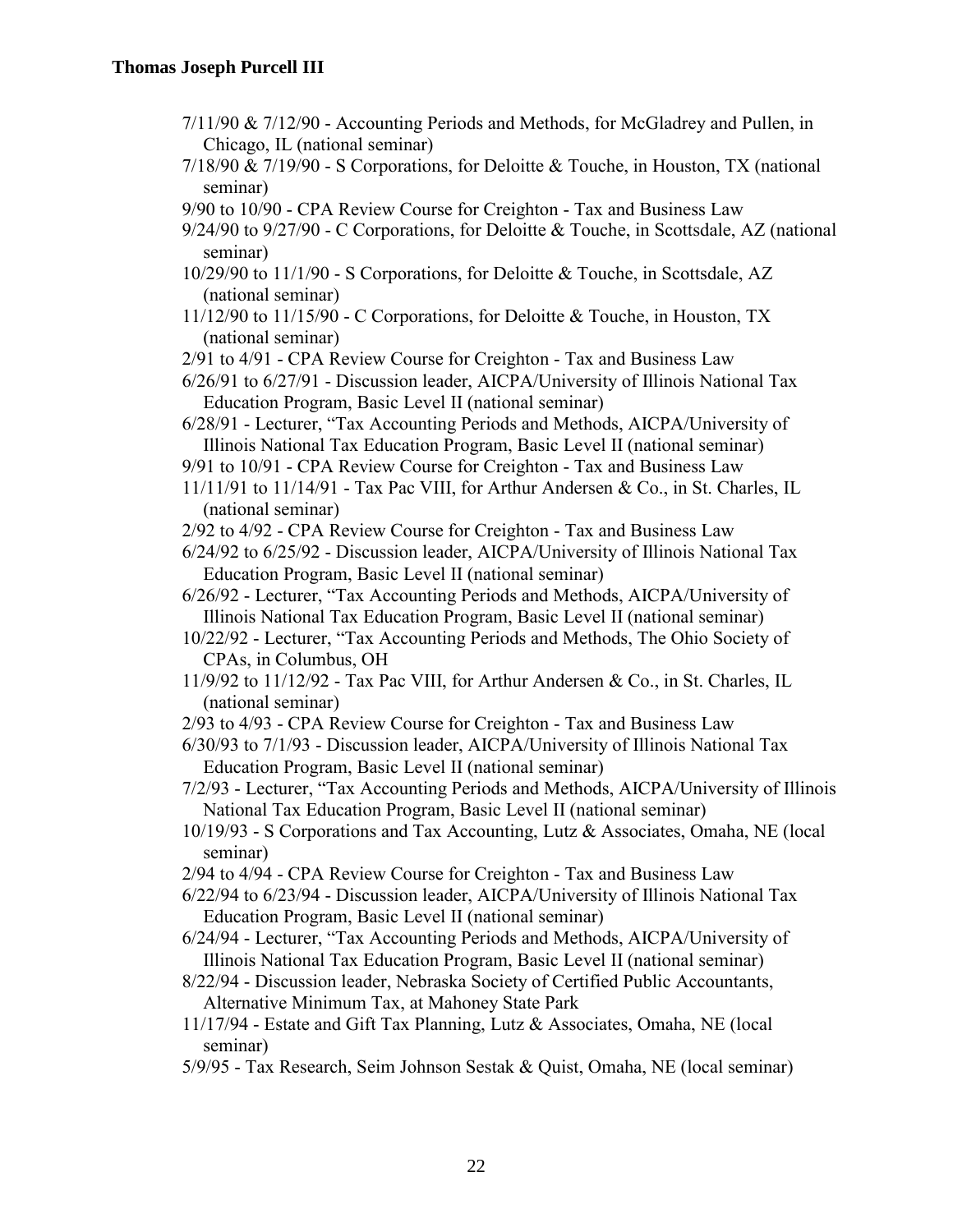- 6/28/95 to 6/29/95 Discussion leader, AICPA/University of Illinois National Tax Education Program, Basic Level II (national seminar)
- 6/30/95 Lecturer, "Tax Accounting Periods and Methods, AICPA/University of Illinois National Tax Education Program, Basic Level II (national seminar)
- 6/28/96 Lecturer, "Tax Accounting Periods and Methods, AICPA/University of Illinois National Tax Education Program, Basic Level II (national seminar)
- 10/21/96 Choice of Tax Entity, S Corporations after 1996 Tax Act, McDermott & Miller, CPAs, Grand Island, NE (local seminar)
- 6/23 to 6/25/97 Discussion leader, AICPA/University of Illinois National Tax Education Program, Basic Level II (national seminar)
- 6/26/97 Lecturer, "Tax Accounting Periods and Methods, AICPA/University of Illinois National Tax Education Program, Basic Level II (national seminar)
- 9/3/97 to 12/10/97 Basic Entity Taxation, Lutz & Co. PC, Omaha, NE (local seminar)
- 6/22/98 to 6/24/98 Discussion leader, AICPA/University of Illinois National Tax Education Program, Basic Level II (national seminar)
- 6/25/98 Lecturer, "Tax Accounting Periods and Methods, AICPA/University of Illinois National Tax Education Program, Basic Level II (national seminar)
- 6/21/99 to 6/23/99 Discussion leader, AICPA/University of Illinois National Tax Education Program, Basic Level II (national seminar)
- 6/26/00 to 6/28/00 Discussion leader, AICPA/University of Illinois National Tax Education Program, Basic Level II (national seminar)
- 6/29/00 Lecturer, "Tax Accounting Periods and Methods, AICPA/University of Illinois National Tax Education Program, Basic Level II (national seminar)
- 9/00 through 4/01 Facilitator for the Blackstone Institute, a current business literature discussion forum for a small group of business leaders
- 6/28/01 Lecturer, "Tax Accounting Periods and Methods, AICPA/University of Illinois National Tax Education Program, Basic Level II (national seminar)
- 6/25/01 to 6/27/01 Discussion leader, AICPA/University of Illinois National Tax Education Program, Basic Level II (national seminar)
- 11/15/01 "Tax Factors in Business Decisions" for the University College Business in Brief Course, in Omaha, NE
- 9/01 through 4/02 Facilitator for the Blackstone Institute, a current business literature discussion forum for a small group of business leaders
- 3/28/02 "Tax Factors in Business Decisions" for the University College Business in Brief Course, in Omaha, NE
- 6/24/02 to 6/26/02 Discussion leader, AICPA/University of Illinois National Tax Education Program, Basic Level II (national seminar)
- 6/27/02 Lecturer, "Tax Accounting Periods and Methods, AICPA/University of Illinois National Tax Education Program, Basic Level II (national seminar)
- 7/15/02 Discussion Leader, "Timing Issues in Tax Accounting for Small Business Clients," for the Nebraska Society of CPAs at Mahoney State Park, Nebraska
- 12/9/02 "Tax Factors in Business Decisions" for the University College Business in Brief Course, in Omaha, NE
- 4/3/03 "Tax Factors in Business Decisions" for the University College Business in Brief Course, in Omaha, NE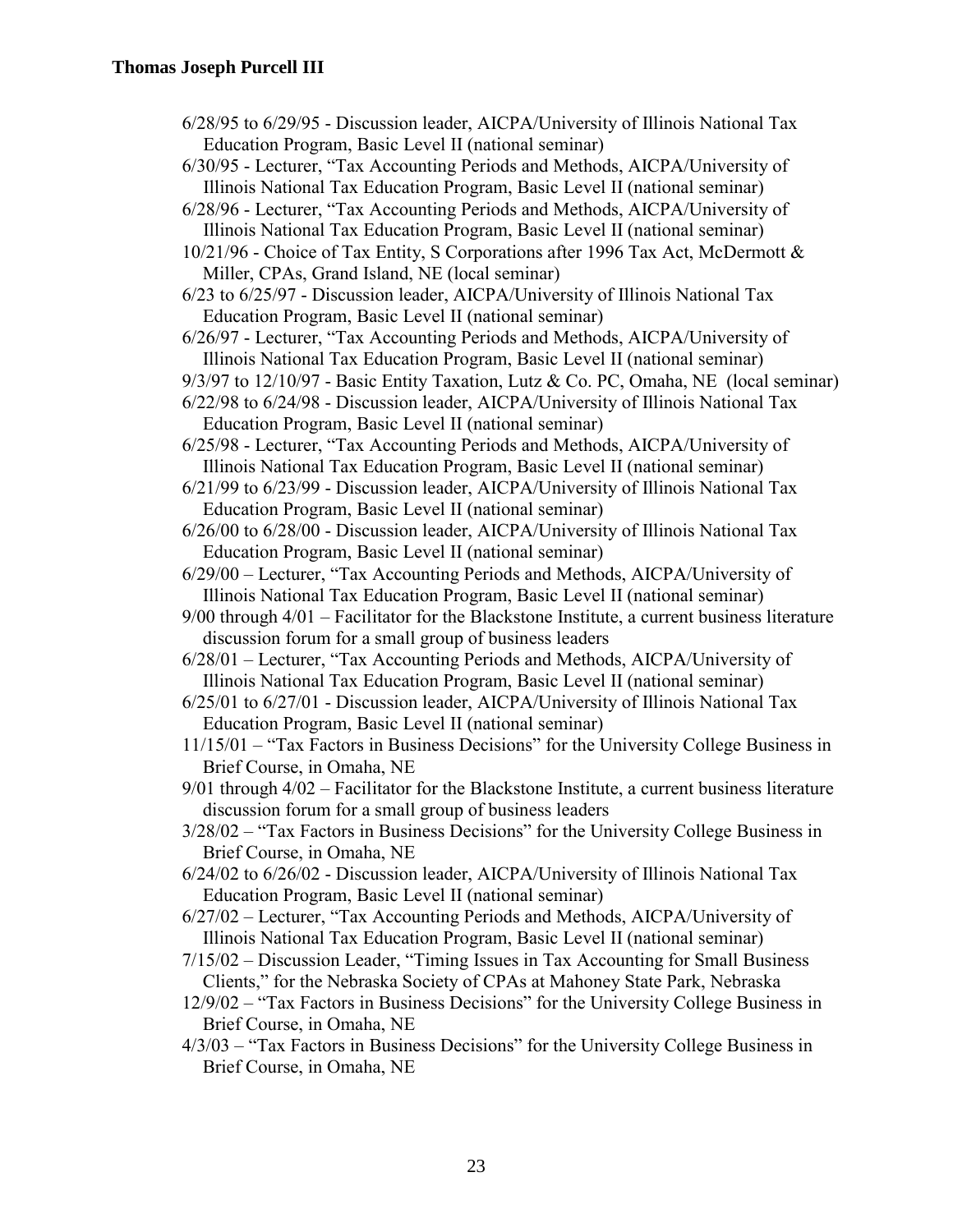- 6/23/03 to 6/25/03 Discussion leader, AICPA/University of Illinois National Tax Education Program, Basic Level II (national seminar)
- 6/26/03 Lecturer, "Tax Accounting Periods and Methods," AICPA/University of Illinois National Tax Education Program, Basic Level II (national seminar)
- 7/24/03 Lecturer, "Tax Accounting Periods and Methods," AICPA/University of Illinois National Tax Education Program, Advanced, Week V (national seminar), Indianapolis, Indiana
- 11/4/03 "A Non-Accounting Manager's Perspective on Tax Rules and Regulations and Their Effects on Business Decisions" for the University College Accounting: The Language of Business Course, in Omaha, NE
- 11/6/03 "Tax Factors in Business Decisions" for the University College Business in Brief Course, in Omaha, NE
- 4/15/04 "Tax Factors in Business Decisions" for the University College Business in Brief Course, in Omaha, NE
- 6/21/04 to 6/23/04 Discussion leader, AICPA/University of Illinois National Tax Education Program, Basic Level II (national seminar)
- 6/24/04 Lecturer, "Tax Accounting Periods and Methods," AICPA/University of Illinois National Tax Education Program, Basic Level II (national seminar)
- 11/11/04 "Tax Factors in Business Decisions" for the University College Business in Brief Course, in Omaha, NE
- 11/19/04 "Tax Ethical Standards" for Hancock and Dana, CPAs, in Omaha, NE
- 6/20/05 to 6/22/05 Discussion leader, AICPA/University of Illinois National Tax Education Program, Basic Level II (national seminar)
- 6/23/05 Lecturer, "Tax Accounting Periods and Methods," AICPA/University of Illinois National Tax Education Program, Basic Level II (national seminar)
- 6/23/05 Lecturer, "Taxation of Exempt Organizations," AICPA/University of Illinois National Tax Education Program, Basic Level II (national seminar)
- 6/26/06 to 6/28/06 Discussion leader, AICPA/University of Illinois National Tax Education Program, Basic Level II (national seminar)
- 6/29/06 Lecturer, "Tax Accounting Periods and Methods," AICPA/University of Illinois National Tax Education Program, Basic Level II (national seminar)
- 6/29/06 Lecturer, "Taxation of Exempt Organizations," AICPA/University of Illinois National Tax Education Program, Basic Level II (national seminar)
- 7/20/06 "Circular 230 and Other Ethical Issues in Tax Practice" for Hancock and Dana, CPAs, in Omaha, NE
- 10/18/06 "Circular 230 and Other Ethical Issues in Tax Practice" for Frankel Zacharia Arnold Nissen Stamp & Reinsch, CPAs, in Omaha, NE
- 11/2/06 "Circular 230 and Other Ethical Issues in Tax Practice" for Lutz & Co., CPAs, in Omaha, NE
- 11/9/06 "Circular 230 and Other Ethical Issues in Tax Practice" for Seim Johnson Sestak & Quist, CPAs, in Omaha, NE
- 6/25/07 to 6/27/07 Discussion leader, AICPA/University of Illinois National Tax Education Program, Basic Level II (national seminar)
- 6/28/07 Lecturer, "Tax Accounting Periods and Methods," AICPA/University of Illinois National Tax Education Program, Basic Level II (national seminar)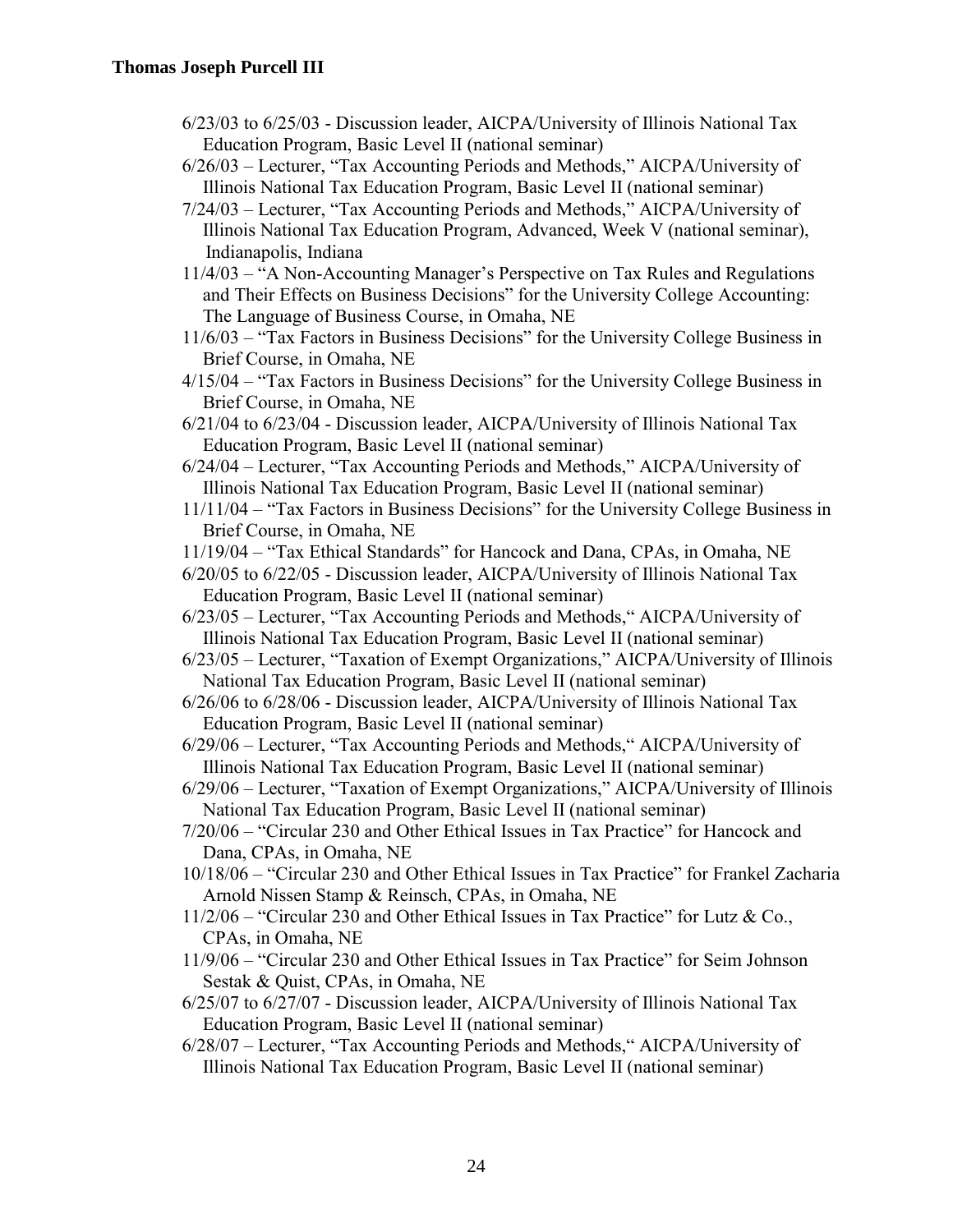| 6/28/07 – Lecturer, "Taxation of Exempt Organizations," AICPA/University of Illinois |
|--------------------------------------------------------------------------------------|
| National Tax Education Program, Basic Level II (national seminar)                    |

- 6/23/08 to 6/25/08 Discussion leader, AICPA/University of Illinois National Tax Education Program, Basic Level II (national seminar)
- 6/26/08 Lecturer, "Tax Accounting Periods and Methods," AICPA/University of Illinois National Tax Education Program, Basic Level II (national seminar)

6/26/08 – Lecturer, "Taxation of Exempt Organizations," AICPA/University of Illinois National Tax Education Program, Basic Level II (national seminar)

9/22/08 – Discussion Leader, "Tax Return Preparer Liability," Lutz & Co., CPAs, in Omaha, NE

- 10/23/08 Discussion leader, "Tax Factors in Business Decisions," Creighton University Mini MBA Program for Kiewit Building Group, Inc. in Omaha, NE
- 6/22/09 to 6/24/09 Discussion leader, AICPA/University of Illinois National Tax Education Program, Basic Level II (national seminar)
- 6/25/09 Lecturer, "Tax Accounting Periods and Methods," AICPA/University of Illinois National Tax Education Program, Basic Level II (national seminar)
- 6/25/09 Lecturer, "Taxation of Exempt Organizations," AICPA/University of Illinois National Tax Education Program, Basic Level II (national seminar)
- 10/22/09 Discussion leader, "Tax Factors in Business Decisions," Creighton University Mini MBA Program for Kiewit Building Group, Inc. in Omaha, NE
- 6/21/10 to 6/23/10 Discussion leader, AICPA/University of Illinois National Tax Education Program, Basic Level II (national seminar)
- 6/24/10 Lecturer, "Tax Accounting Periods and Methods," AICPA/University of Illinois National Tax Education Program, Basic Level II (national seminar)
- 6/24/10 Lecturer, "Taxation of Exempt Organizations," AICPA/University of Illinois National Tax Education Program, Basic Level II (national seminar)
- 6/20/11 to 6/22/11 Discussion leader, AICPA National Tax Education Program, Basic Level II (national seminar), Lisle, Illinois
- 6/23/11 to 6/24/11 Lecturer, "Tax Accounting Periods and Methods," AICPA National Tax Education Program, Basic Level II (national seminar), Lisle, Illinois
- 6/24/11 Lecturer, "Taxation of Exempt Organizations," AICPA National Tax Education Program, Basic Level II (national seminar), Lisle, Illinois
- 6/30/11 "Ethical Issues in Tax Practice," for Hancock & Dana, CPAs, Omaha, NE
- 6/11/12 to 6/13/12 Discussion leader, AICPA National Tax Education Program, Basic Level II (national seminar), St. Louis, Missouri
- 6/14/12 to 6/15/12 Lecturer, "Tax Accounting Periods and Methods," AICPA National Tax Education Program, Basic Level II (national seminar), St. Louis, Missouri
- 6/15/12 Lecturer, "Taxation of Exempt Organizations," AICPA National Tax Education Program, Basic Level II (national seminar), St. Louis, Missouri
- 6/27/13 to 6/28/13 Lecturer, "Tax Accounting Periods and Methods," National Tax Education Program, (national seminar), Chicago, Illinois
- 6/28/13 Lecturer, "Taxation of Exempt Organizations," National Tax Education Program, (national seminar), Chicago, Illinois

# **Honors and Recognition:**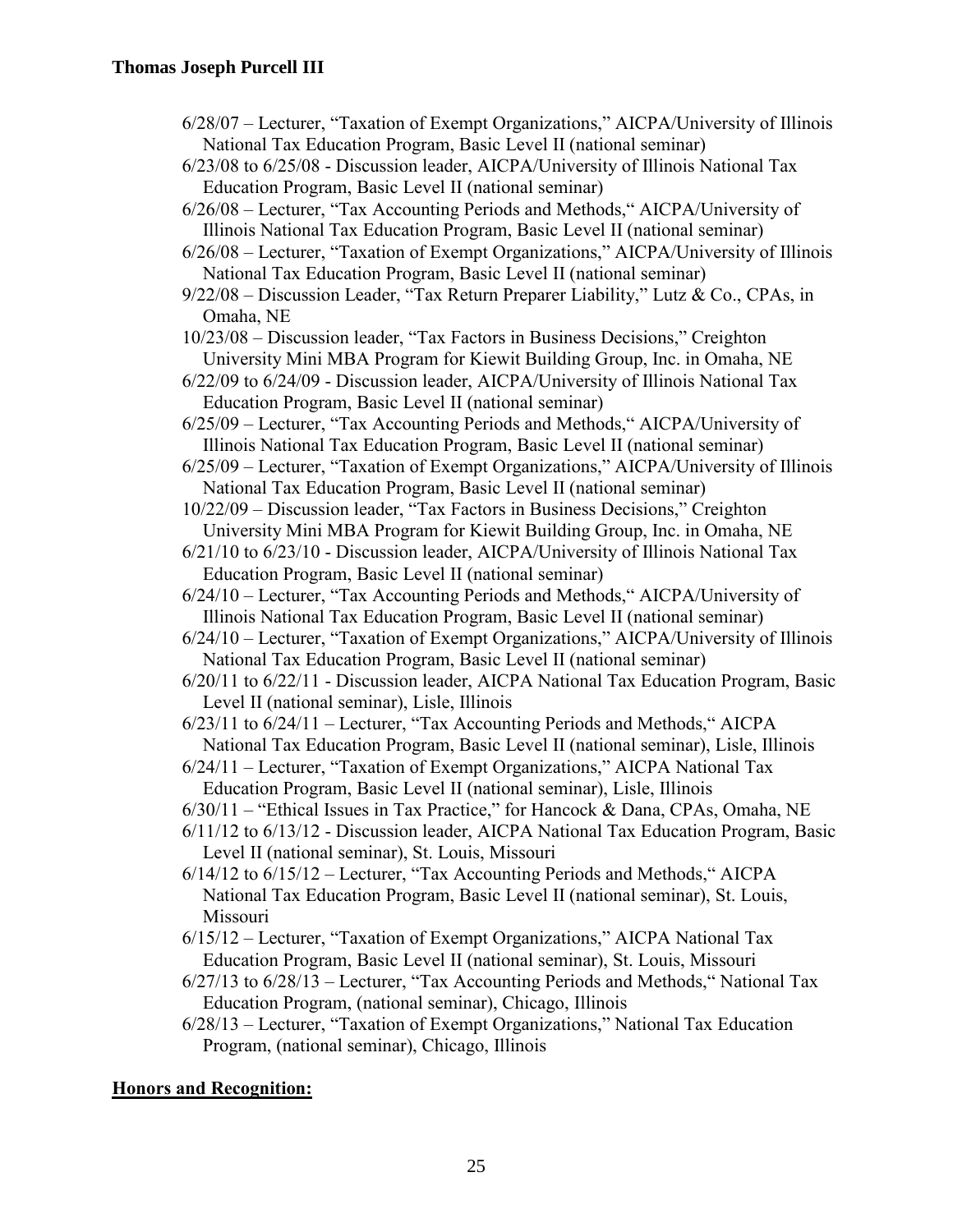Cahill Award for Excellence, 5/3/2019 (College of Business Administration)

Graduate Business Faculty Member of the Year, 2018, 5/10/18

IGGY Award, 2/5/18 – Student Retention award for outstanding freshmen mentors

Cahill Award for Excellence, 4/28/2017 (College of Business Administration)

Internal Revenue Service, Certificate of Appreciation for over 30 years of contributions to the VITA program, April 16, 2016

Induction into Alpha Sigma Nu, Jesuit Honor Society, February 22, 2014

McGladrey Outstanding Beta Alpha Psi Faculty Advisor Award, August 3, 2012 Cahill Award for Excellence, 4/27/2012 (College of Business Administration)

American Institute of Certified Public Accountants, Sustained Contribution Award, Member of Inaugural Group (51 honorees out of 377,000 total membership), October 17, 2011

Arthur J. Dixon Memorial Award, AICPA, October 27, 2010 (The Dixon Award is the highest award given by the accounting profession in taxation)

Cahill Award for Excellence, 2010 (College of Business Administration)

Nominated for Robert F. Kennedy Award for Teaching Excellence, Creighton University (2008)

Cahill Award for Excellence, 2/13/2008 (College of Business Administration)

Nominated for Accounting Today, Top 100 Most Influential People in Accounting for 2007

Biographical listing in *Cambridge Who's Who Among Executives and Professionals* in "Honors Edition" of the Registry, 2006-7 Edition

Accounting Today, Top 100 Most Influential People in Accounting for 2006

Nominated for Teaching for Tomorrow Award (sponsored by Omicron Delta Kappa) (2006)

Creighton University Distinguished Faculty Service Award (2006)

Nebraska Society of CPAs, 2005 Public Service Award

Accounting Today, Top 100 Most Influential People in Accounting for 2005

Beta Alpha Psi Business Information Professional of the Year, 2005

Reinert Alumni Library, National Library Week Celebrity for 2004

St. Ignatius Award, Creighton University, 2002

Member, National Multiple Sclerosis Society Corporate Achievers Class of 2001

William F. Kelley, S.J. Achievement Award, for Outstanding Service Achievement, in collaboration with the Habitat Steering Committee, 2000

Catholic Charities of the Archdiocese of Omaha Outstanding Board Member Award, 2000

Nominated to serve on initial IRS Oversight Board and endorsed by several members of the Nebraska Congressional Delegation (1999)

Begley Chairholder in Accounting (1997-2001)

Beta Alpha Psi, Outstanding Alumni Award, Delta Omicron Chapter, University of Nebraska-Lincoln, April 16, 1997

Creighton University, College of Business Administration, Dean's Award for Outstanding Service, 5/17/96

Nebraska Society of CPAs, 1995 Outstanding Accounting Educator, 5/26/95

Tax Analysts, The Tax Directory: Private Sector Professionals, 1994, Biographical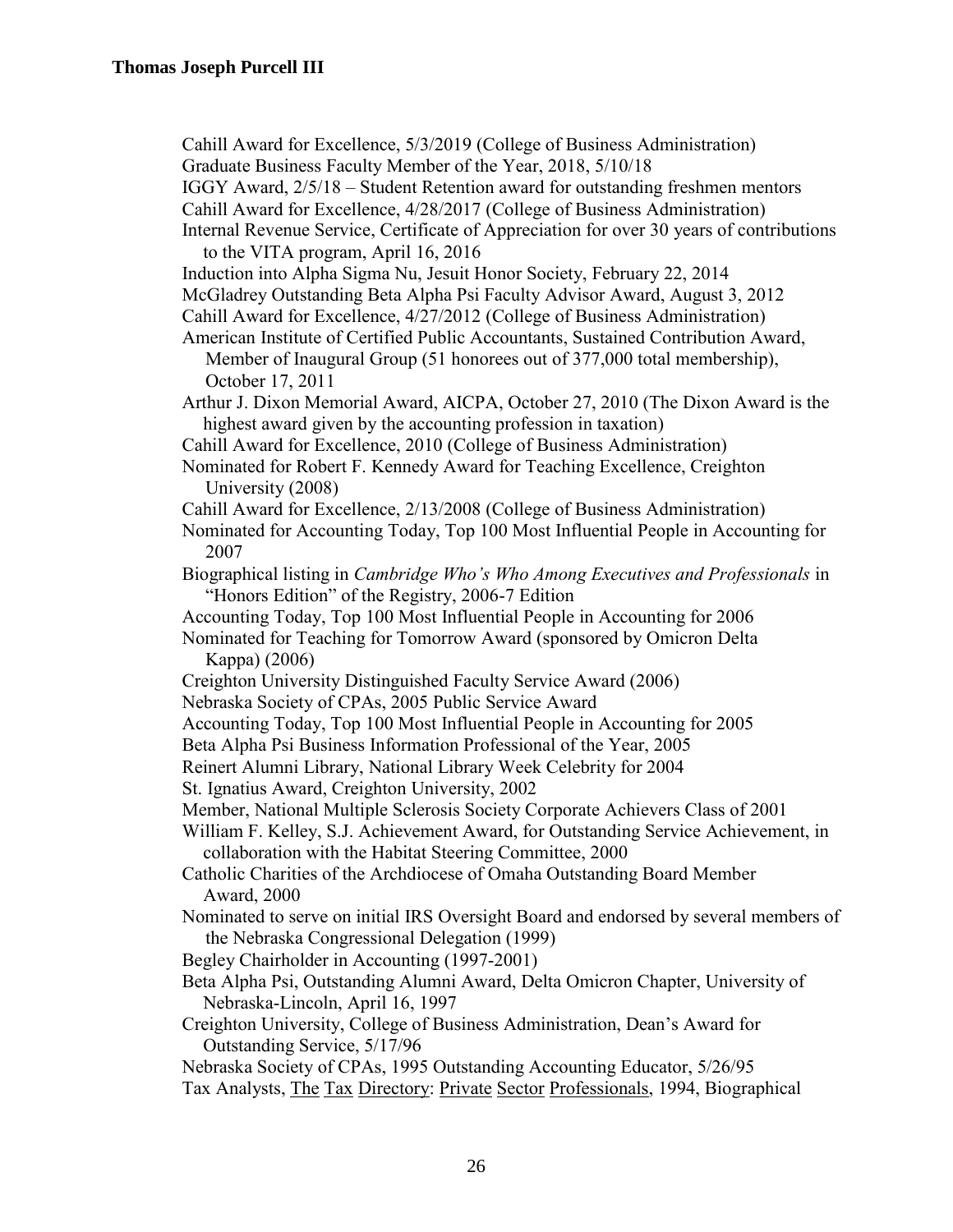entry Beta Alpha Psi 1994 Presidential Award, 8/8/94 Nebraska PTA - State Life Award, 5/2/94 Member of Leadership Omaha Class 16, 1993-94 (sponsored by Foundation of the Omaha Chamber of Commerce) Nominated for Beta Alpha Psi National Board of Directors in 1990 and 1993 Marquis Who's Who of Emerging Leaders in America, 4th edition, Biographical entry Marquis Who's Who In The Midwest, 1990-91 Edition, Biographical entry Nominated for Burlington Northern Foundation Award, 1990-91 ACAUS Outstanding Manuscript Competition, runner-up (paper with Jim Scott), 1987-88 Outstanding Faculty Vice President, National Council of Beta Alpha Psi, for 1983-84 Teacher of the Year, College of Business, Creighton, 1983 (senior class recognized) Member of Touche Ross Tax Education Task Force, 1979 CPA certificate - Nebraska, 1978 Dean's list (3 times) and cum laude graduate of Law School, 1977 Graduate Research Assistantship, University of Missouri, Columbia, 1972-73

## **Scholarly and Academic Activity:**

## *Publications:*

# **Academically Refereed Journals:**

"Inventory Method LIFO Changes: Impact on Firm Risk," with John Wingender and Tom Shimerda – Journal of Business and Economics, Vol. 9, No. 4, April, 2018, pg.  $291 - 301$ .

"Building Ignatian Values into a Collaborative Doctorate of Business Administration (DBA) Program," with Anne York and Desarae Fichepain – Journal of Jesuit Business Education, Vol.8, No. 1, Summer, 2017, pg. 63 – 72.

"The Impact on Firm Value of LIFO Adoptions Revisited," with John Wingender and Tom Shimerda, - The Business Review, Cambridge, Vol. 24, No. 2, December, 2016, pg. 21 – 26.

"An Analysis of the Feasibility of Corporate Income Tax Harmonization Between Member Countries of the European Economic Community and the Organization for Economic Co-operation and Development" with Jim Scott (my participation was 60% - International Journal of Accounting Education and Research, Vol. 21, Number 2, Spring, 1987, p. 109-131.

"An Analysis of the Formation of Federal Income Tax Policy" - Creighton Law Review - Vol. 18, No. 3, 1984-85, pg. 653-683.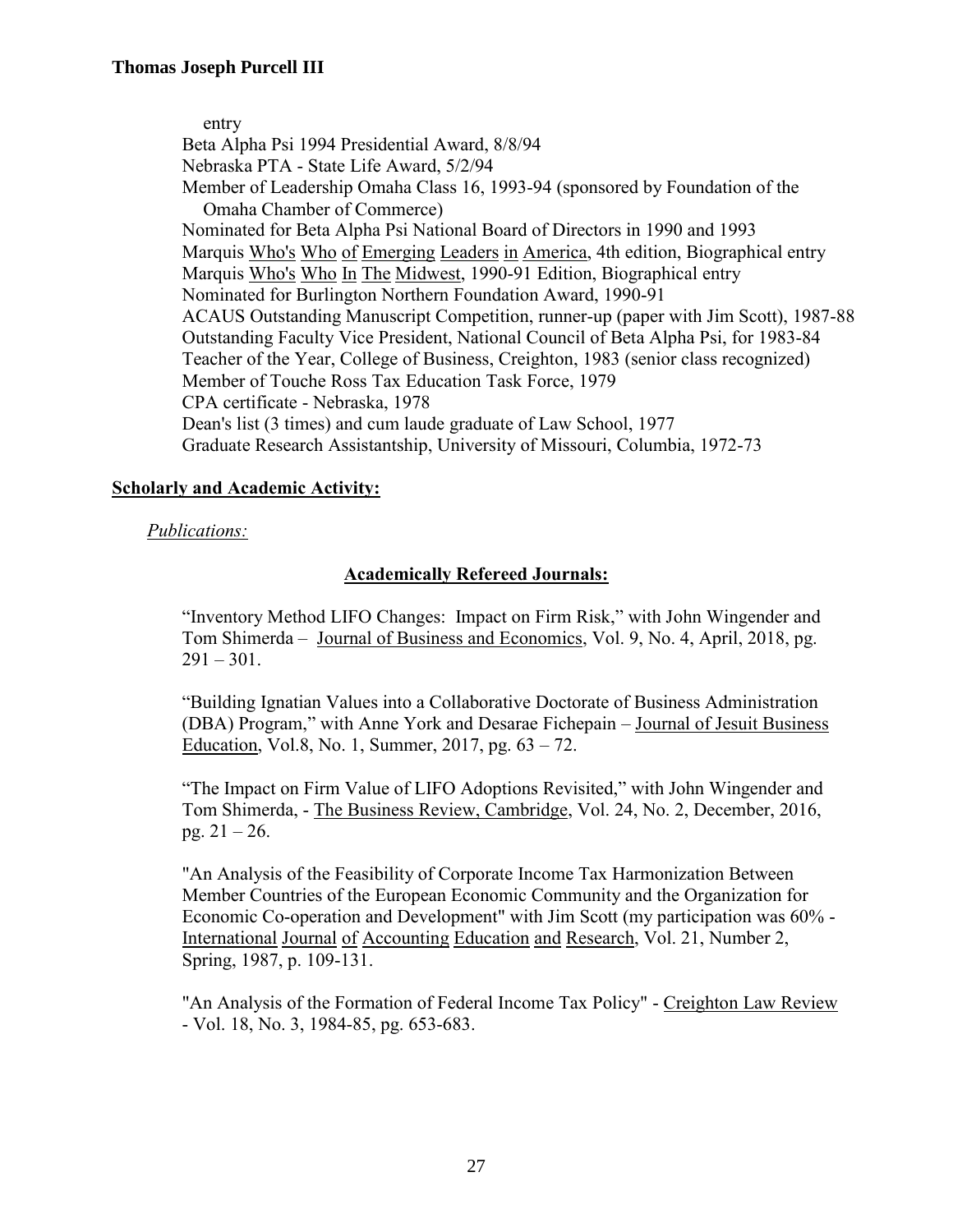"Charting the Leasing Sea: Safe Harbors After ERTA," with Barbara S. Perlman (my level of participation was 50%) - Creighton Law Review, Vol. 15, No. 3, 1981-82, pg. 619-637.

# **Professionally Referred and Edited Journals (National Publications):**

Editor and Co-Author, Tax Practice Responsibilities Column, "An Overview of Tax Practice Issues That Arise Under *Statement on Standards in Personal Financial Planning Services*," 46 The Tax Adviser 846-849 (November, 2015).

"Circular 230 New Regulations Will Impact The Provision of Written Tax Advice and CPAs who Practice Before the IRS" with Blatch, Bresnahan, Schreiber, and Schrock, 45 The Tax Adviser 890 – 899, December, 2014.

"The Model Tax Curriculum: 2014 Revisions Provide a Valuable Tool for Accounting Programs," with Nellen, Nichols, Rhoades-Catanach, Rubin, Sawyers, and Spilker, 45 The Tax Adviser 588 – 592, August, 2014.

"Integrating Tax Ethics Into The First Tax Course" 44 The Tax Adviser 784 – 787, November, 2013.

Editor and Co-Author, Tax Practice Responsibilities Column, "Current Tax Return Disclosure Issues Involving Sec. 7216," 44 The Tax Adviser 546-549 (August, 2013).

"Tax Practice Responsibilities" 42 The Tax Adviser 346 – 348, May, 2011.

"Changes in Tax Practice Standards Affect CPAs," with James Sansone and Donald Tracy (my level of participation was 75%), Journal of Accountancy, Vol. 192, No. 6, May, 2010, pg. 24 – 28.

"Service Learning and Tax: More Than VITA," 40 The Tax Adviser 550 – 552, August, 2009

"The Production of Guidance Process Continues Under Sec. 199 – Final Regulations, Temporary Regulations and Much More [Part 2]," with Bob Zarzar and George Manousos (my level of participation was 75%). Business Entities January/February 2007, pg.  $4 - 9$ , 62.

"The Production of Guidance Process Continues Under Sec. 199 – Final Regulations, Temporary Regulations and Much More [Part 1]," with Bob Zarzar and George Manousos (my level of participation was 75%). Business Entities, November/December, 2006, pg.  $4 - 23$ ,  $59 - 61$ [cover/lead article].

"Professional Committee Service – A Win-Win Strategy" 37 The Tax Adviser 678 – 680, November, 2006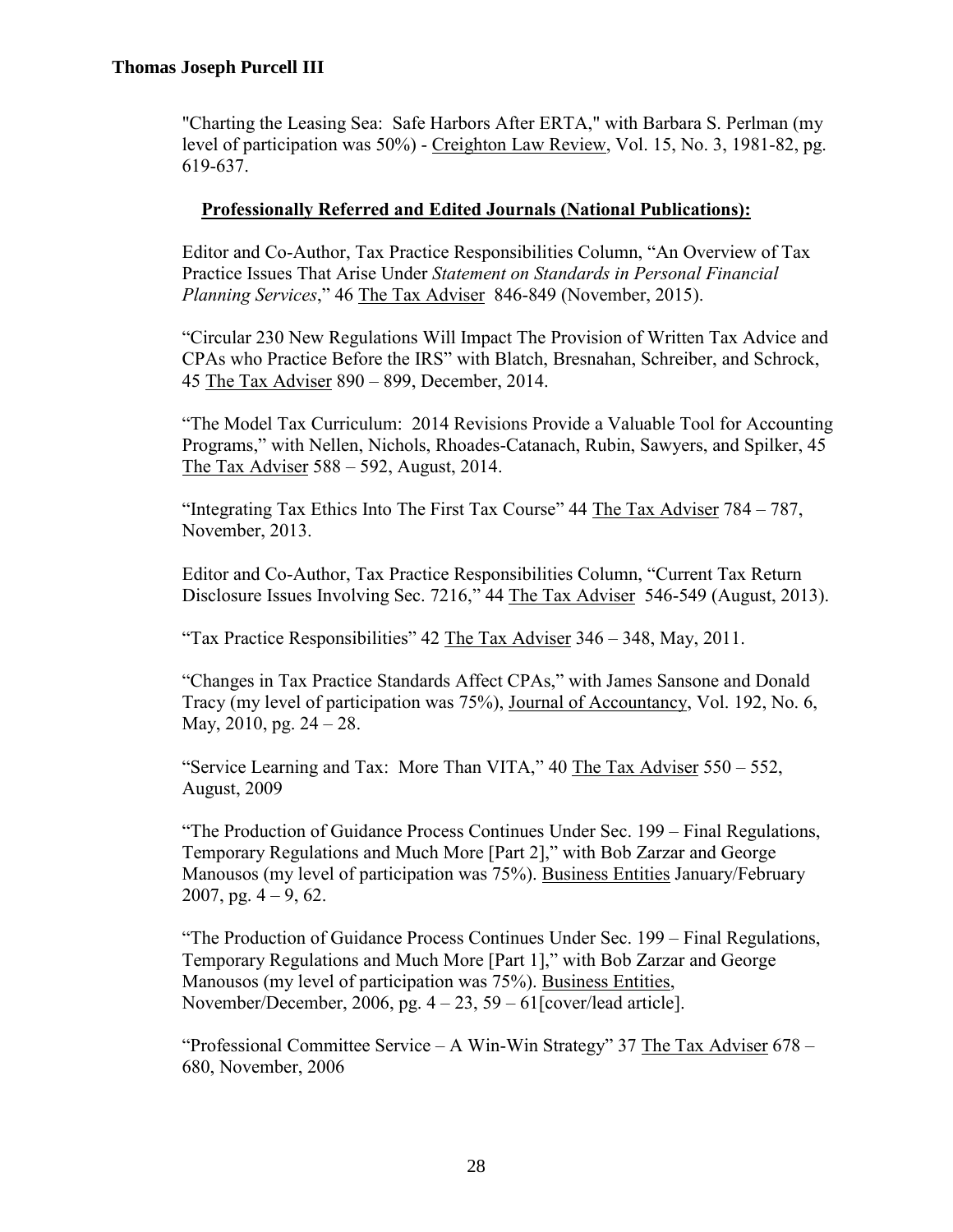"Tangible Guidance On Intangibility—New Section 263 Regulations Provide Taxpayers With Much Certainty," with Annette Nellen (my level of participation was 50%), Business Entities, Vol. 6, No. 5, September/October 2004, pg. 6 – 15, 55 – 56 [cover/lead article] [Abstracted at http://ssrn.com/abstract=669067].

"Tax Services After Sarbanes-Oxley," with David Lifson (my level of participation was 75%). Journal of Accountancy, Vol. 196, No. 5, November, 2003, pg. 32 – 37. [cover/lead article] [Online at [http://www.aicpa.org/pubs/jofa/nov2003/purcell.htm\]](http://www.aicpa.org/pubs/jofa/nov2003/purcell.htm); cited in Omer, Bedard and Falsetta, "Auditor-Provided Tax Services: The Effects of a Changing Regulatory Environment," 81 The Accounting Review, No. 5, 1095 – 1117 (October, 2006) at 1098.

"Preparing Students for the New CPA Examination," with Shirley Dennis-Escoffier, Jane Rubin, and Jeffrey Totten (my level of participation was 25%), The Tax Adviser Vol. 34, No. 2, 108-110 (February, 2003).

"Use of the Cash Method of Accounting by Closely Held Businesses," with Diane Herndon (my level of participation was 75%), Business Entities, Vol. 4, No. 5, September/October 2002, pg. 14 – 19, 64 [cover/lead article].

"Strategic Planners Lead the Pack," Journal of Accountancy, Vol. 192, No. 6, December, 2001, pg. 26 – 30.

"Auditor Independence and Tax Practitioners," with David Lifson (my level of participation was  $75\%$ ), Journal of Accountancy, Vol. 191, No. 6, June, 2001, pg.  $71 -$ 74.

# **Books and Chapters:**

Chapter 1A, "Government Benefits, Welfare Benefits and Miscellaneous Exclusions," LexisNexis Federal Tax Advisor – Topical (online tax service – initial publication, January 2007), with Matthew Otteman (my level of participation was 90%).

1040 Planning and Review, with Jim Jandrain (my level of participation was 50%) – self study course for AICPA, May, 1994; reprinted February, 1995.

Individual and Corporate Alternative Minimum Tax Strategies - group study course for AICPA, April, 1993; reprinted April, 1994; reprinted April, 1995.

The Alternative Minimum Tax: Corporate and Individual - self study course for AICPA, February, 1991; reprinted January, 1992; April, 1993; updated November, 1993; reprinted April, 1995.

Accounting Periods and Methods - lead author and editor of book co-authored with Don Wiese, retired tax partner from Deloitte & Touche (my level of participation was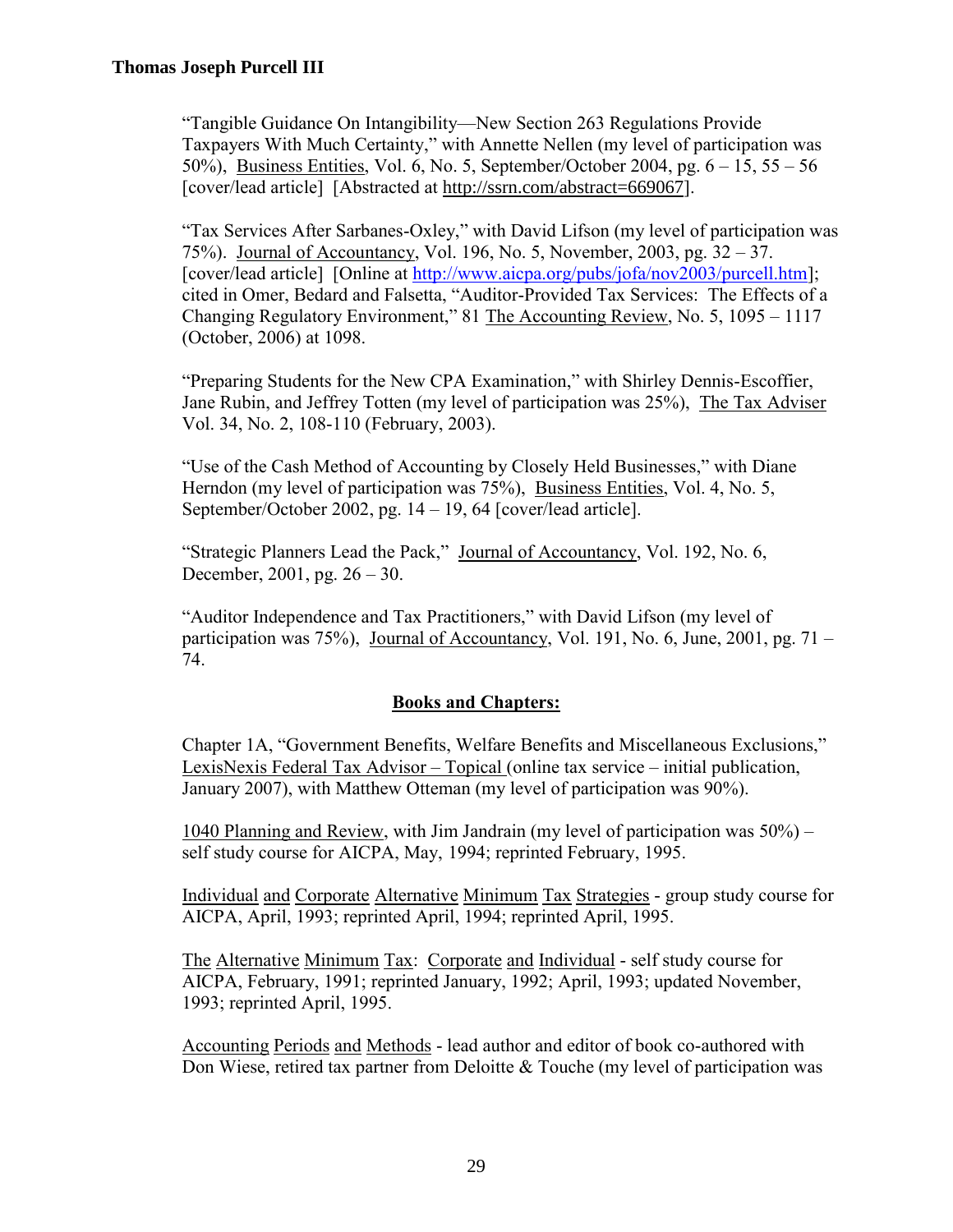50%) (Commerce Clearing House; published Spring, 1987; revised edition, September, 1989).

# **Other Journals and Publications:**

"Higher Debt Makes Case Against Tax-Cut Extension," Omaha World Herald, Midlands Voices Column, September 24, 2010, with John Deskins.

"Tax Accounting Periods and Methods," Extended discussion outline, was selfpublished and used by Prof. George White at George Washington University in the graduate tax program as part of the course materials, Fall, 2009.

"Obama Tax Plan would Reverse 50-year Tilt in Favor of Wealthy," Omaha World Herald, Midlands Voices Column, October 29, 2008, p. 9b.

**"**New Guidance Given for Cash Method Accounting" The Nebraska CPA, September, 2002, p. 8.

"New Independence Standards Will Impact Practice" The Nebraska CPA, April, 2002, p. 2.

"Independence Issues Re-Emerge" The Nebraska CPA, December, 2001, p. 4.

"Mark-to-Market Changes Explained," The Nebraska CPA, December 1998, p. 2.

Book Review, Willis and Davis, West's Federal Taxation: An Introduction to Business Entities, 1998 Edition, (West Educational Publishing Company), Journal of the American Taxation Association - Vol. 20, No. 2, Fall, 1998 (135-137).

Book Review, Eustice and Kuntz, Federal Income Taxation of S Corporations, 3rd edition, (Warren, Gorham and Lamont, 1994), Journal of the American Taxation Association - Vol. 17, No. 2, Fall, 1995 (108-109).

Abstract of dissertation appeared in "Doctoral Research in Taxation" - The Journal of the American Taxation Association - Vol. II, No. 1, Fall, 1989, p. 138.

Assisted in revising (through 1989) Touche Ross & Co. - Basic and Advanced Individual Tax Course materials - approximate length 250 pages each. Revised and updated for 1981, 1982, 1984, 1986, 1987, 1988 and 1989 tax legislative, regulatory and judicial changes.

Co-authored Touche Ross & Co. - Audit to Tax Transfer Course Materials (1986) approximate length 250 pages.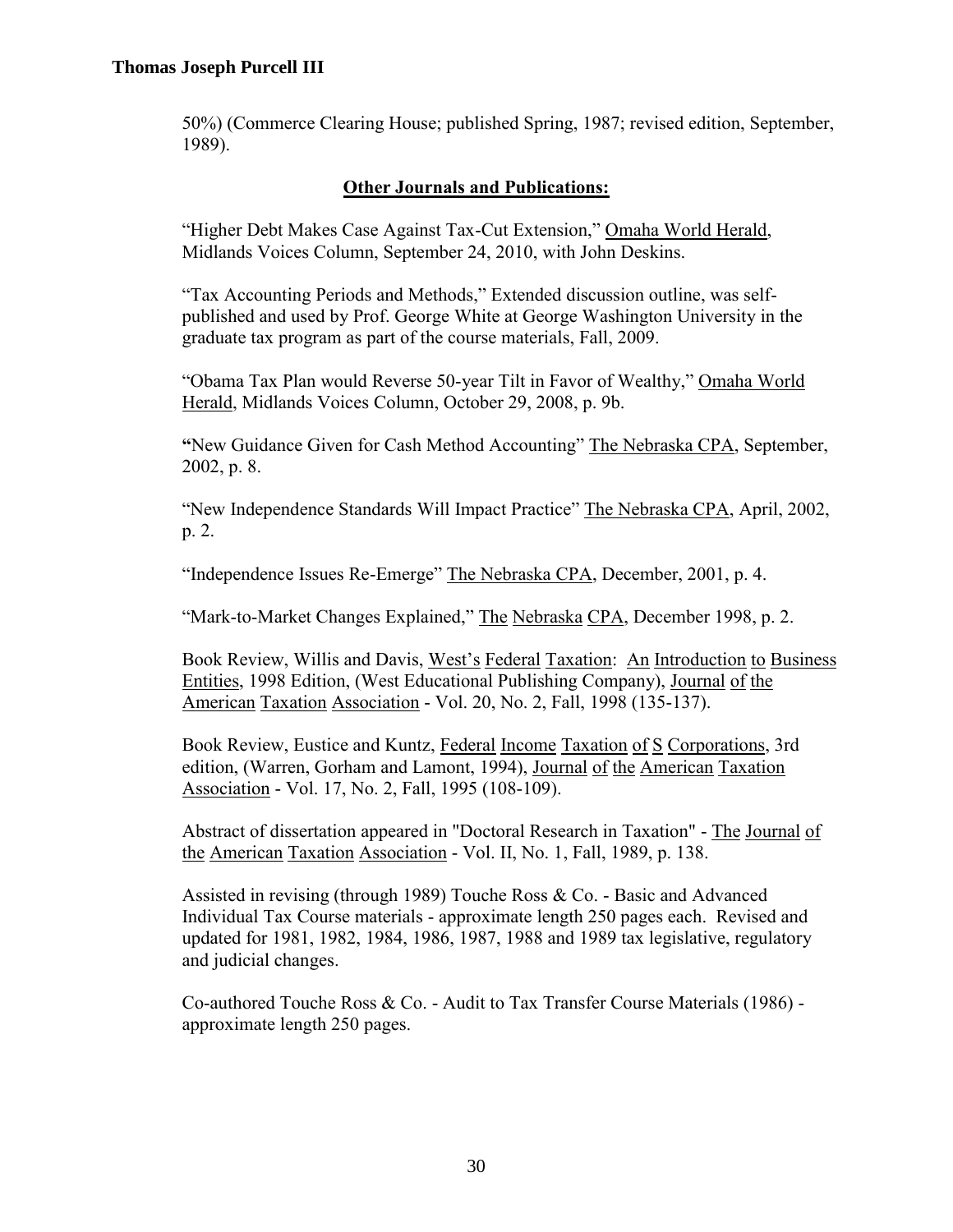Co-revised Touche Ross & Co. - Basic Corporate Tax Course Materials - approximate length 250 pages. Revised and updated for 1981, 1982, 1984, 1986, 1987, 1988 and 1989 tax legislative, regulatory and judicial changes.

"Tax Aspects of Property Contributed to Partnerships" Prentice Hall, Oil and Gas/Natural Resources, Para. 3022, p. 3601, May 28, 1987.

Tax notes for Nebraska Society of CPAs - May, 1983 Newsletter, July, 1983 Newsletter, April, 1985 Nebraska CPA, and May 1986 Nebraska CPA.

"The Demand for Graduate Accounting Tax Education in Nebraska," Nebraska Society of CPAs Newsletter, June, 1981.

"Medical Reimbursement Plans After the Revenue Act of 1978," with Randy Limbeck - Nebraska Society of CPAs - Journal, Spring, 1980.

Authored ten columns for Creighton University's Alumnews - two other universities asked permission to reprint, 1980-82.

Tax Notes in Nebraska Society of CPAs Business Bulletin.

#### *Academic Meeting Presentations:*

Panelist, "The Jesuit DBA Program: 2 Years Into the Cooperative Project," Colleagues in Jesuit Business Education, 2017 Annual Meeting, July 8, 2017, Creighton University.

### *Editorial Activity:*

### *Correspondence as Chair of AICPA Tax Executive Committee*

During the time I was chair of the TEC, we submitted over 60 comment letters, testimony statements and other technical written positions to Congress, the IRS and the Treasury Department. These communications were prepared by the volunteers and staff, but as chair I had the final responsibility for approving both the content and the presentation of the letter. All were submitted with my signature. Many of these letters were cited or used by the popular press in reporting the AICPA position, some with attribution to me. Those citations have not been noted below.

- 11/10/04 Commissioner Mark Everson Comments on Electing Out of GST Deemed Allocations under  $\S 2632(c)(5)(A)(i)$
- 11/29/04 IRS Oversight Board Comments on IRS Priorities for 2005
- 12/8/04 Commissioner Mark Everson Comments on Proposed Regs (REG-145988-03) Regarding Predeceased Parent Rule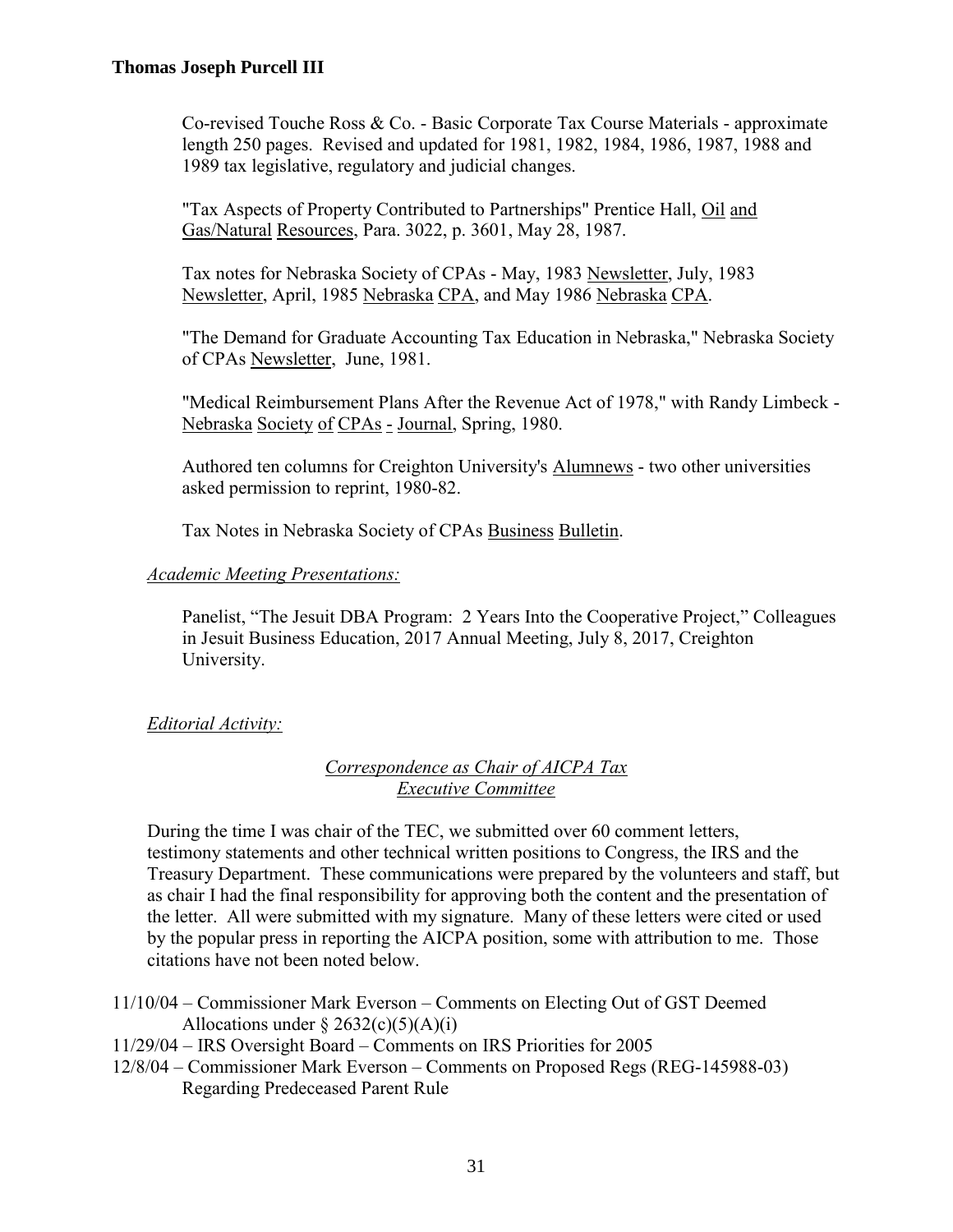- 12/21/04 Department of Treasury Comments on Repatriation Guidance from the American Jobs Creation Act of 2004
- 2/1/05 IRS Oversight Board Testimony on Furthering Compliance by Leveraging External Stakeholder Contacts and Administrative Simplification
- 2/9/05 Commissioner Mark Everson Comments on Proposed Regulations Regarding Qualified Severance of a Trust for GST under § 2642(a)(3)
- 2/14/05 Public Company Accounting Oversight Board Comments on Proposed Ethics Rules Concerning Independence and Tax Services (with the AICPA Center for Public Company Audit Firms)
- 2/28/05 Commissioner Mark Everson Comments on Proposed Regulations (REG-130671-04) Regarding Electronic Return Filing by Large Corporations and Exempt Organizations
- 3/1/05 AICPA White Paper Understanding Social Security Reform: The Issues and Alternatives (disseminated electronically to all members of Congress and tax staff committee members)
- 3/1/05 Senate Finance Committee Comments on Proposed Reforms for Charitable Organizations and NPOs (with AICPA NPO Expert Panel)
- 3/2/05 Senate Finance Committee and House Ways and Means Committee Comments on § 470 and Problems Regarding Partnership Return Filing for 2004
- 3/31/05 Internal Revenue Service Comments on Notice 2005-14 and § 199 Income
- 4/7/05 Subcommittee on Oversight, Committee on Ways and Means, Testimony on the IRS Budget and 2005 Tax Filing Season
- 5/4/05 Senate Permanent Subcommittee on Investigations Comments on the Role of Professional Firms in the US Tax Shelter Industry
- 5/23/05 Representative English, US House of Representatives, Comments on Repeal of the Alternative Minimum Tax
- 5/31/05 Department of Treasury Suggestions on IRS/Treasury 2005/2006 Priority Guidance Plan
- 6/6/05 Commissioner Mark Everson Comments on Outsourcing of Professional Services
- 6/8/05 Commissioner Mark Everson Comments on Rev. Proc. 2005-24 Regarding Spousal Election Rights and Charitable Remainder Trusts under § 664
- 6/9/05 Senate Finance Committee and House Ways and Means Committee Comments on the Safe, Accountable, Flexible and Efficient Transportation Act of 2005 (HR 3)
- 6/21/05 Senator Olympia Snowe Comments on the SIMPLE Cafeteria Plan Act of 2005 (S 723)
- $6/30/05$  Internal Revenue Service Comments on Proposed Regulations on Roth 401(k) Plans
- 7/20/05 Subcommittee on Oversight, committee on Ways and Means, Testimony on the Federal Regulation of Tax Preparers
- 7/28/05 Members of Senate Finance Committee Comments on Comprehensive Estate Tax Reform
- 8/16/05 Internal Revenue Service Comments on Propose Regulations on § 415 Limitations
- 8/31/05 Multistate Tax Commission Comments on Multistate Tax Commission Proposed Model Statute Regarding the Addback of Certain Intangible and Interest Expenses
- $9/1/05$  AICPA White Paper Understanding Tax Reform: A Guide to 21<sup>st</sup> Century Alternatives (disseminated electronically to all members of Congress and tax staff committee members)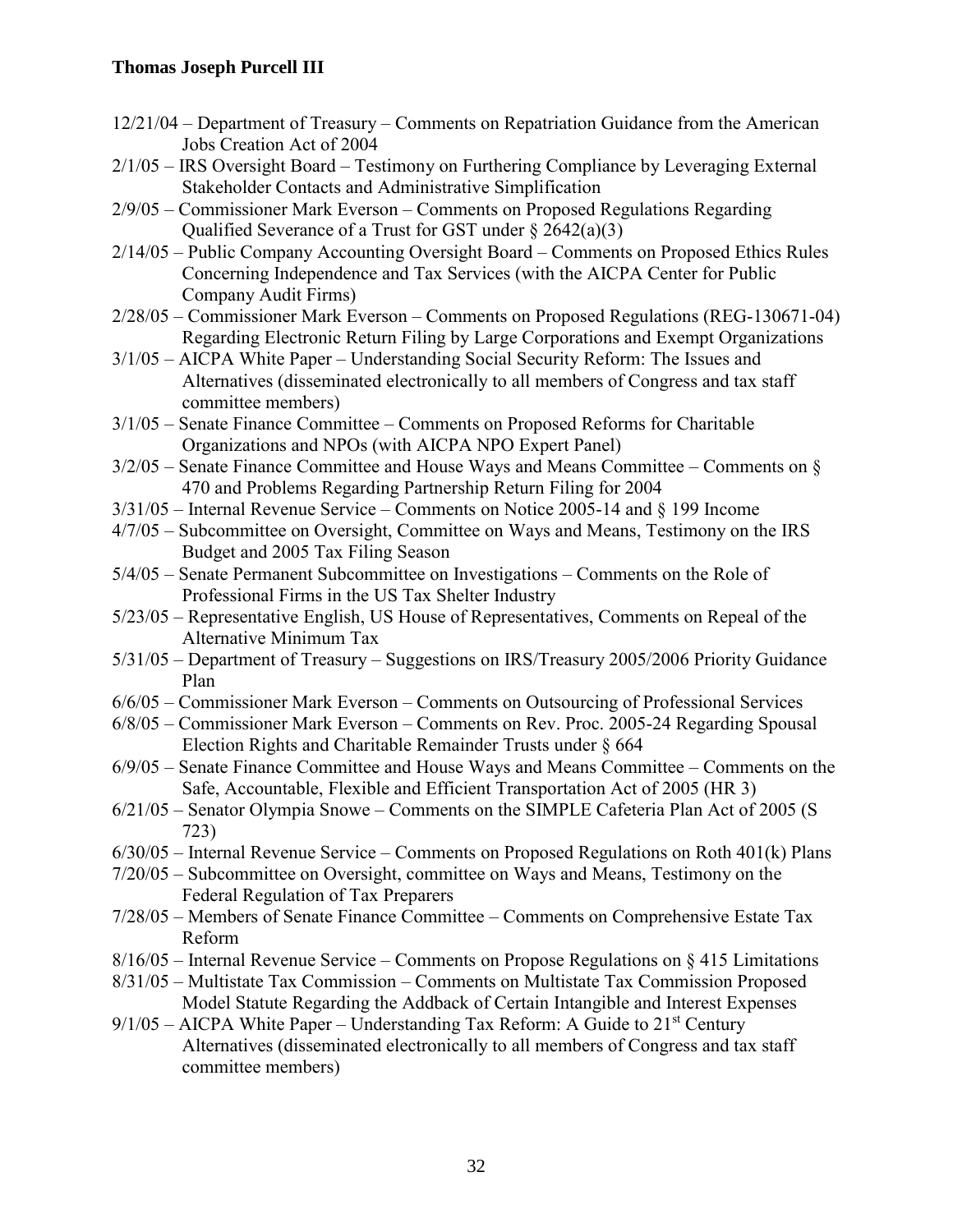- 11/28/05 Multistate Tax Commission Additional Comments on Multistate Tax Commission Proposed Model Statute
- 11/30/05 Commissioner Mark Everson Comments on IRS Estimates of Return Preparation Costs in Form 1040 Instructions (with Barry Melancon)
- 12/12/05 internal Revenue Service Comments on Proposed Regulations on Employer Contributions to Health Savings Accounts under § 4980G
- 12/14/05 Internal Revenue Service, Office of Chief Counsel Comments on Aspects of Accounting method Changes
- 12/14/05 Senate Finance Committee and House Ways and Means Committee Proposed Amendment (prepared by AICPA) to the § 121 residence sale in year of death rule
- 12/23/05 Commissioner Mark Everson Comments on Instructions to Form 1040, Schedule D, for 2005
- 12/23/05 Senate Finance Committee and House Ways and Means Committee Comments on Proposed Provisions in the Tax Relief Act of 2005 (S 2020)
- 1/5/06 Internal Revenue Service Comments on Proposed § 199 Regulations (REG-105847- 05)
- 1/19/06 Internal Revenue Service Comments on Notice 2005-25, Use of the Rolling Average Method for Inventory Valuation
- 1/30/06 Department of Treasury, Internal Revenue Service, and Joint Committee on Taxation Comments on Rev. Rul. 2005-42 Regarding Capitalization of Environmental Remediation Expenditures
- 1/30/06 Department of Treasury and Commissioner Mark Everson Comments on Proposed Regulations under § 752 Regarding Disregarded Entities
- 2/7/06 House Ways and Means Committee and Senate Finance Committee Comments on the Tax Relief Act of 2005 (HR 4297)
- 2/8/06 Internal Revenue Service Oversight Board Testimony on Meeting the Customer Needs of Taxpayers and the Importance of Measures
- 2/16/06 Internal Revenue Service Comments on Proposed Regulations under § 409A regarding Nonqualified Deferred Compensation Plans
- 2/21/06 Commissioner Mark Everson Comments on Notice 2005-74 Regarding the Effect of Certain Exchanges on Gain Recognition Agreements under § 367(a)
- 3/6/06 Commissioner Mark Everson Comments on Circular 230 Covered Opinion Standards
- 3/8/06 Commissioner Mark Everson Comments on Proposed Regulations under § 7216 Regarding Facilitating Electronic Tax Administration
- 3/16/06 Commissioner Mark Everson Comments on Notice 2006-15 and Rev. Proc. 2005-24 Regarding Spousal Election Rights and Charitable Remainder Trusts under § 664
- 3/29/06 Commissioner Mark Everson Pre-release Comments on IRS Business Plan Project to Provide Guidance on using a Private Trust Company as the Trustee of a Trust
- 3/31/06 Internal Revenue Service Comments on Instructions to Form 990 Regarding Private Inurement
- 4/3/06 Senator Orrin Hatch and Senator Blanche Lincoln Comments on Proposed Revision of Subchapter S of the Internal Revenue Code
- 4/6/06 Subcommittee on Oversight, Committee on Ways and Means, Testimony on the IRS Budget and 2006 Tax Filing Season
- 4/11/06 Internal Revenue Service Proposed Regulations on Corporate Estimated Tax Payments under § 6655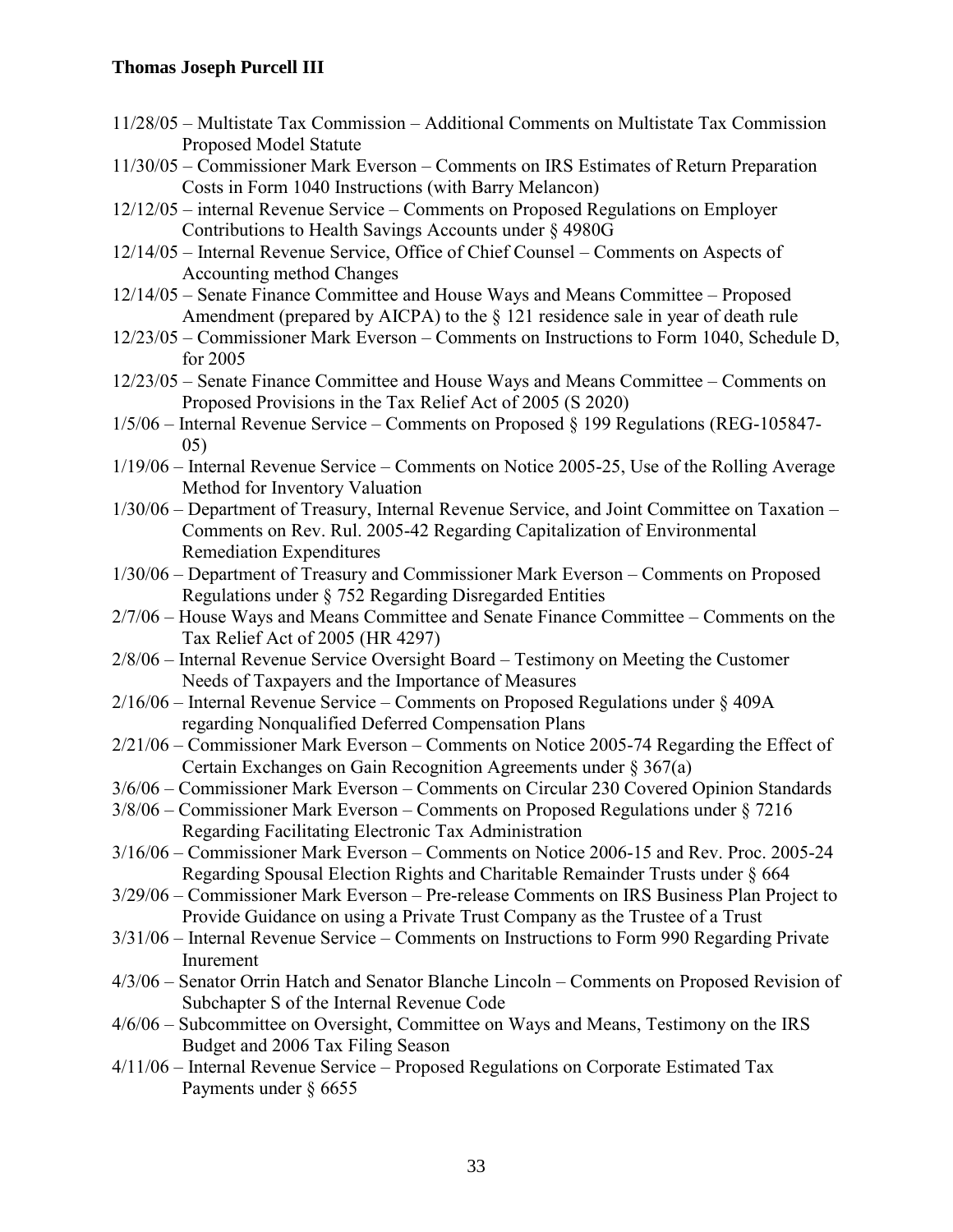- 5/2/06 Office of Chief Counsel, Internal Revenue Service Comments on Technical Advice Memorandum 200603027 Regarding LIFO Dollar-value Pooling
- 5/9/06 Commissioner Mark Everson Comments on Circular 230 Regulations Governing Practice before the Internal Revenue Service
- 5/31/06 Department of Treasury and Office of Chief Counsel, Internal Revenue Service Suggestions on IRS/Treasury 2006/2007 Priority Guidance Plan
- 6/15/06 Internal Revenue Service Comments on Instructions for Form 990
- 6/22/06 House Ways and Means Committee and Senate Finance Committee Comments on the Permanent Estate Tax Relief Act of 2006 (HR 5638)
- 6/27/06 Senator Ben Nelson and Senator Chuck Hagel Comments on Estate Tax Reform
- 7/17/06 Internal Revenue Service Comments on Guidance Regarding "Negative" Additional § 263A Costs
- 7/26/06 Senator Max Baucus Comments on Nomination of Eric Solomon
- 7/26/06 Senate Finance Committee and House Ways and Means Committee Comments Regarding the Application of  $\S 470$  to Partnerships Solely due to  $\S 168(h)(6)$
- 8/15/06 –Multistate Tax Commission Comments on Model Statute Regarding State Filing Positions
- 8/15/06 Internal Revenue Service Comments on Improving Voluntary Compliance with Form 990 Requirements by NPOs
- 9/14/06 Internal Revenue Service Oversight Board Comments on Proposed IRS Long-Term Enterprise Success Measures
- 9/29/06 Commissioner Mark Everson Comments on IRS Estimates of Taxpayer Compliance Burdens in Form 1040 Instructions

# *Other Editorial Activity*

Editor, Tax Practice Responsibilities Column, "Tax Ethical and Penalty Issues in the UTP Context: A Review After Five Years of Experience," 47 The Tax Adviser 354 – 358 (May, 2016)

Editor, Tax Practice Responsibilities Column, "Tax Return Processes: The Intersection of Due Diligence and Quality Control," 47 The Tax Adviser 144 – 147 (February, 2016)

Editor and Co-Author, Tax Practice Responsibilities Column, "An Overview of Tax Practice Issues That Arise Under *Statement on Standards in Personal Financial Planning Services*," 46 The Tax Adviser 846-849 (November, 2015).

Edit and Co-author, Tax Practice Responsibilities Column, "Voluntary Tax Practice Reviews," 46 The Tax Adviser  $620 - 625$  (August, 2015)

Editor, Tax Practice Responsibilities Column, "Supervisory Obligations Under Circular 230," 46 The Tax Adviser 374 – 376 (May, 2015)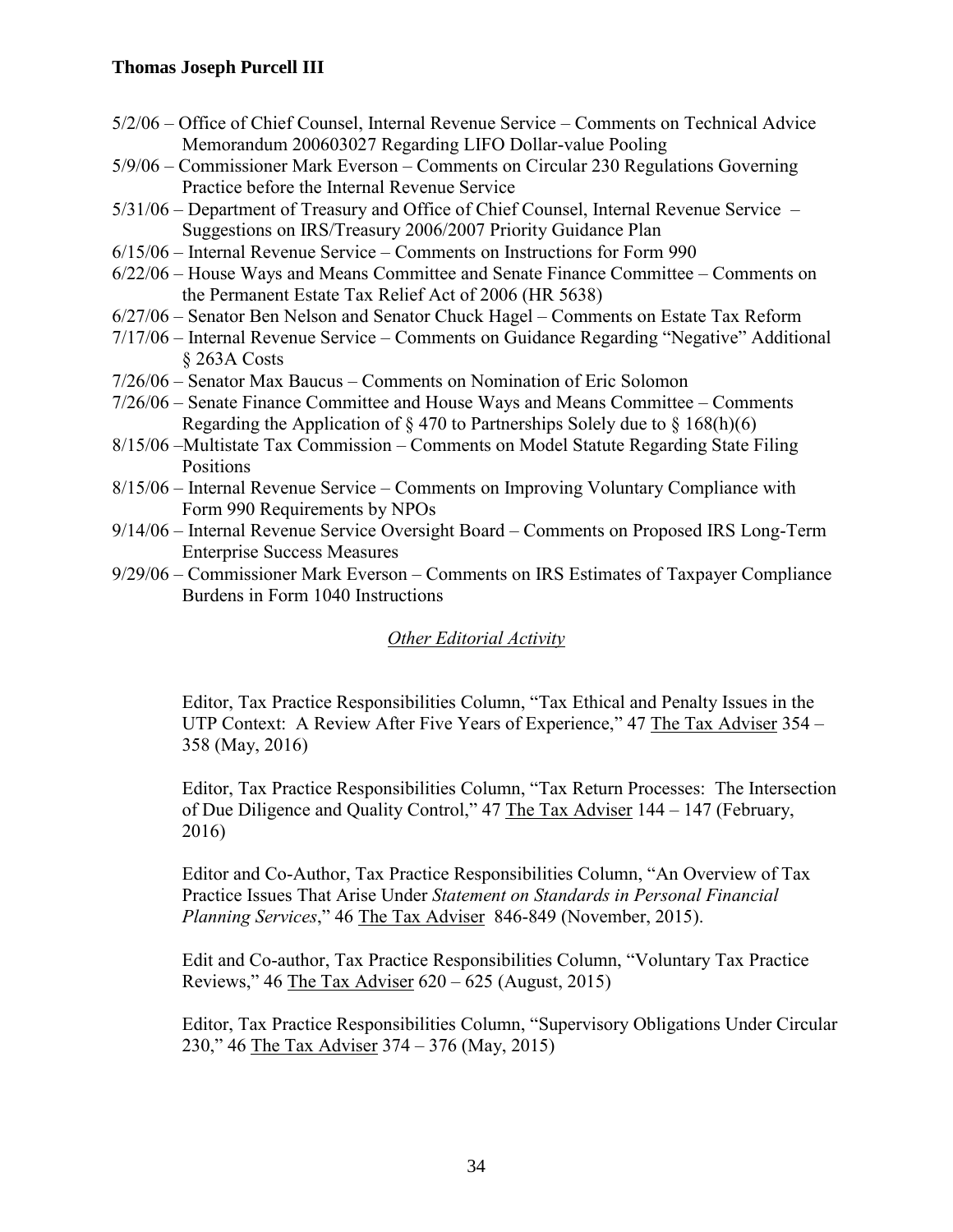Editor, Tax Practice Responsibilities Column, "AICPA's Revised Confidentiality Rule, Sec. 7216, and the Tax Professional," 46 The Tax Adviser 136 – 138 (February, 2015)

Editor, Tax Practice Responsibilities Column, "Setting Proper Boundaries with a Clear, Concise Engagement Letter," 45 The Tax Adviser 832 – 837 (November, 2014)

Editor, Tax Practice Responsibilities Column, "Practitioners' Responsibilities in Complying with Records Requests," 45 The Tax Adviser 582-586 (August, 2014)

Editor, Tax Practice Responsibilities Column, "Practical Approaches to Common Conflicts of Interest," 45 The Tax Adviser 360-364 (May, 2014)

Editor, Tax Practice Responsibilities Column, "Tax Practice Responsibilities: An Overview of AICPA and IRS Rules of Practice," 45 The Tax Adviser 132-136 (February, 2014)

Editor, Tax Practice Responsibilities Column, "Taxpayer Representation in the Shadow of Preparer Discipline," 44 The Tax Adviser 778 - 783(November, 2013)

Editor and Co-Author, Tax Practice Responsibilities Column, "Current Tax Return Disclosure Issues Involving Sec. 7216," 44 The Tax Adviser 546-549 (August, 2013)

Editor, Tax Practice Responsibilities Column, "Social Media: Opportunities and Risks for Tax Practices," 44 The Tax Adviser 326-328 (May, 2013)

Editor, Tax Practice Responsibilities Column, "Establishing An Ethical Culture in a Tax Practice," 44 The Tax Adviser 118-120 (February, 2013)

Editor, Tax Practice Responsibilities Column, "Tax Practice Quality Control," 43 The Tax Adviser 762-764 (November, 2012)

Editor, Tax Practice Responsibilities Column, "Circular 230, Section 10.21 and SSTS No. 6: Standards Relating to Taxpayer Errors and Omissions," 43 The Tax Adviser 544-546 (August, 2012)

Editor, Tax Practice Responsibilities Column, "Due Diligence Update," 43 The Tax Adviser 340-341 (May, 2012)

Editor, Tax Practice Responsibilities Column, "Circular 230: Its Day-to-Day Impact on Tax Practices," 43 The Tax Adviser 130-132 (February, 2012)

Editor, Tax Practice Responsibilities Column, "Conflicts of Interest: IRS Rules Differ From AICPA Professional Standards," 42 The Tax Adviser 776-780 (November, 2011)

Editor, Tax Practice Responsibilities Column, "Codification of Economic Substance Affects All Tax Practitioners," 42 The Tax Adviser 540-543 (August, 2011)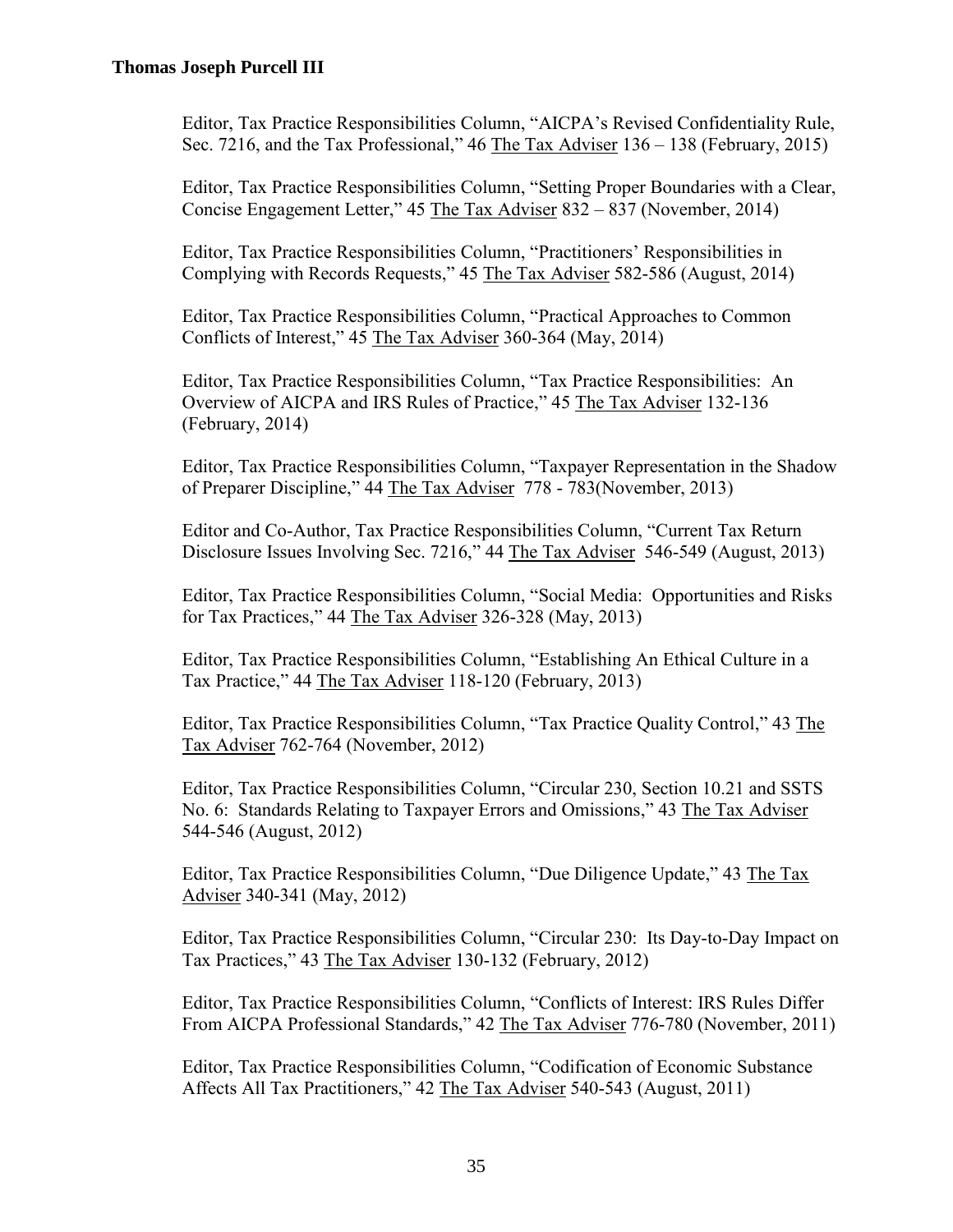Important Developments Editor, Tax Accounting, ABA Section of Taxation (Summer, 2007). Content available only online (password protected) at [http://www.abanet.org/abanet/common/login/securedarea.cfm?areaType=premium&rol](http://www.abanet.org/abanet/common/login/securedarea.cfm?areaType=premium&role=tx&url=/tax/mo/premium-tx/impdev/2007/taxa.pdf) [e=tx&url=/tax/mo/premium-tx/impdev/2007/taxa.pdf.](http://www.abanet.org/abanet/common/login/securedarea.cfm?areaType=premium&role=tx&url=/tax/mo/premium-tx/impdev/2007/taxa.pdf)

Editor, DC Currents Column, 37 The Tax Adviser 484-5 (August, 2006)

Important Developments Editor, Tax Accounting, ABA Section of Taxation (Summer, 2006). Content available only online (password protected) at [http://www.abanet.org/abanet/common/login/securedarea.cfm?areaType=premium&rol](http://www.abanet.org/abanet/common/login/securedarea.cfm?areaType=premium&role=tx&url=/tax/mo/premium-tx/impdev/2006/05taxa.pdf) [e=tx&url=/tax/mo/premium-tx/impdev/2006/05taxa.pdf.](http://www.abanet.org/abanet/common/login/securedarea.cfm?areaType=premium&role=tx&url=/tax/mo/premium-tx/impdev/2006/05taxa.pdf)

Editor, DC Currents Column, 37 The Tax Adviser 300-1 (May, 2006)

Editor, DC Currents Column, 37 The Tax Adviser 114-5 (February, 2006)

Editor, DC Currents Column, 36 The Tax Adviser 702-3 (November, 2005)

Editor, DC Currents Column, 36 The Tax Adviser 498-9 (August, 2005)

Important Developments Editor, Tax Accounting, 58 Tax Lawyer 1217-1224 (Summer, 2005).

Editor, DC Currents Column, 36 The Tax Adviser 297-8 (May, 2005)

Editor, DC Currents Column, 36 The Tax Adviser 113-4 (February, 2005)

Editor, DC Currents Column, 35 The Tax Adviser 710-11 (November, 2004)

Editor, DC Currents Column, 35 The Tax Adviser 515-6 (August, 2004)

Important Developments Editor, Corporate Tax, 57 Tax Lawyer 1009-1020 (Summer, 2004).

Editor, DC Currents Column, 35 The Tax Adviser 304-5 (May, 2004).

Editor, DC Currents Column, 35 The Tax Adviser 106-7 (February, 2004).

Editor, DC Currents Column, 34 The Tax Adviser 693-4 (November, 2003).

Editor, DC Currents Column, 34 The Tax Adviser 497-8 (August, 2003).

Important Developments Editor, Affiliated and Related Corporations, 56 Tax Lawyer (Summer, 2003).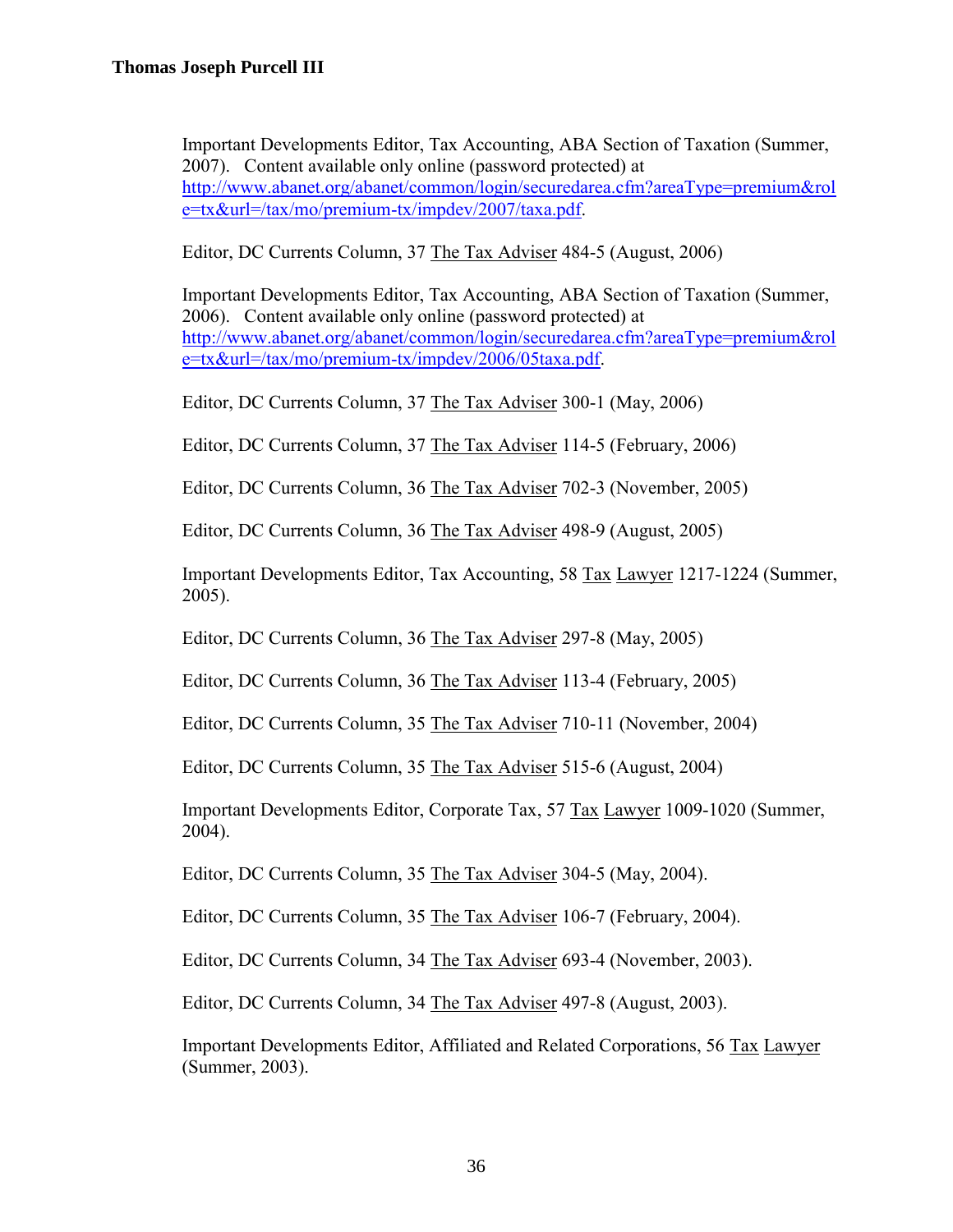Editor, DC Currents Column, 34 The Tax Adviser 288-9 (May, 2003).

Editor, DC Currents Column, 34 The Tax Adviser 106-7 (February, 2003).

Editor, DC Currents Column, 33 The Tax Adviser 732-3 (November, 2002).

Editor, DC Currents Column, 33 The Tax Adviser 538-9 (August, 2002).

Editor, DC Currents Column, 33 The Tax Adviser 326-7 (May, 2002).

Important Developments Editor, Affiliated and Related Corporations, 55 Tax Lawyer (Summer, 2002).

Editor, DC Currents Column, 33 The Tax Adviser 128-9 (February, 2002).

Reviewed two manuscripts for The Tax Adviser in 2001

Editor, DC Currents Column, 32 The Tax Adviser 782-3 (November, 2001).

Editor, DC Currents Column, 32 The Tax Adviser 556-7 (August, 2001).

Editor, DC Currents Column, 32 The Tax Adviser 333-4 (May, 2001).

Editor, DC Currents Column, 32 The Tax Adviser 130-1 (February, 2001).

Editor, DC Currents Column, 31 The Tax Adviser 809-10 (November, 2000).

Editor, DC Currents Column, 31 The Tax Adviser 663-4 (September, 2000).

Important Developments Editor, Affiliated and Related Corporations, 53 Tax Lawyer 983-90 (Summer, 2000).

Important Developments Editor, Affiliated and Related Corporations, 52 Tax Lawyer 941-47 (Summer, 1999).

Important Developments Editor, Affiliated and Related Corporations, 51 Tax Lawyer 865-72 (Summer, 1998).

Edited tax articles published in the Nebraska CPA - average 10 per year (1988-98).

Reviewed professional tax guide for Harcourt Brace (1993).

Assistant editor for Deloitte & Touche Guide to Taxation for Cooperatives - Prentice Hall, 1992.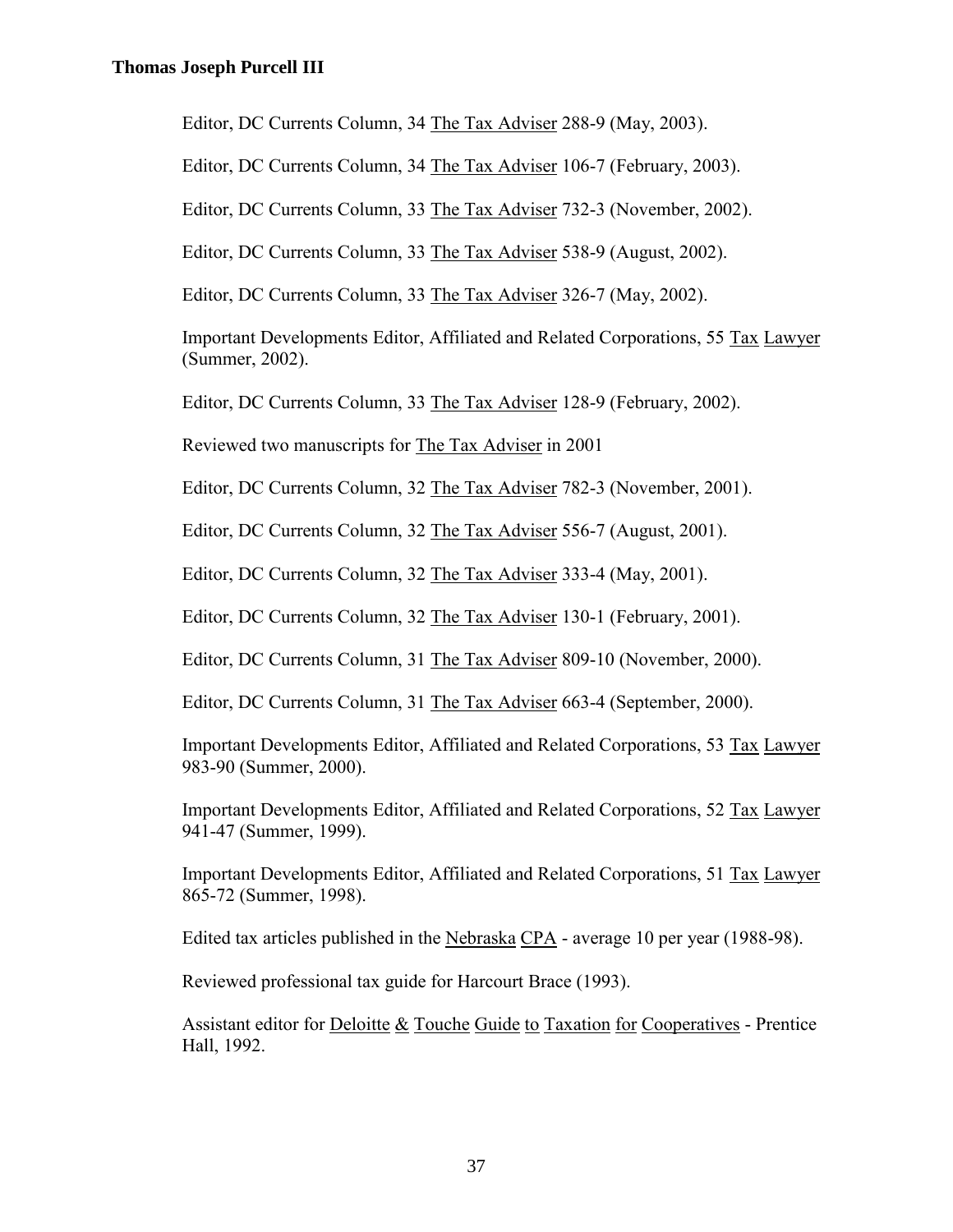Technical reviewer for AICPA CPE Course Entering The Maze of Corporate Taxation, Spring, 1991.

Technical reviewer for AICPA CPE Course Solving The Mysteries of Today's Tax Accounting, Spring, 1990.

Reviewed a basic legal environment of business text for Charles Merrill Publishing (1982).

## *Academic Service Activity:*

Reviewer, Special Tax Issue, Journal of Accounting Education (publication date to be determined), October, 2011

Paper Reviewer, American Accounting Association, Midwest Regional Meeting (1994) Paper Reviewer, Midwest Accounting Society (1993)

*Academic Grant Applications:* – SBA Women in Business Center, March, 1998 (principal investigator on the grant which was completed but not submitted).

Co-Investigator, National Institutes of Health/National Institute on Aging project entitled, "Elder Abuse Incidence Estimates from Administrative Datasets" (with Patricia M. Sullivan (P.I.), and C.T. Dickel), 2006

### **Course Development and Teaching Experience:**

| Courses taught: |  |
|-----------------|--|
|                 |  |

Undergraduate:

- Acc 201 Principles of Accounting I
- Acc 202 Principles of Accounting II
- Acc 338 International Accounting
- Acc 343 Federal Income Tax Accounting I
- Acc 344 Federal Income Tax Accounting II
- Acc 493 Directed Independent Readings
- Acc 521 Advanced Accounting
- Acc 538 International Accounting
- Acc 544 Federal Income Tax Accounting II
- Acc 579 Accounting Seminar Nonprofit Accounting and Management
- Bus 121 Dynamics of Business
- Bus 201 Legal Environment of Business
- Bus 301 Business Law
- Bus/JHP 493 Jesuit Humanities Program American Business and Its Values
- FRS 112 Freshman Seminar
- Law School:
	- Law 304 Tax Policy Travel Course
	- Law 314 Advanced Taxation
	- Law 333 Corporate Taxation
	- Law 351 Federal Estate and Gift Taxation